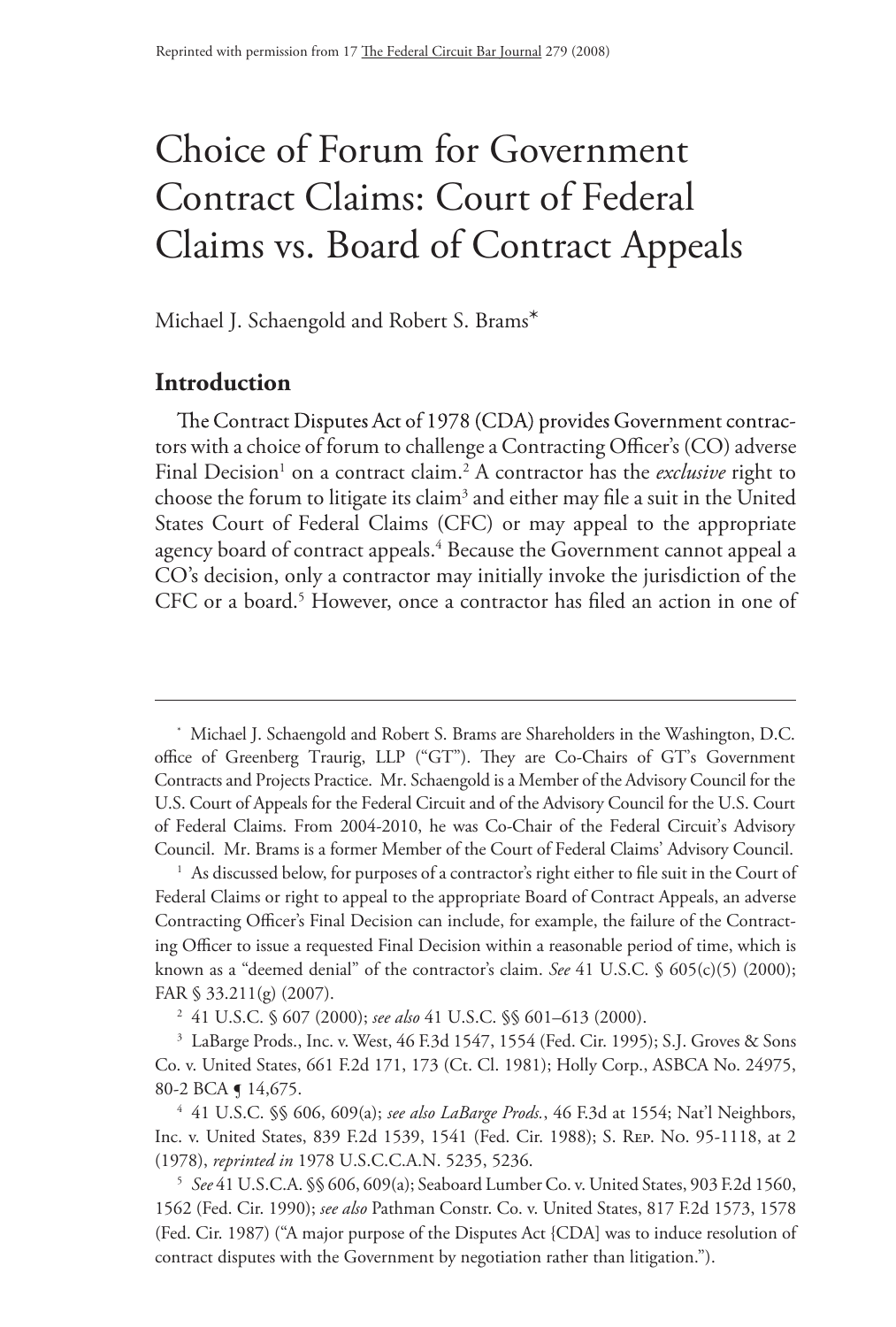the forums, the choice ordinarily is final.<sup>6</sup> It is therefore important that the contractor select the most advantageous forum in its initial filing.

The Federal Courts Administration Act of 1992, which included the Court of Federal Claims Technical and Procedural Improvements Act of 1992, somewhat clarified the circumstances under which a contractor possesses a forum choice.<sup>7</sup> In addition to changing the name of the U.S. Claims Court to the *U.S. Court of Federal Claims*, 8 the Federal Courts Administration Act expanded the CFC's jurisdiction to include non-monetary Government contract disputes.9 This made the CFC's CDA contract disputes jurisdiction almost identical to that of the boards'. Thus, contractors may choose between the CFC and the boards of contract appeals in virtually all CDA litigation resulting from adverse CO final decisions.10

Since the 1993 publication of a related article on this subject, $11$  there have been significant developments and changes related to the court and the boards that affect a contractor's choice-of-forum decision-making. To assist a contractor in selecting the most appropriate forum for resolving its Government contracts dispute, this article provides important and current information about the forums, including the new *Civilian Board of Contract Appeals*. This article discusses (1) the often confusing sources of jurisdiction for contract actions in the court and boards, (2) the claims that may raise special jurisdictional issues, (3) the relief available in Government contract cases at the forums, (4) the important pre-litigation considerations that may influence a contractor's forum choice, (5) the similarities and differences between the rules, procedures and practices of the court and boards that apply to pretrial procedures, accelerated and expedited actions, discovery, motions, trials, and decisions and opinions, and (6) appellate review of court and board decisions by the U.S. Court of Appeals for the Federal Circuit (Federal Circuit).

<sup>6</sup> Bonneville Assocs. v. United States, 43 F.3d 649, 653 (Fed. Cir. 1994); Glenn v. United States, 858 F.2d 1577, 1580 (Fed. Cir. 1988); *Nat'l Neighbors*, 839 F.2d at1542; Tuttle/White Constructors, Inc. v. United States, 656 F.2d 644, 646 (Ct. Cl. 1981).

<sup>7</sup> Federal Courts Administration Act of 1992, Pub. L. No. 102-572, § 907, 106 Stat. 4506, 4518 (1992) (amending 41 U.S.C. § 605).

<sup>8</sup> *Id*. § 902, 106 Stat. at 4516.

<sup>9</sup> *Id*. § 907(b)(1), 106 Stat. at 4519.

<sup>10</sup> *See, e.g.*, *id.* § 907, 106 Stat. at 4519.

<sup>&</sup>lt;sup>11</sup> See Schaengold et al., *Choice of Forum for Contract Claims: Court v. Board*, 3 FED. CIR. B.J. 35 (1993).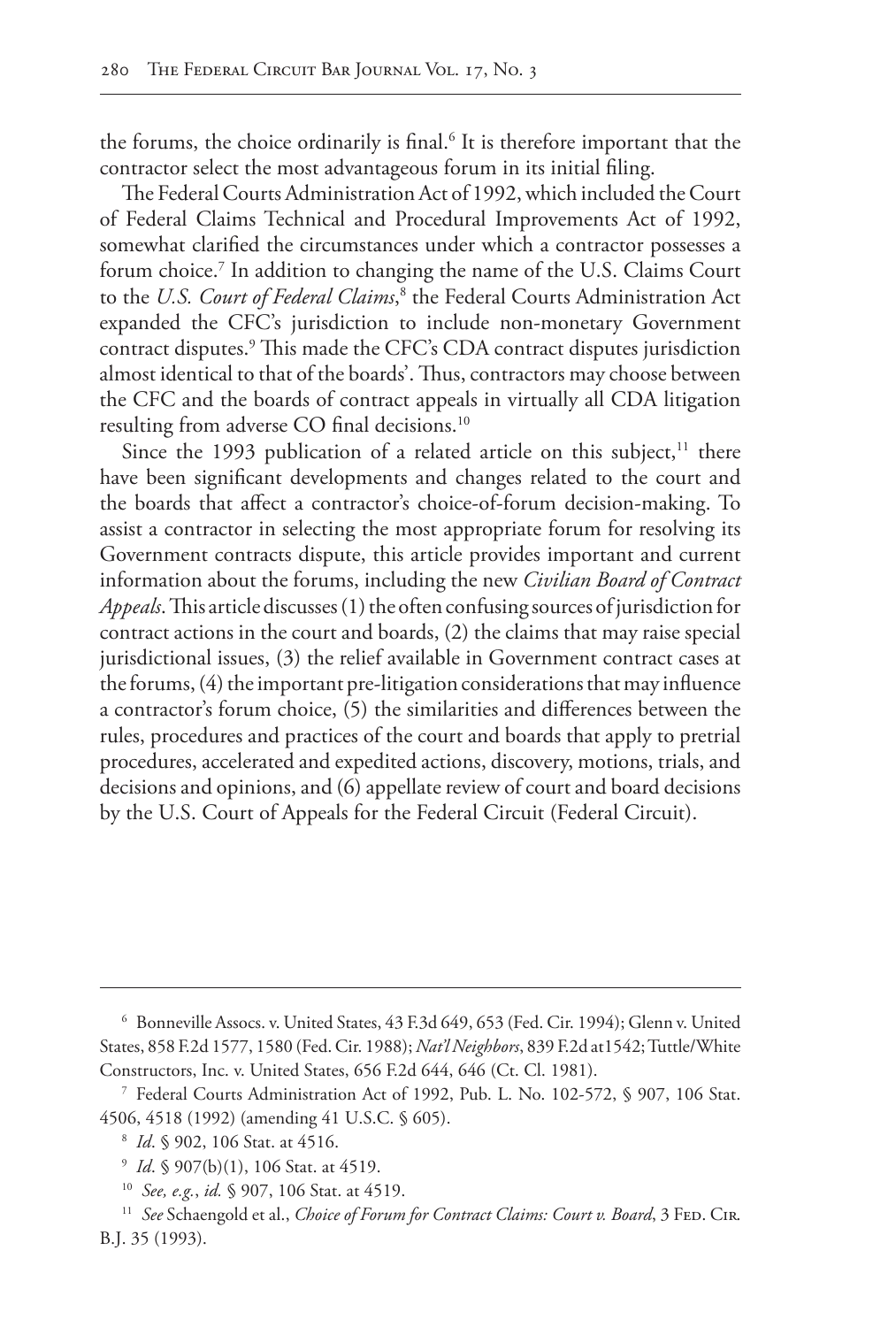# **I. About the Forums**

# **1. Court of Federal Claims**

The Federal Courts Improvement Act of 1982 established the U.S. Claims Court (Claims Court) pursuant to Article I of the U.S. Constitution.12 The Claims Court inherited the trial jurisdiction of its predecessor, the U.S. Court of Claims, and extended it to include pre-award bid protest actions.<sup>13</sup> Congress expanded the Claims Court's CDA contract jurisdiction to include non-monetary disputes14 and renamed it the *Court of Federal Claims* by the Federal Courts Administration Act of 1992.<sup>15</sup> The Administrative Dispute Resolution Act of 1996 added post-award bid protests to the court's jurisdic- $\frac{1}{6}$  and, as of January 1, 2001, made the court the exclusive judicial forum for the resolution of bid protests.<sup>17</sup>

The CFC has national jurisdiction and may sit anywhere within the United States;<sup>18</sup> in addition, the Federal Courts Administration Act authorizes the court to conduct proceedings outside of the United States.<sup>19</sup> Prior to the Federal Courts Administration Act, a Federal Circuit decision ruled that the court, unlike the boards, could not sit outside the United States.<sup>20</sup> Other changes made by that Act include specifically granting the court the authority to tax costs, the authority to assess attorney's fees and other costs, and contempt powers.<sup>21</sup>

The CFC is composed of sixteen active judges who are appointed by the President, confirmed by the Senate, and serve fifteen-year terms.<sup>22</sup> At pres-

<sup>14</sup> Federal Courts Administration Act of 1992, Pub. L. No. 102-572, § 907(b)(1), 106 Stat. 4506, 4519 (amending 28 U.S.C. § 1491(a)(2)).

<sup>16</sup> Administrative Dispute Resolution Act of 1996, Pub. L. No. 104-320, § 12(a)(3), 110 Stat. 3870, 3874 (amending 28 U.S.C. § 1491(b)).

<sup>&</sup>lt;sup>12</sup> Federal Courts Improvement Act of 1982, Pub. L. No. 97-164, § 105(a), 96 Stat. 25 (amending 28 U.S.C. § 171(a)); *see* Bowen v. Mass., 487 U.S. 879, 908 n.48 (1988); Seaboard Lumber Co. v. United States, 903 F.2d 1560, 1562 (Fed. Cir. 1990).

<sup>&</sup>lt;sup>13</sup> 28 U.S.C. § 1491(a)(3) (1994) (prior to repeal by Administrative Dispute Resolution Act of 1996, Pub. L. No. 104-320, § 12(a)(2), 110 Stat. 3870, 3884); *see also* United States v. John C. Grimberg Co., 702 F.2d 1362, 1364, 1369 (Fed. Cir. 1983).

<sup>15</sup> *Id*. § 902, 106 Stat. at 4516.

<sup>&</sup>lt;sup>17</sup> *Id.* § 12(d), 110 Stat. at 3874–75.

<sup>18</sup> 28 U.S.C. §§ 173, 2505 (2000).

<sup>&</sup>lt;sup>19</sup> Federal Courts Administration Act § 906.

<sup>20</sup> *In re* United States, 877 F.2d 1568, 1572, 1573 (Fed. Cir. 1989).

<sup>21</sup> Federal Courts Administration Act §§ 908-910.

<sup>22</sup> 28 U.S.C. §§ 171(a), 172(a) (2000).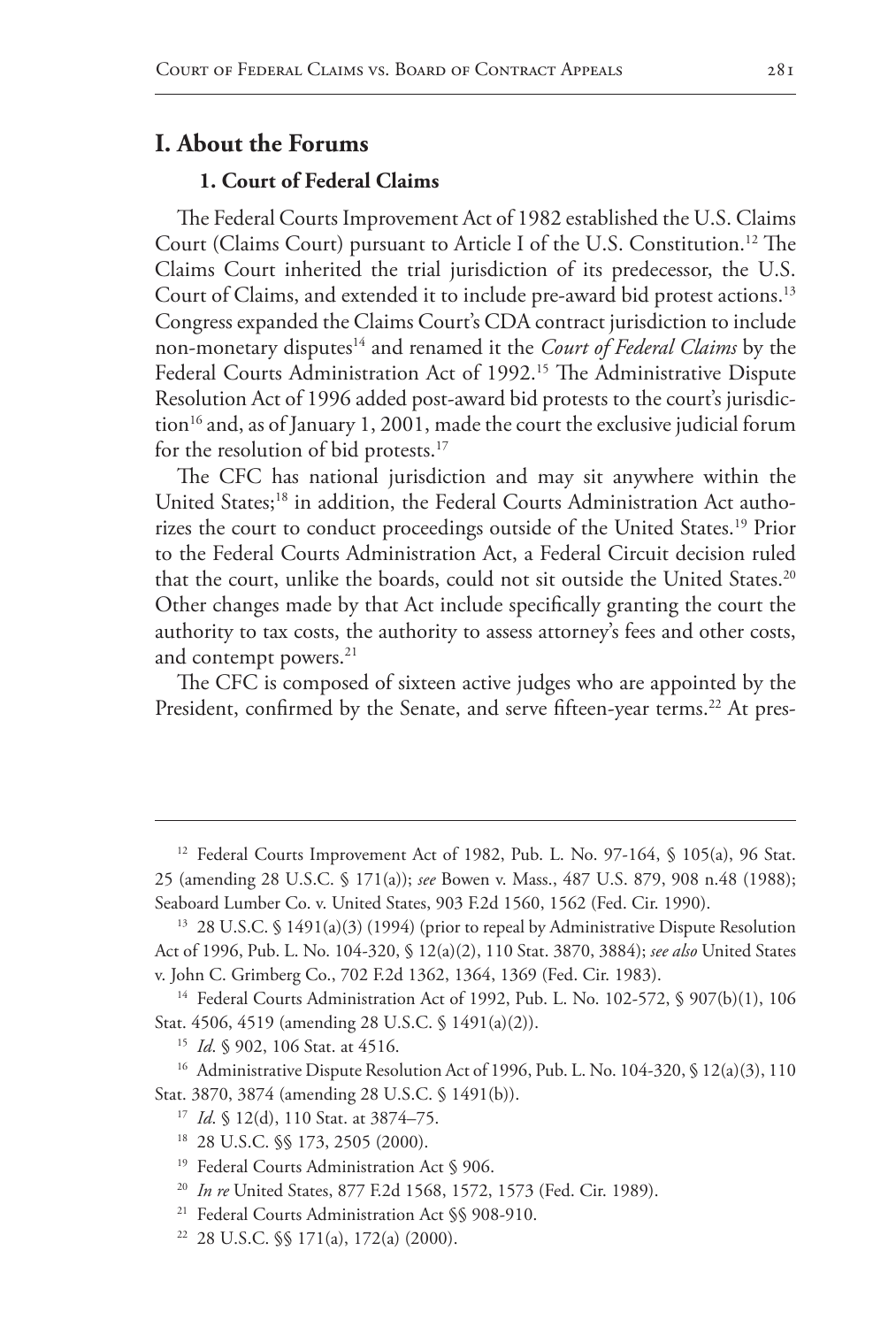ent, there are also ten senior judges,<sup>23</sup> which may suggest (as discussed below) that the court has extra capacity for the prompt resolution of its cases. The President designates one of the active judges to serve as chief judge until that person reaches the age of seventy or the President designates another judge to be chief judge. $^{24}$  At the expiration of their term of office, judges may be reappointed (i.e., be nominated by the President, if the President so chooses, and confirmed by the Senate), or they may take *senior* status and continue to adjudicate cases.<sup>25</sup>

Unlike board judges, CFC judges, are not required to have Government contracts experience.<sup>26</sup> Therefore, it is not unusual for an individual's case to be heard and decided by a single CFC judge who does not have a formal Government contracts background.<sup>27</sup> Active CFC judges, however, are assigned two law clerks, compared with board judges, who ordinarily do not have a law clerk.<sup>28</sup> Under the Federal Courts Administration Act, the active judges of the court are authorized two law clerks, a significant advantage compared to the rather minimal staffing currently available to the boards.<sup>29</sup> Cases are randomly assigned to a single judge; however, directly related cases are assigned to the judge who was assigned the earliest filed case.<sup>30</sup> The parties have a continuing duty to inform the court of any pending directly related cases filed in the court.<sup>31</sup> "[F]or the convenience of parties or witnesses or in the interest of justice," the CFC may order the consolidation of two or more suits arising from the same contract or transfer such suits to the appropriate board.32 Therefore, if a contractor files actions based on the same contract at

<sup>27</sup> 28 U.S.C. § 174(a) (2000).

<sup>28</sup> *See* 28 U.S.C. § 794 (judges may appoint as many law clerks as the Judicial Conference approves for district judges); *See also* Federal Law Clerk Information System, https:// lawclerks.ao.uscourts.gov/web/jobSearch.

<sup>29</sup> *Id.*

<sup>30</sup> Rule of the United States Court of Federal Claims (RCFC) 40.1, 40.2(a); *see* RCFC 40.2(b) (providing mechanism for possible reassignment of indirectly related cases).

 $31$  RCFC 40.2(a). For indirectly related cases, a party may, but is not required to, inform the court of indirectly related such cases. *See* RCFC 40.2(b).

<sup>32</sup> 41 U.S.C. § 609(d) (2000); *see also* Morse Diesel Int'l v. United States, 69 Fed. Cl. 558, 562–63 (2006); Giuliani Contracting Co. v. United States, 21 Cl. Ct. 81, 82–83 (1990). A case may also be "transferred by order of the assigned judge to another judge upon the

<sup>&</sup>lt;sup>23</sup> The ten Senior Judges on the CFC are Judges Bruggink, Futey, Gibson, Hodges, Lydon, Margolis, Merow, Smith, Wiese, and Yock. Biographies—Judges, Senior Judges, and Special Masters, http://www.uscfc.uscourts.gov/Biosnew.htm (last visited Jan. 10, 2008).

<sup>24</sup> 28 U.S.C. § 171(b) (2000).

<sup>25</sup> *See* 28 U.S.C. § 178.

<sup>26</sup> *Compare* 41 U.S.C. §§ 438(b)(1)(B), 607(b)(1) (2000), *with* 28 U.S.C. §§ 44, 171 (2000).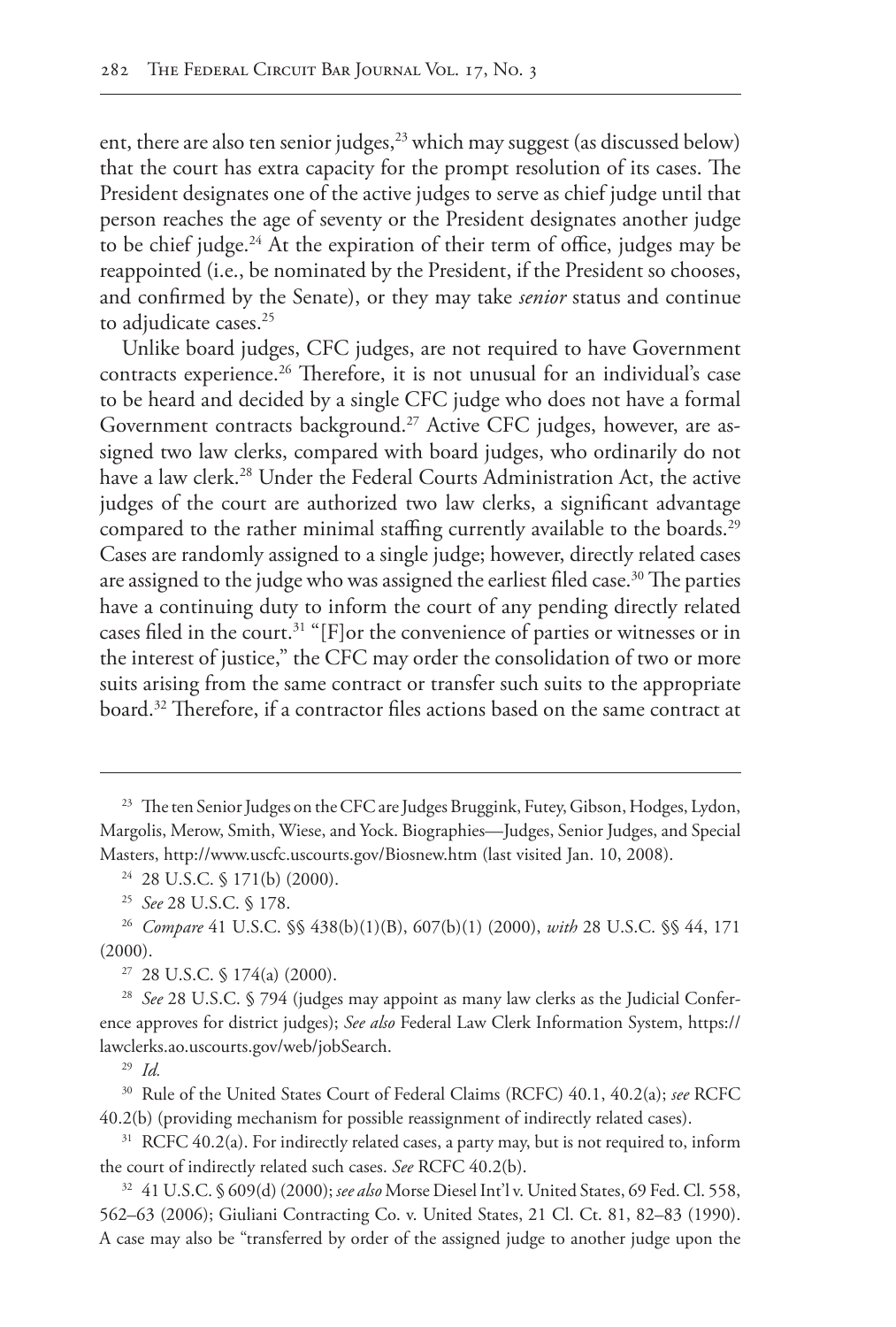both the CFC and a board, the contractor risks consolidation of the cases in one forum without any control over which forum receives its cases.

## **2. Boards of Contract Appeals**

The boards of contract appeals are designed to provide "to the fullest extent practicable, informal, expeditious, and inexpensive resolution of disputes" arising from Government contracts.<sup>33</sup> The CDA's legislative history states that "[t]he contractor should feel that he is able to obtain his 'day in court' at the agency boards and *at the same time have saved time and money through the agency board process*."34 The CDA specifically authorized federal agencies to establish boards of contract appeals,<sup>35</sup> even though most of the boards had been in existence prior to the CDA.<sup>36</sup> For example, the Armed Services Board of Contract Appeals (ASBCA) was created in 1949 through the merger of two predecessor boards.37 Under the CDA, the boards are established as "independent, quasi-judicial" forums that do not act as representatives of and, in fact, are "quite distinct from" their respective procuring agencies.<sup>38</sup> In

<sup>37</sup> Shedd, *supra* note 36, at 56.

<sup>38</sup> Boeing Petroleum Servs., Inc. v. Watkins, 935 F.2d 1260, 1261 (Fed. Cir. 1991); United States v. General Dynamics, Corp., 828 F.2d 1356, 1364 (9th Cir. 1987); Commc'ns Res. Group, Inc., GSBCA No. 11038-C, 92-2 BCA ¶ 24,769; PX Eng'g Co., ASBCA No. 40714, 91-2 BCA ¶ 23,921; Dry Roof Corp., ASBCA No. 29061, 88-3 BCA ¶ 21,096; Four-Phase Sys., Inc., ASBCA No. 26794, 84-2 BCA ¶ 17,416.

agreement of both judges" or if the chief judge of the CFC deems it necessary for efficient administration of justice. RCFC 40.1. Morse Diesel Int'l v. United States, 69 Fed. Cl. 558 (2006) (citing Joseph Morton Co. v. United States, 757 F.2d 1273 (Fed Cir. 1985)). The chief judge of the Court of Federal Claims has the authority to "reassign any case" if the chief judge "deems such action necessary for the efficient administration of justice." RCFC 40.1(c). Then-Chief Judge Smith exercised this authority when approximately 120 thrift cases were filed at the court. Plaintiffs in All Winstar-Related Cases at the Court v. United States, 35 Fed. Cl. 707 (1996). A case may also be "transferred by order of the assigned judge to another judge upon the agreement of both judges." RCFC 40.1(b).

<sup>33</sup> 41 U.S.C. § 607(e).

<sup>34</sup> S. Rep. No. 95-1118, at 25 (1978), *reprinted in* 1978 U.S.C.C.A.N. 5235, 5259 (emphasis added) ("[B]oard proceedings . . . should be of sufficient positive value in time and monetary savings that contractors would elect to take their appeals to the agency boards.").

<sup>35</sup> *See* 41 U.S.C. § 607.

<sup>36</sup> Joel P. Shedd, Jr., *Disputes and Appeals: The Armed Services Board of Contract Appeals*, 29 Law & Contemp. Probs. 39, 41 (1964) ("At present [1964] there are eleven boards of contract appeals in the various departments and agencies engaged in procurement of supplies and services by contract.").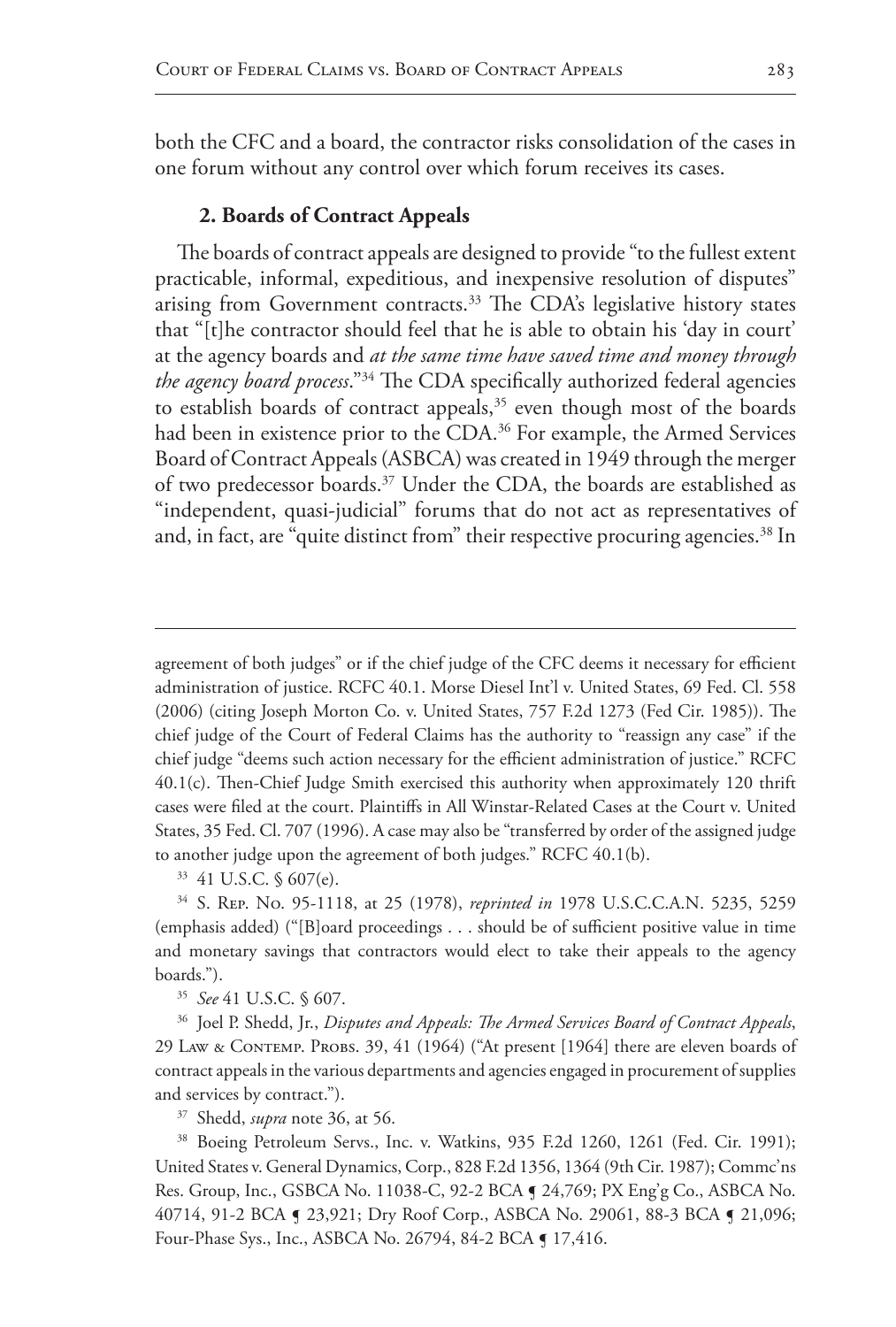addition, under the CDA, the boards are not subject to direction or control by procuring agency management authorities.<sup>39</sup>

There are currently three boards of contract appeals: (1) the ASBCA, which has jurisdiction over Department of Defense (DOD) (including the Departments of the Army, Navy, and Air Force and all other agencies, components and entities within the DOD) and National Aeronautics and Space Administration (NASA) contracts;<sup>40</sup> (2) the Civilian Board of Contract Appeals (CBCA or "Civilian Board"), which has jurisdiction over most civilian, federal executive agency contracts (with the exception of NASA, Tennessee Valley Authority (TVA) and U.S. Postal Service related contracts);<sup>41</sup> and (3) the Postal Service Board of Contract Appeals (PSBCA), which has jurisdiction over U.S. Postal Service and the Postal Rate Commission contracts.<sup>42</sup>

Prior to the January 2007 establishment of the Civilian Board of Contract Appeals, there were ten agency boards of contract appeals: the ASBCA; General Services Administration Board of Contract Appeals (GSBCA); Department of Transportation Board of Contract Appeals (DOTBCA); PSBCA; Department of Agriculture Board of Contract Appeals (AGBCA); Department of Veterans Affairs Board of Contract Appeals (VABCA); Department of the Interior Board of Contract Appeals (IBCA); Department of Energy Board of Contract Appeals (EBCA); Department of Housing and Urban Development Board of Contract Appeals (HUDBCA); and Department of Labor Board of Contract Appeals (LBCA). Some boards, such as the ASBCA (which currently has eighteen judges), do not carry the full complement of judges for which they are authorized.<sup>43</sup> In 1993 and 2000, respectively, the

<sup>43</sup> *See* American Bar Association, Government Contract Law: The Deskbook for Procurement Professionals, 459 (3rd ed. 2007) (ASBCA consists of 25-30 administrative law

<sup>&</sup>lt;sup>39</sup> Four-Phase Sys., Inc., ASBCA 26794, 84-2 BCA **[ 17,416; PX Eng'g Co., ASBCA** 40714, 91-2 BCA ¶ 23,921; Martin Marietta Corp., ASBCA 25828, 84-1 BCA ¶ 17,119; *see* Communications Resource Group, Inc., GSBCA 11038-C, 92-2 BCA ¶ 24,769; Time Contractors, Jt. Venture, DOTCAB 1669, 86-2 BCA  $\sim$  19,003 (under the CDA, the "authority of the various contract appeals boards does not arise by delegation from the head of the agency").

<sup>40</sup> 41 U.S.C. § 607(d).

<sup>41</sup> *Id.*

<sup>&</sup>lt;sup>42</sup> *Id.* The CDA also applies to the TVA Board of Contract Appeals in limited circumstances. *See* 41 U.S.C. §§ 607(a)(2), 607(b)(2); 18 C.F.R. § 1308.3 (2005) (CDA applies only if TVA contract includes disputes clause requiring resolution through agency administrative process); 41 U.S.C. §§ 602(b) (CDA does not apply to certain TVA contracts, including contracts for the sale of fertilizer and electric power). Unlike the other boards, the Federal Circuit does not have appellate jurisdiction over TVA Board decisions. *See* 41 U.S.C. § 607(g) (2). The forum choice that is the subject of this article is unavailable for TVA contracts and, therefore, a discussion of the TVA Board is beyond the scope of this article.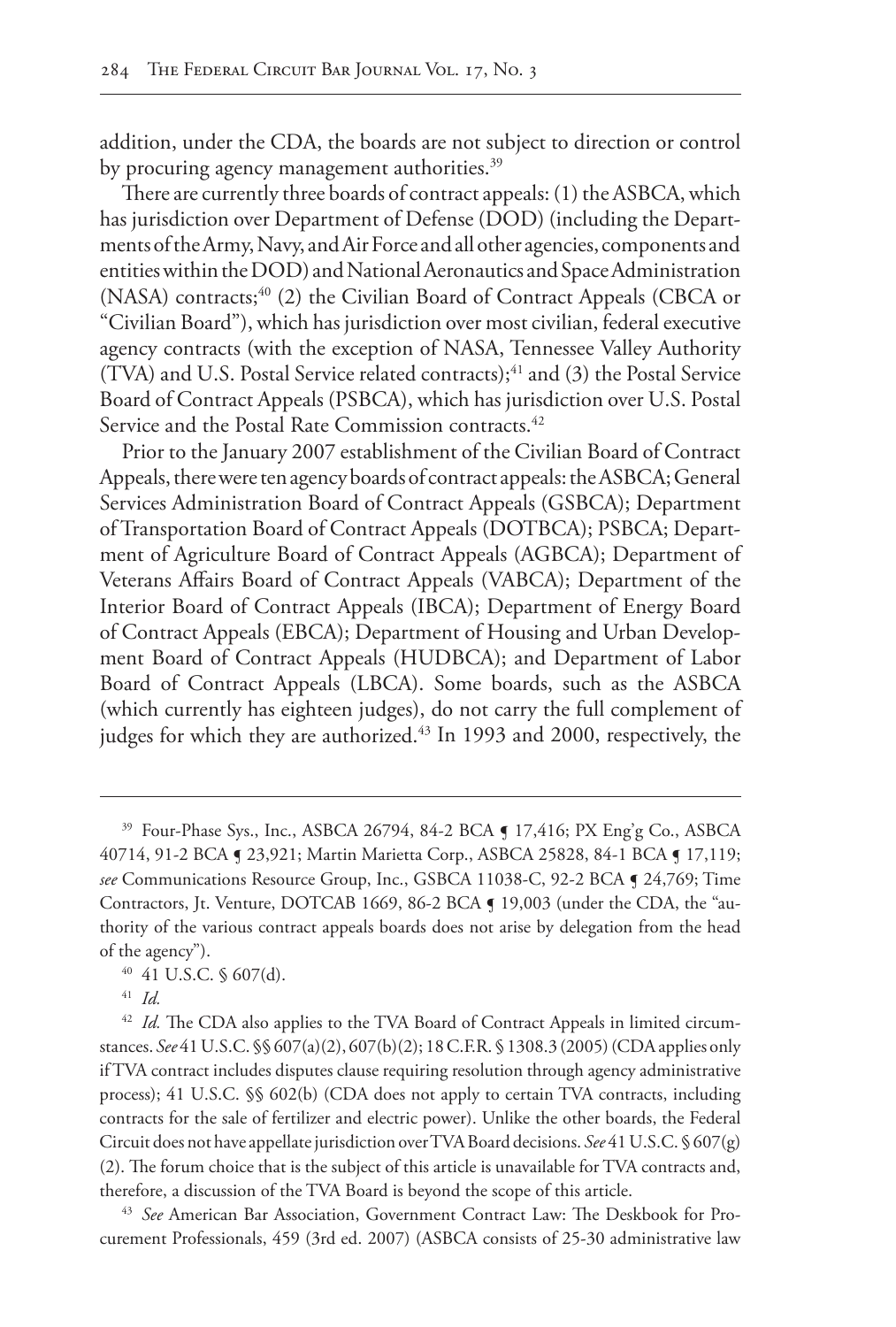NASA Board of Contract Appeals (NASABCA) and the Corps of Engineers Board of Contract Appeals (ENGBCA) merged into the ASBCA.<sup>44</sup> In 1996, the National Defense Authorization Act eliminated the GSBCA's jurisdiction over bid protests—which constituted a substantial part of that board's docket—and potentially freed that board's judges to focus more on contract claims litigation.45

Before the passage of the National Defense Authorization Act for Fiscal Year (FY) 2006, an executive agency could establish an agency board of contract appeals when the agency head determined, after consultation with the Administrator of the Office of Federal Procurement Policy, that the volume of contract claims "justifies the establishment of a full-time Board of at least three members who shall have no other inconsistent duties."46 If the volume of contract claims was insufficient to justify an agency board, or if an agency head otherwise considered it appropriate, the board of another executive agency could decide appeals from decisions by COs of that agency.<sup>47</sup> As a result, it was not always immediately clear which board had jurisdiction to hear a contractor's appeal.<sup>48</sup> The establishment of the Civilian Board of Contract Appeals has substantially clarified this situation.

Board judges must have at least five years' experience in public contract law, are usually appointed by a senior official of their agency, and are only removed for cause.<sup>49</sup> Generally, a panel of at least two (and usually three) administrative

<sup>46</sup> 41 U.S.C. § 607(a).

<sup>47</sup> *See, e.g.*, 48 C.F.R. § 633.270-2 (2007) (granting GSBCA authority to hear appeals for the Department of State); 48 C.F.R. § 733.270-1 (2007) (granting the ASBCA authority to hear CO appeals from CO final decisions for the Department of Health and Human Services and the Agency for International Development); 48 C.F.R. § 1033.201 (2007) (granting GSBCA authority to hear appeals for the Department of the Treasury); 48 C.F.R. § 1333.70-1 (2007) (granting GSBCA authority to hear appeals for the Department of Commerce); 48 C.F.R. § 3033.211 (2006) (granting DOTBCA authority to hear appeals for the Department of Homeland Security); 48 C.F.R. § 3433.203 (2007) (granting GSBCA authority to hear appeals for the Department of Education).

<sup>48</sup> *See, e.g.*, San Antonio Cattle Co., ASBCA No. 43714, 92-3 BCA ¶ 25,044.

judges); ASBCA Personnel, http://docs.law.gwu.edu/asbca/biog.htm (last visited Jan. 10, 2008) (listing the eighteen current judges at the ASBCA).

<sup>44</sup> 58 Fed. Reg. 44,462 (Aug. 23, 1993) (to be codified at 48 C.F.R. pt. 1833); *see* West, *ASBCA Docket Up 9% in FY2000 After Merger with ENGBCA*, 42 GC ¶ 444 (2000); West, *Developments in Brief*, 42 GC  $\sim$  290 (2000); FY2000 ASBCA Rep. of ACTIVITIES 3 (Oct. 19, 2000).

<sup>&</sup>lt;sup>45</sup> See West, *GSBCA's Docket to Change Under Defense Authorization Act*, 38 GC **5** 70 (1996); *see generally* National Defense Authorization Act for Fiscal Year 1996, Pub. L. No. 104-106, § 5101, 110 Stat. 680.

<sup>49</sup> *See* 41 U.S.C. §§ 438(b)(2), 607(b)(1); *see also* 5 U.S.C. § 3105 (2000).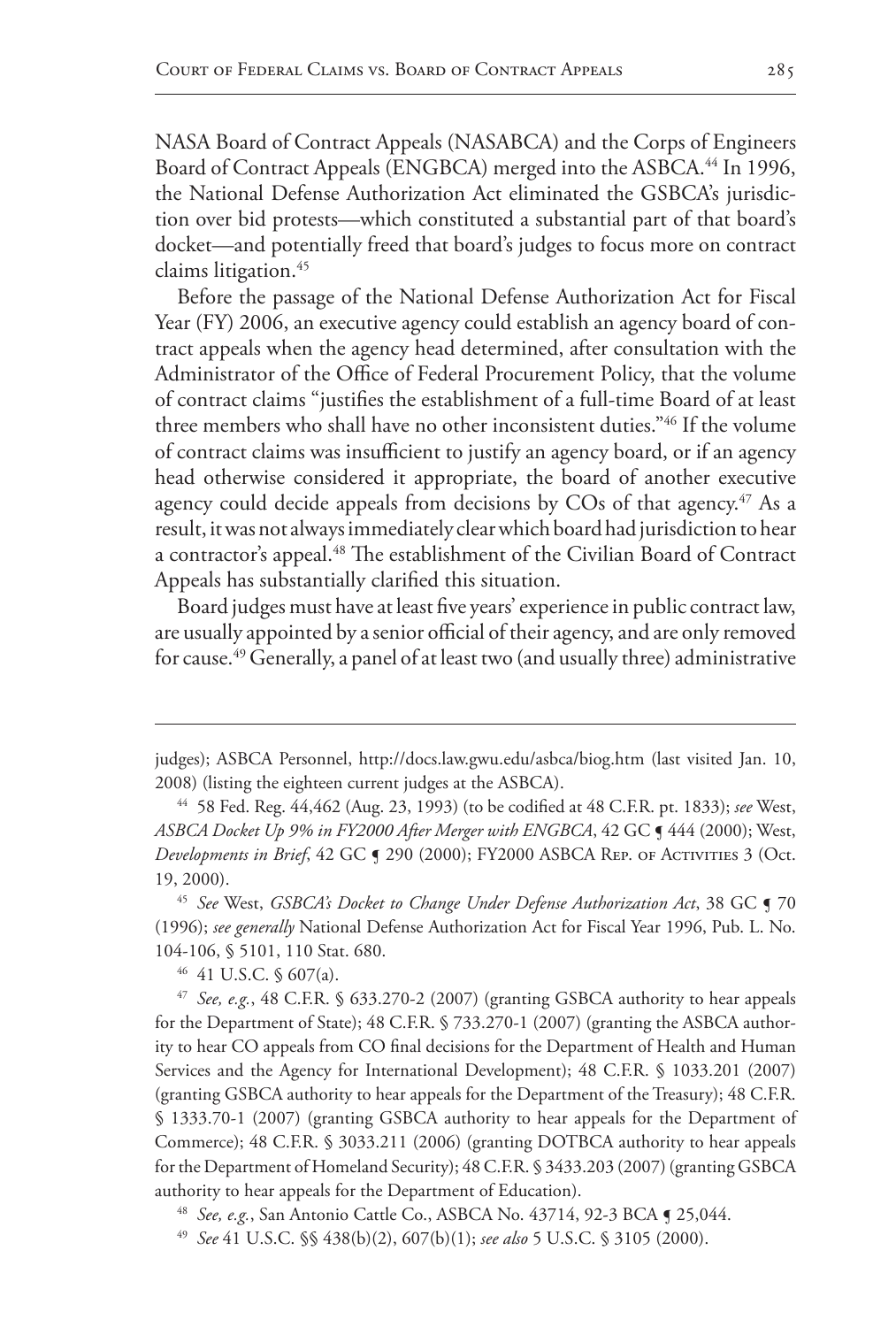judges decides board appeals, only one of whom will be present and preside over a contractor hearings.50 As discussed below, appeals involving small claims, accelerated procedures, or alternative methods of dispute resolution ordinarily may be decided by a single board judge.<sup>51</sup> Some boards have procedures for reconsideration of panel decisions, or for the review of panel decisions that include a dissent, by an expanded group of board judges—by the *full board* in the case of the Civilian Board<sup>52</sup> or by a *division* of the ASBCA or, in rare circumstances, the Senior Deciding Group of the ASBCA.<sup>53</sup>

Prior to the January 2006 passage of the National Defense Authorization Act for Fiscal Year 2006, the authors believe the prevailing wisdom among practitioners was that board litigation tended to be less expensive than litigation in the CFC. In the authors' experience, however, some practitioners have asserted that the boards' more informal approach may have led to greater expense. Some practitioners in the field have reported to the authors that certain board judges were more willing to allow the parties to take all their requested depositions rather than restricting them to a limited number. Also, in some instances, board judges may have been less aggressive about maintaining a firm discovery and trial schedule. As a result of the enactment of the National Defense Authorization Act for Fiscal Year 2006, some practitioners allege that the informality of some of the boards has been reduced by the January 2007 establishment of the Civilian Board of Contract Appeals. The authors, however, believe that this is an erroneous contention.

## **3. FY 2006 National Defense Authorization Act**

Notwithstanding its *defense*-related title, section 847 of the FY 2006 National Defense Authorization Act had a profound impact on eight of the former *civilian* boards of contract appeals.<sup>54</sup> With the exception of the PSBCA and the TVA Board, which remain as separate boards, this Act con-

<sup>50</sup> *See, e.g.*, 10 C.F.R. § 1023.7 (2005) (EBCA); 48 C.F.R. § 6101.1(e) (2005) (GS-BCA).

<sup>51</sup> *See* 41 U.S.C. § 608(b); *see, e.g.*, ASBCA R. 12 (Small Claims and Accelerated Procedures).

<sup>52</sup> 48 C.F.R. §§ 6101.1(e), 6101.28 (2006); *see, e.g.*, Bus. Mgmt. Research Assocs. v. Gen. Servs. Admin., CBCA No. 464, 07-1 BCA § 33,486, at 1 (full board presiding).

<sup>53</sup> ASBCA R. Preface II(c); *see, e.g.*, *In re* Gen. Elec. Co., ASBCA Nos. 36005, 38152, 39696, 91-2 BCA ¶ 23,958, at 3; Telephone Interview with Hon. Terrence Hartman, AS-BCA Judge (Apr. 20, 2006).

<sup>54</sup> Pub. L. No. 109-163, § 847, 119 Stat. 3136, 3391–95 (2006); 7172 Fed. Reg. 65,825–26 (Nov. 9, 2006); 72 Fed. Reg. 36,794 (July 5, 2007) (to be codified at 48 C.F.R. pt. 6101–6105); 71 Fed. Reg. 65,825–26 (Nov. 9, 2006). *See generally* "Dateline February 2006," 20 Nash & Cibinic Rep. (Feb. 2006).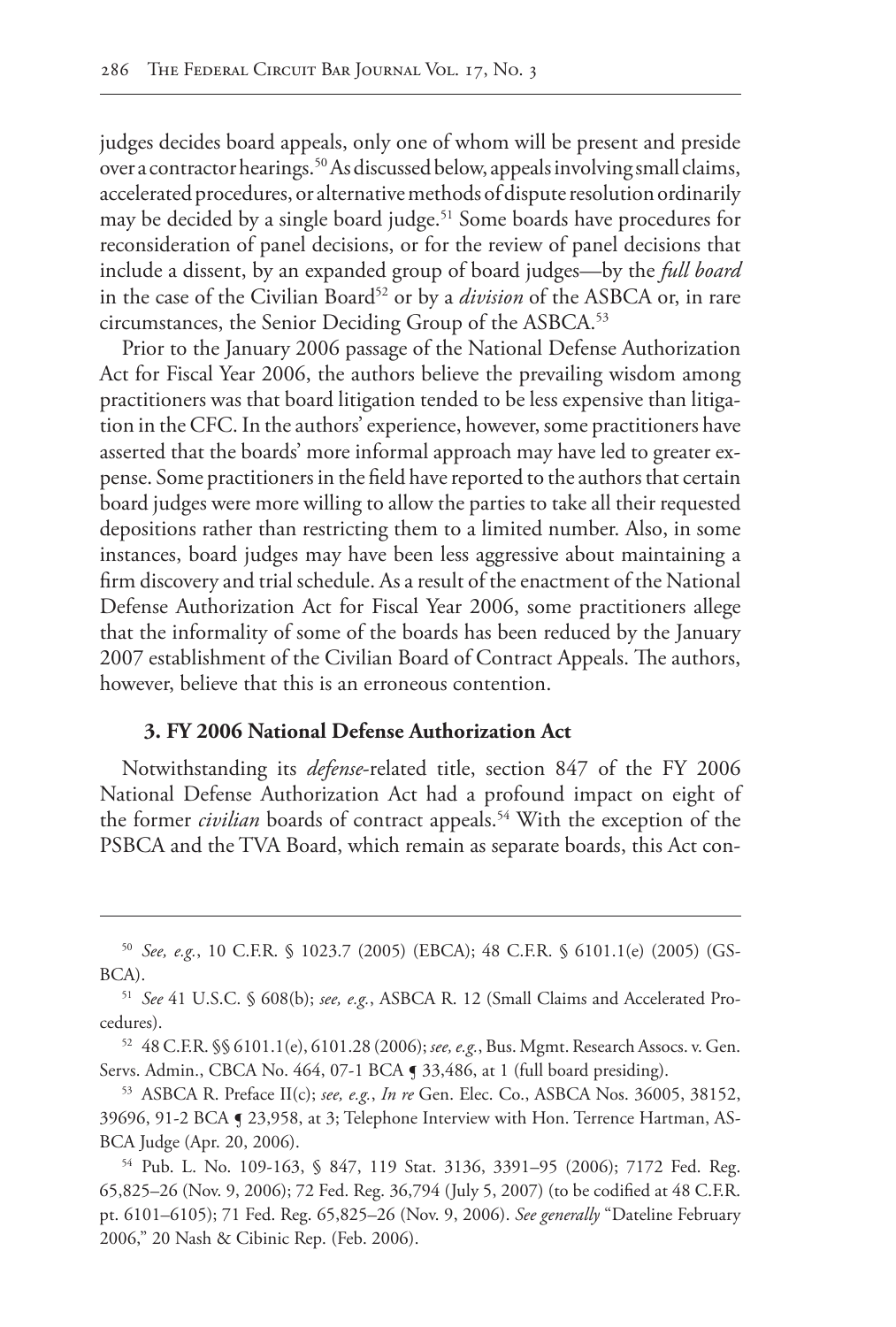solidated the jurisdiction of and cases from the eight other *civilian* boards<sup>55</sup> into a new *Civilian Board of Contract Appeals* established within the General Services Administration.<sup>56</sup> More specifically, the FY 2006 National Defense Authorization Act provides that, effective January 6, 2007:

In the case of any such proceedings pending before an agency board of contract appeals other than the Armed Services Board of Contract Appeals or the board of contract appeals for the Tennessee Valley Authority, the proceedings shall be continued by the Civilian Board of Contract Appeals, and orders which were issued in any such proceeding by the agency board shall continue in effect until modified, terminated, superseded, or revoked by the Civilian Board of Contract Appeals, by a court of competent jurisdiction, or by operation of law.57

The Civilian Board hears and decides contract disputes between Government contractors and civilian federal executive agencies under the Contract Disputes Act of 1978 and its associated regulations and rules.<sup>58</sup> The Civilian Board also assumes jurisdiction over disputes for which a predecessor board exercised jurisdiction before the Act's passage.<sup>59</sup>

Although the ASBCA remains a separate board with jurisdiction over DOD and NASA contracts, the FY 2006 Defense Authorization Act also affected the ASBCA's jurisdiction.<sup>60</sup> Before the Act's January 6, 2007 effective date, the ASBCA heard appeals from certain civilian agencies, including the Department of Health and Human Services and the Agency for International Development.<sup>61</sup> On January 6, 2007, with the exception of NASA contract appeals, the ASBCA lost its jurisdiction to the Civilian Board to hear new

<sup>55</sup> The FY 2006 National Defense Authorization Act consolidated the jurisdiction and cases of the following civilian boards: the General Services Administration Board of Contract Appeals (GSBCA), the Department of Transportation Board of Contract Appeals (DOTBCA), the Department of Agriculture Board of Contract Appeals (AGBCA), the Department of Veterans Affairs Board of Contract Appeals (VABCA), Department of the Interior Board of Contract Appeals (IBCA), the Department of Energy Board of Contract Appeals (EBCA), the Department of Housing and Urban Development Board of Contract Appeals (HUDBCA), and the Department of Labor Board of Contract Appeals (LBCA).

<sup>56</sup> § 847(a)–(d), 119 Stat. at 3391–95; 71 Fed. Reg. at 65,825–26; 72 Fed. Reg. at 36,794.

<sup>57</sup> § 847(c)(2)(B), 119 Stat. at 3393; *see also* 71 Fed. Reg. at 65,825–26.

<sup>58</sup> *See generally* 41 U.S.C. §§ 601–613 (2000); *see also* 71 Fed. Reg. at 65,825–26; 72 Fed. Reg. at 36,794. The exception to this rule is that the Civilian Board does not hear disputes from the Department of Defense (including the Departments of the Army, Navy, and Air Force and all other agencies, components, and entities within the DOD), NASA, the U.S. Postal Service, the Postal Rate Commission, and the TVA.

<sup>59</sup> § 847(a), 119 Stat. at 3392 (codified at 41 U.S.C. § 438(c)(2)); *see also* 71 Fed. Reg. at 65,825, 72 Fed. Reg. at 36,794.

<sup>60</sup> § 847(d)(2), 119 Stat. at 3392–93 (amending 41 U.S.C. § 607).

<sup>61</sup> 48 C.F.R. § 333.203 (2006); 48 C.F.R. § 733.270-1 (2005).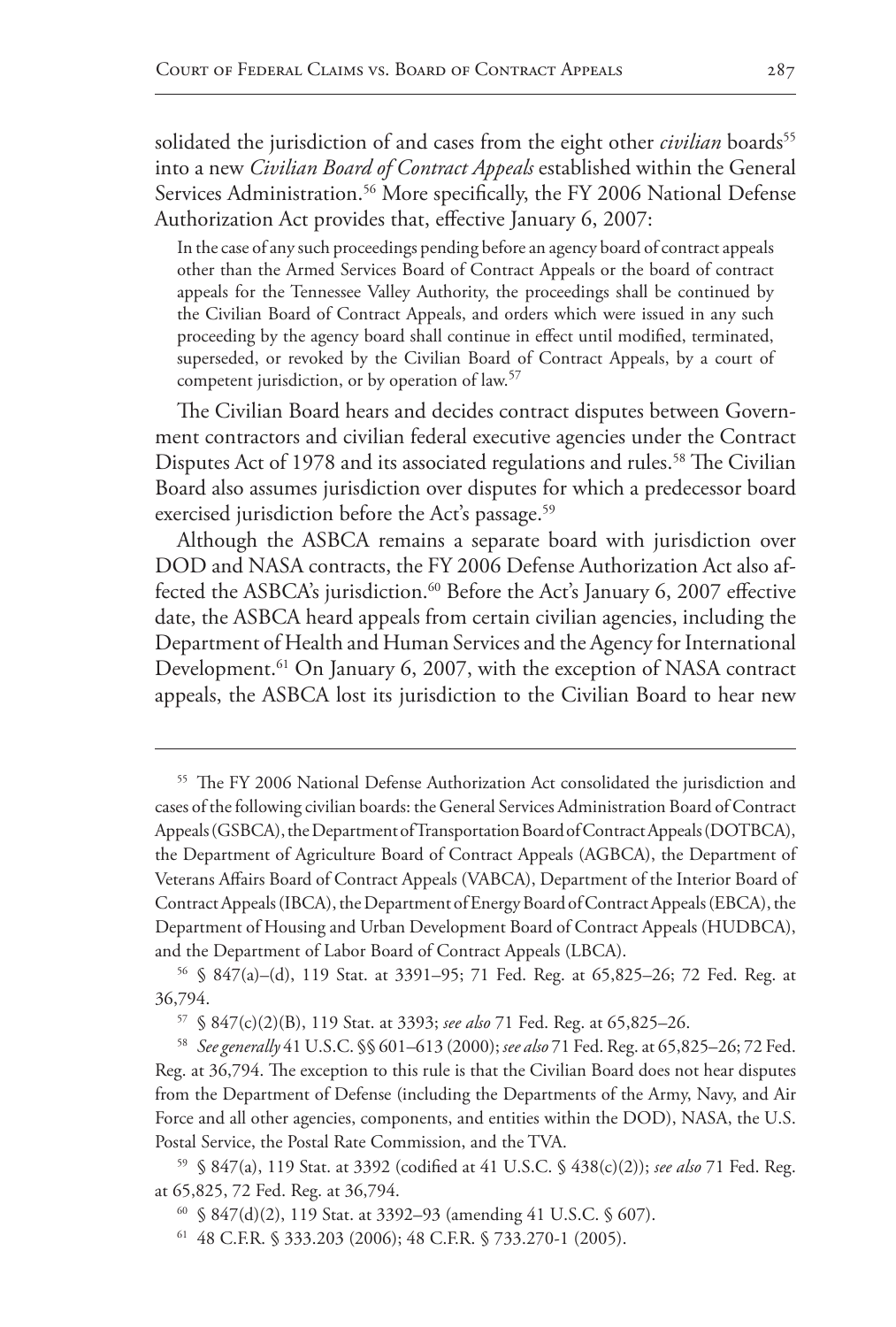appeals in such cases.<sup>62</sup> Arguably, at that time, the ASBCA may have also lost its authority to hear appeals from civilian agencies that were filed before January 6, 2007 but were pending on the ASBCA's docket.<sup>63</sup> While the statutory language is unclear on this subject, a practical determination apparently has been made to allow any appeal filed before January 6, 2007 to remain with the board (with which it was filed), provided that that board had proper jurisdiction at the time when the notice of appeal was filed.<sup>64</sup> Presumably, ASBCA cases on appeal to the Federal Circuit that originated from a civilian agency contract will probably be remanded (if necessary) to the ASBCA because of that board's prior handling of and familiarity with the cases.

Although the GSA Administrator (in consultation with the Administrator, Office of Federal Procurement Policy) may appoint new judges to the Civilian Board (when vacancies arise) without regard to their political affiliation, judges serving as full-time board judges (as of January 5, 2007) for one of the eight predecessor boards – with the exception of the LBCA -- automatically became judges of the new Civilian Board.<sup>65</sup> In January 2006, the GSA Administrator appointed Stephen Daniels, the then-GSBCA Chairman, to be Chairman of the new Civilian Board, and Robert Parker, the then-GSBCA Vice Chairman, to be Vice Chairman of the Civilian Board.<sup>66</sup> If, as of the January 6, 2006 enactment of the FY 2006 Defense Authorization Act, all of the judges on the predecessor boards had moved to the new Civilian Board, there would have been approximately twenty three judges on the Civilian Board.<sup>67</sup> However,

<sup>64</sup> *See* § 847(c), 119 Stat. at 3392–93 (terminating certain boards of contract appeals); § 847(d)(2); *see also* U.S. Court of Appeals for the Federal Circuit Judicial Conference, U.S. Court of Federal Claims/Boards of Contract Appeals Joint Breakout Session (May 19, 2006) (to be published in the Federal Rules Decisions Reporter). It is possible that the Federal Circuit will disagree with this conclusion, when, and if, it is faced with the issue of to which board to remand an appeal.

<sup>65</sup> § 847(a), 119 Stat. at 3391–92 (codified at 41 U.S.C. § 438(b)).

<sup>66</sup> *See* Judges of the Civilian Board of Contract Appeals, http://www.cbca.gsa.gov/jures304 (last visited Jan. 10, 2008).

<sup>67</sup> *See* Senior Executive Assoc. on Behalf of the Administrative Law Judges of the BCA, Pay Rates for Administrative Judges of the BCA: Should a Judge's Pay Be Adjusted Based on Performance?, (May 11, 2006), *available at* http://seniorexecs.org/fileadmin/user\_upload/ Static\_site\_images/misc/Statement\_by\_SEA\_on\_behalf\_ of\_the\_Administrative\_Judges\_of\_ the\_Boards\_of\_Contract\_Appeals.pdf. While the new Civilian Board will assume the CDA jurisdiction of the eight boards referenced in the text including the LBCA, because of the special status of its judges, the LBCA judges will not transfer to the new Civilian Board. *See* 

<sup>62</sup> 41 U.S.C. § 607(d) (2000) (discussing jurisdiction of the ASBCA).

<sup>63</sup> *But see* § 847(c)(2), 119 Stat. at 3392–93 (excluding the termination of agency boards established by the CDA if the proceeding was pending on the effective date of the National Defense Authorization Act for Fiscal year 2006).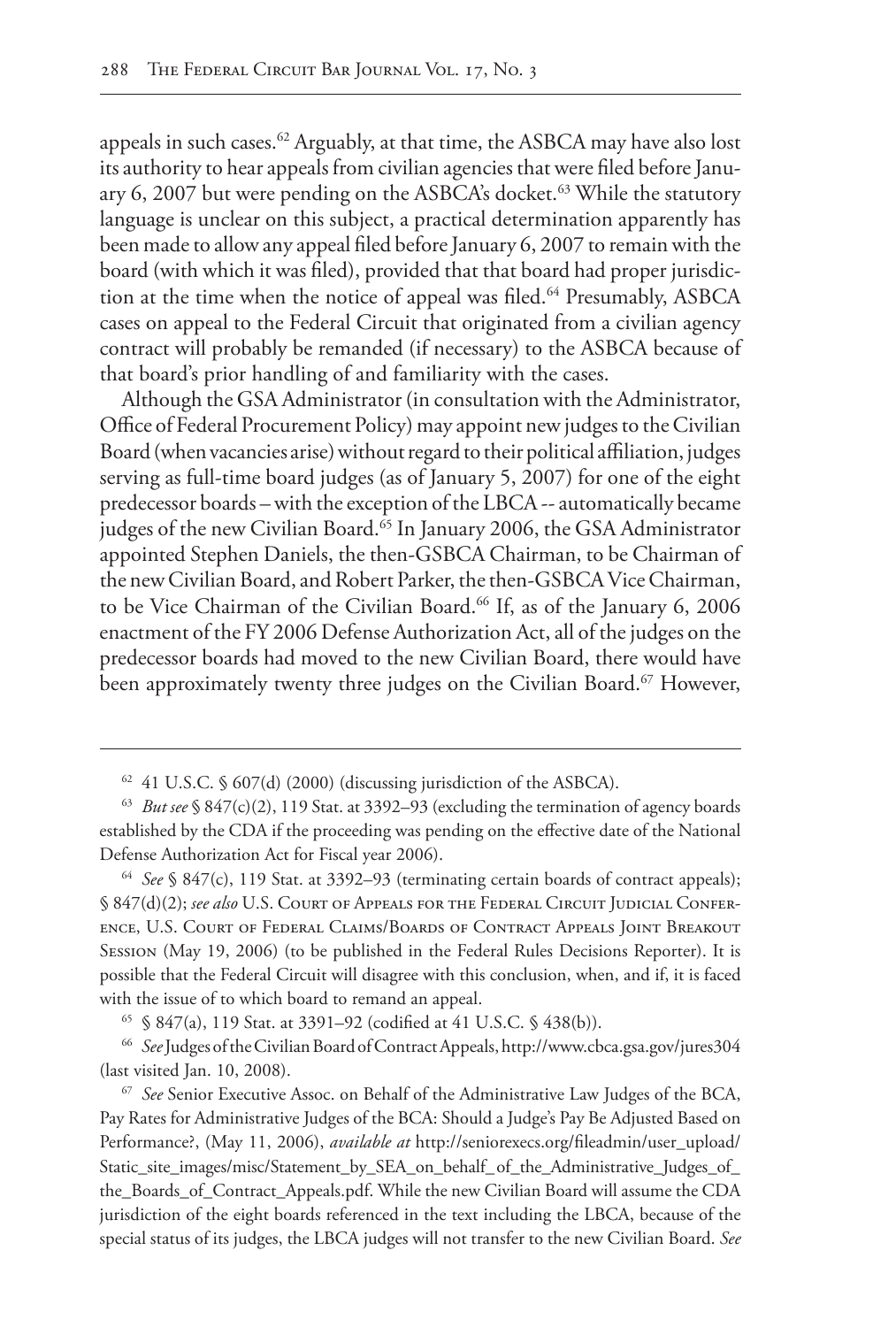because of several retirements and one death, only eighteen of those judges joined the new Civilian Board.<sup>68</sup> As of the publication of this article, no new judges had been appointed to the Civilian Board.<sup>69</sup>

## **4. Binding Authority**

The CFC and the boards of contract appeals are bound by the decisions of the U.S. Supreme Court, the *precedential* (i.e., published) decisions of the Federal Circuit, and by the published decisions of the Federal Circuit's predecessor courts, the Court of Claims and the Court of Customs and Patent Appeals.<sup>70</sup> The CFC judges are not bound by the decisions of other CFC judges<sup>71</sup> or by the boards of contract appeals' decisions.<sup>72</sup> Similarly, the boards are not bound by decisions of the CFC or of the other boards.<sup>73</sup> Ordinarily, however, a board will follow its previous panel decisions.<sup>74</sup> In a *full board* decision, the CBCA ruled that "the holdings of our predecessor boards shall be binding as precedent in this [Civilian] Board."75 The Civilian Board

41 U.S.C. § 438(b)(1)(C). The LBCA judges are not included in the statistics discussed in the sentence in the text above.

<sup>69</sup> *Id.*

<sup>70</sup> South Corp. v. United States, 690 F.2d 1368, 1370 (Fed. Cir. 1982) (adopting as precedent the decisions of the predecessor Court of Claims and Court of Customs and Patent Appeals); *see, e.g.*, Gevyn Constr. Corp. v. United States, 827 F.2d 752, 754 n.2 (Fed. Cir. 1987) (decisions of the Court of Claims are binding on the Federal Circuit); see also FED. R. App. P. 32.1 (allowing citation of non-precedential or unpublished decisions of the U.S. Court of Appeals of the Federal Circuit that are "issued on or after January 1, 2007."). *See generally*, Robert D. English, *Cite Unseen: Unpublished Decisions in the Federal Circuit and*  Federal Circuit Rule 32.1, 17 FED. CIR. B.J. 181 (2007) (noting the different treatment of precedent in the U.S. Courts of Appeals and discussing the potential affect of FED. R. App. P. 32.1 on the Federal Circuit).

<sup>71</sup> *See* Casa De Cambio Comdiv S.A. De C.V. v. United States, 291 F.3d 1356, 1364 n.1 (Fed Cir. 2002) (citing W. Coast Gen. Corp. v. Dalton, 39 F.3d 312, 315 (Fed. Cir. 1994)).

<sup>72</sup> *W. Coast Gen.*, 19 Cl. Ct. 98, 101 n.\* (1989).

<sup>73</sup> *In re* M.A. Mortenson Co., ASBCA No. 53346, n.3, 05-2 ¶ BCA 33,014 (2005); Roy McGinnis & Co., ASBCA 40004, 91-1 BCA ¶ 23,395; Dailing Roofing, Inc., ASBCA No. 34739, 89-1 BCA ¶ 21,311; Smith's, Inc. of Dothan, VABCA No. 2198, 85-2 BCA ¶ 18,133.

<sup>74</sup> *See, e.g.*, Commc'ns Res. Group, Inc., GSBCA No. 11038-C, 92-2 BCA ¶ 24,769 (Borwick, J., concurring); Gen. Elec. Automated Sys. Div., ASBCA No. 36214, 89-1 BCA ¶ 21,195 ; *see also* 41 U.S.C. § 608(e) (2000).

<sup>75</sup> Bus. Mgmt. Research Assocs. v. Gen. Servs. Admin., CBCA No. 464, 07-1 BCA ¶ 33,486, at 2 (full board) (slip op. at 2).

<sup>68</sup> *See* Judges of the Civilian Board of Contract Appeals, http://www.cbca.gsa.gov/jures304 (last visited Jan. 10, 2008).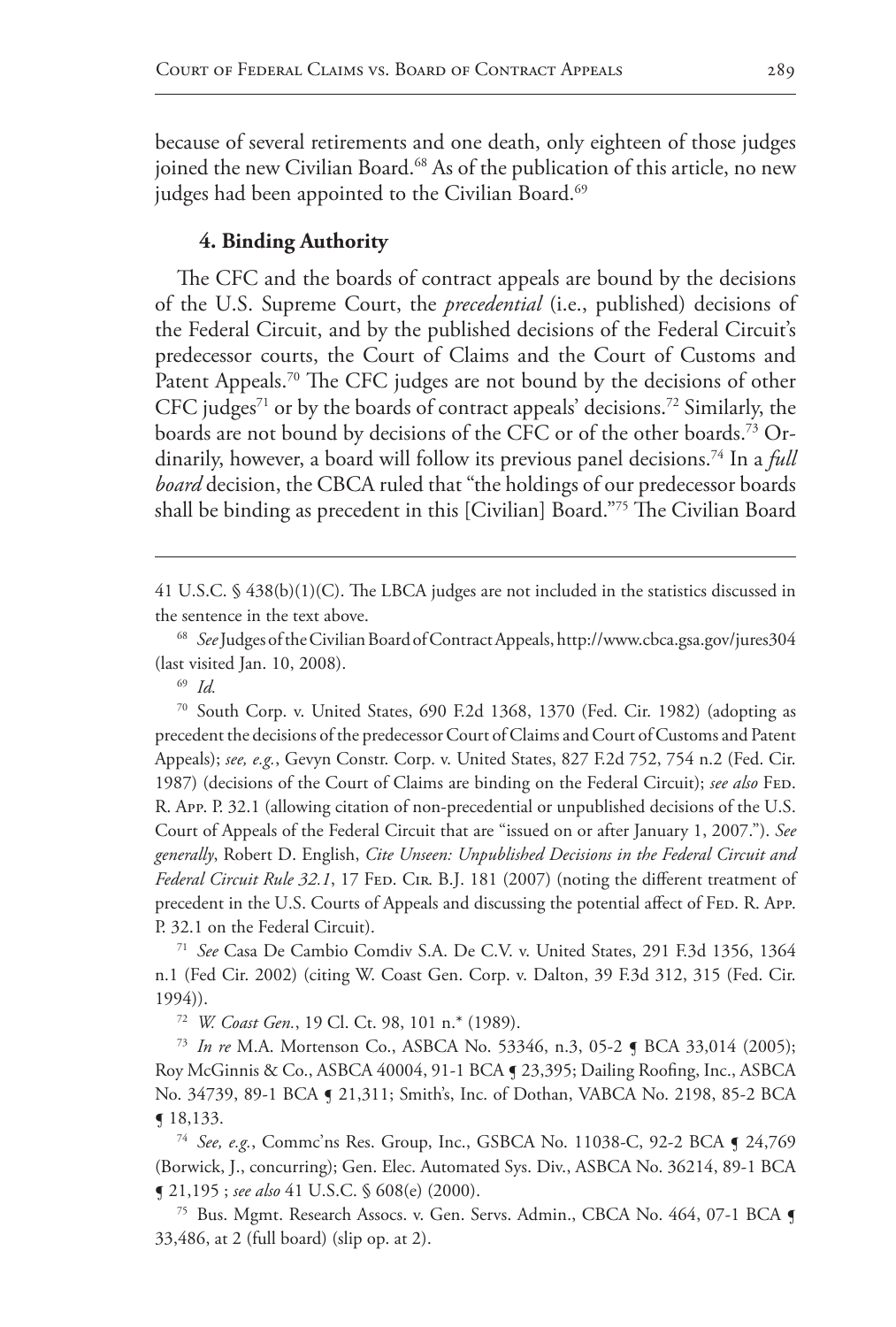did not address what would happen if—as has occurred in the past—two of its predecessor boards disagreed on a legal rule.76 Finally, the CFC and the boards have no authority to deviate from the mandate issued by the Federal Circuit in a particular case.77

These rules which concern binding authority may have a significant, and sometimes controlling, impact on a contractor's choice of forum. Before choosing the forum in which to file its action, the contractor should research the key legal issues affecting its case. If the Federal Circuit or one of its predecessors (the Court of Claims or the Court of Customs and Patent Appeals) has ruled on these issues, those decisions are binding on both the CFC and the boards.78 In addition, the contractor should determine how the CFC and the boards interpret such binding decisions.

If there are no rulings from the Federal Circuit or its predecessors on the key issues, then the contractor must explore the decisions of the CFC and the boards. If the board in question has ruled on the issues, absent unusual circumstances, the board will usually follow its panels' previous decisions.79 In fact, the boards sometimes disagree with decisions of other boards and the CFC.80 It also is not unusual to find differing legal interpretations among the CFC judges and CFC judges also sometimes disagree with Board decisions. $81$ 

<sup>79</sup> *See, e.g.*, Commc'ns Res. Group, Inc., GSBCA No. 11038-C, 92-2 BCA ¶ 24,769; Gen. Elec. Automated Sys. Div., ASBCA No. 36214, 89-1 BCA § 21,195. A board is not obligated to follow the decisions of other boards or the CFC. *See supra* note 73 and accompanying text.

<sup>&</sup>lt;sup>76</sup> The CBCA has not held whether it has a preference for the case law from the predecessor board that would have had jurisdiction over the case.

<sup>77</sup> Jewelers Vigilance Comm., Inc. v. Ullenberg Corp., 853 F.2d 888, 892 (Fed. Cir. 1988); *In re* Wella A.G., 858 F.2d 725, 728 (Fed. Cir. 1988); N. Helex Co. v. United States, 634 F.2d 557, 560 (Ct. Cl. 1980).

<sup>78</sup> Coltec Inds. V. United States, 454 F.3d 1340, 1353 (Fed. Cir. 2006) ("There can be no question that the Court of Federal Claims is required to follow the precedent of the Supreme Court, our court [Federal Circuit], and our predecessor court, the Court of Claims."). While one CFC opinion views the decisions of the Temporary Emergency Court of Appeals (TECA), whose jurisdiction was transferred to the Federal Circuit in 1993, as binding precedent on the CFC, the prevailing view appears to be to the contrary. Yankee Atomic Elec. Co. v. United States, 54 Fed. Cl. 306, 310 n.5 (1992). *See, e.g.*, Jade Trading v. United States, 65 Fed. Cl. 487, 496 (2005) (stating that TECA rulings on evidentiary privilege were not binding on the Federal Circuit).

<sup>80</sup> *See, e.g.*, *In re* Roy McGinnis & Co., ASBCA No. 40004, 91-1 BCA ¶23,395, at 7–8.81 *Id.*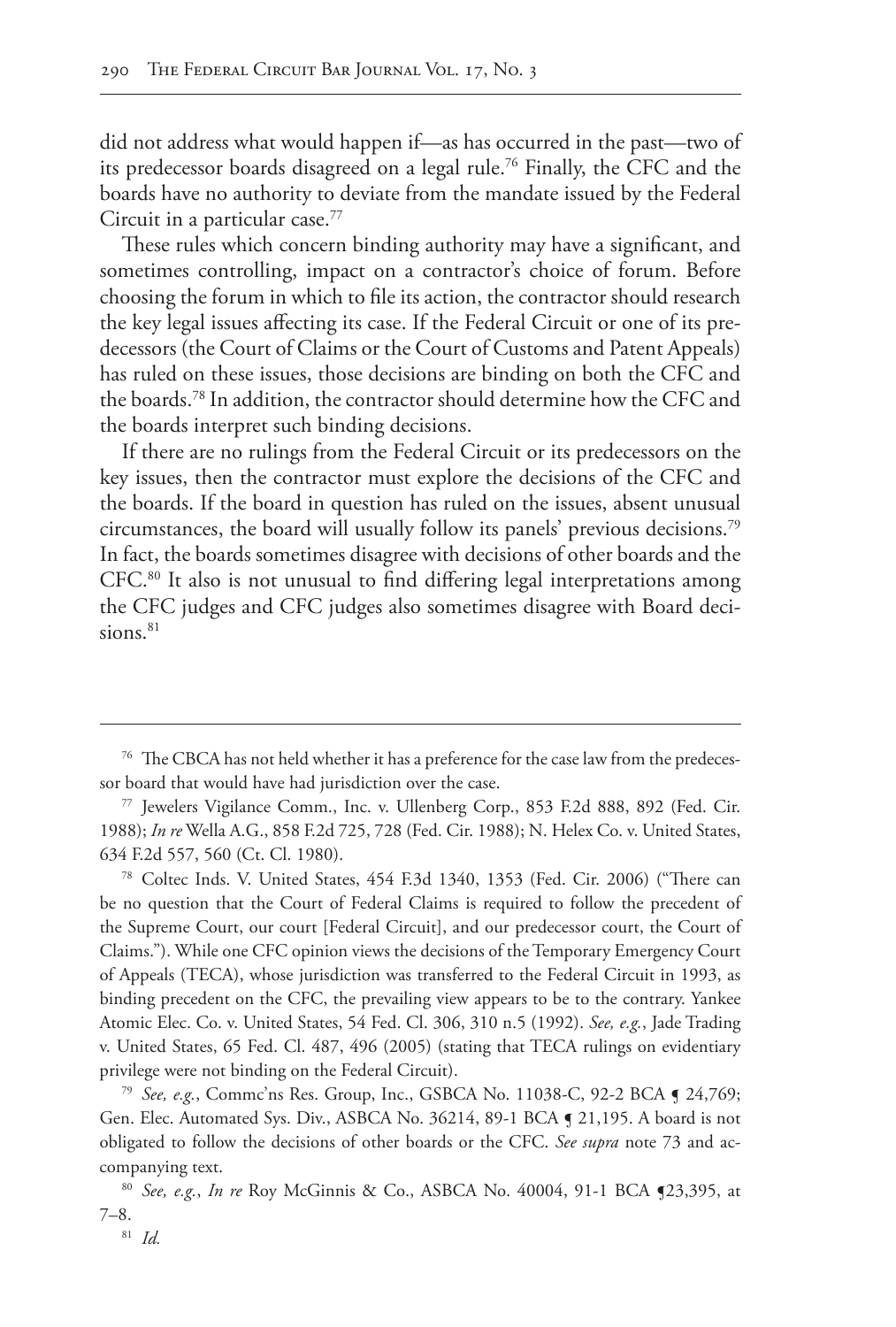#### **5. Statistics**

For fiscal years (FY) 2001, 2002, 2003, 2004, 2005, and 2006, respectively, 27%, 13%, 5.4 %, 17.9%, 23.4%, and 28.1% of the complaints filed at the CFC involved contract administration problems.<sup>82</sup> For FYs 2001, 2002, 2003, 2004, 2005, and 2006, respectively, 7.3% (57 cases), 2.6% (39 cases), 1.8% (55 cases), 2.9% (69 cases), 3.7% (61 cases), and 6.8% (73 cases) of the complaints filed involved contract bid protests.<sup>83</sup> For FYs 2001, 2002, 2003, 2004, 2005, and 2006, respectively, approximately 22.1%, 28.2%, 29%, 19.3%, 28.8%, and 22.7% of the dispositions for those years involved contract disputes.<sup>84</sup> For FYs 2001, 2002, 2003, 2004, 2005, and 2006, respectively, approximately 6% (64 cases), 4.7% (41 cases), 5.1% (45 cases), 7.1% (67 cases), 5.5% (58 cases), and 8.5% (71 cases) of the dispositions for those years involved contract bid protests.<sup>85</sup> In recent years, the vaccine compensation cases, over which the court had jurisdiction pursuant to 42 U.S.C. § 300aa-1 *et seq,* have made up the largest number of cases on the court's docket.<sup>86</sup> There were 4,847 pending in the court at the end of FY 2004, as compared to 684 contract claims—the second largest category of cases—pending at the same time.<sup>87</sup> At the end of FY 2005 and 2006, 5,291 and 5,347 vaccine compensation cases were pending in the court compared to 770 and 875 contract claims, the second largest category, for those same

<sup>82</sup> *See* Loenidas Ralph Mecham, Judicial Business of the United States Courts, tbl. G2-A (2001) [hereinafter MECHAM 2001]; LOENIDAS RALPH MECHAM, JUDICIAL BUSINESS OF THE UNITED STATES COURTS, tbl. G2-A (2002) [hereinafter MECHAM 2002]; Loenidas Ralph Mecham, Judicial Business of the United States Courts, tbl. G2-A (2003) [hereinafter Mecham 2003]; Loenidas Ralph Mecham, Judicial Business of the UNITED STATES COURTS, tbl. G2-A (2004) [hereinafter MECHAM 2004]; LOENIDAS RALPH Mecham, Judicial Business of the United States Courts, tbl. G2-A (2005) [hereinafter Mecham 2005]; James C. Duff, Judicial Business of the United States Courts, tbl. G2-A (2006) [hereinafter DUFF 2006]. These reports are available at http://www.uscourts.gov/ judbususc/judbus.html.

<sup>83</sup> *See* Mecham 2001, *supra* note 82, at tbl. G2-A; Mecham 2002, *supra* note 82, at tbl. G2-A; Mecham 2003,*supra* note 82, at tbl. G2-A; Mecham 2004,*supra* note 82, at tbl. G2-A; Mecham 2005, *supra* note 82, at tbl. G2-A; Duff 2006, *supra* note 82, at tbl. G2-A.

<sup>84</sup> *See* Mecham 2001, *supra* note 82, at tbl. G2-A; Mecham 2002, *supra* note 82, at tbl. G2-A; Mecham 2003,*supra* note 82, at tbl. G2-A; Mecham 2004,*supra* note 82, at tbl. G2-A; Mecham 2005, *supra* note 82, at tbl. G2-A; Duff 2006, *supra* note 82, at tbl. G2-A.

<sup>85</sup> *See* Mecham 2001, *supra* note 82, at tbl. G2-A; Mecham 2002, *supra* note 82, at tbl. G2-A; Mecham 2003,*supra* note 82, at tbl. G2-A; Mecham 2004,*supra* note 82, at tbl. G2-A; Mecham 2005, *supra* note 82, at tbl. G2-A; Duff 2006, *supra* note 82, at tbl. G2-A.

<sup>86</sup> *See, e.g.*, Mecham 2004, *supra* note 82, at tbl. G2-A; Mecham 2005, *supra* note 82, at tbl. G2-A; Duff 2006, *supra* note 82, at tbl. G2-A.

<sup>87</sup> Mecham 2004, *supra* note 82, at tbl. G2-A.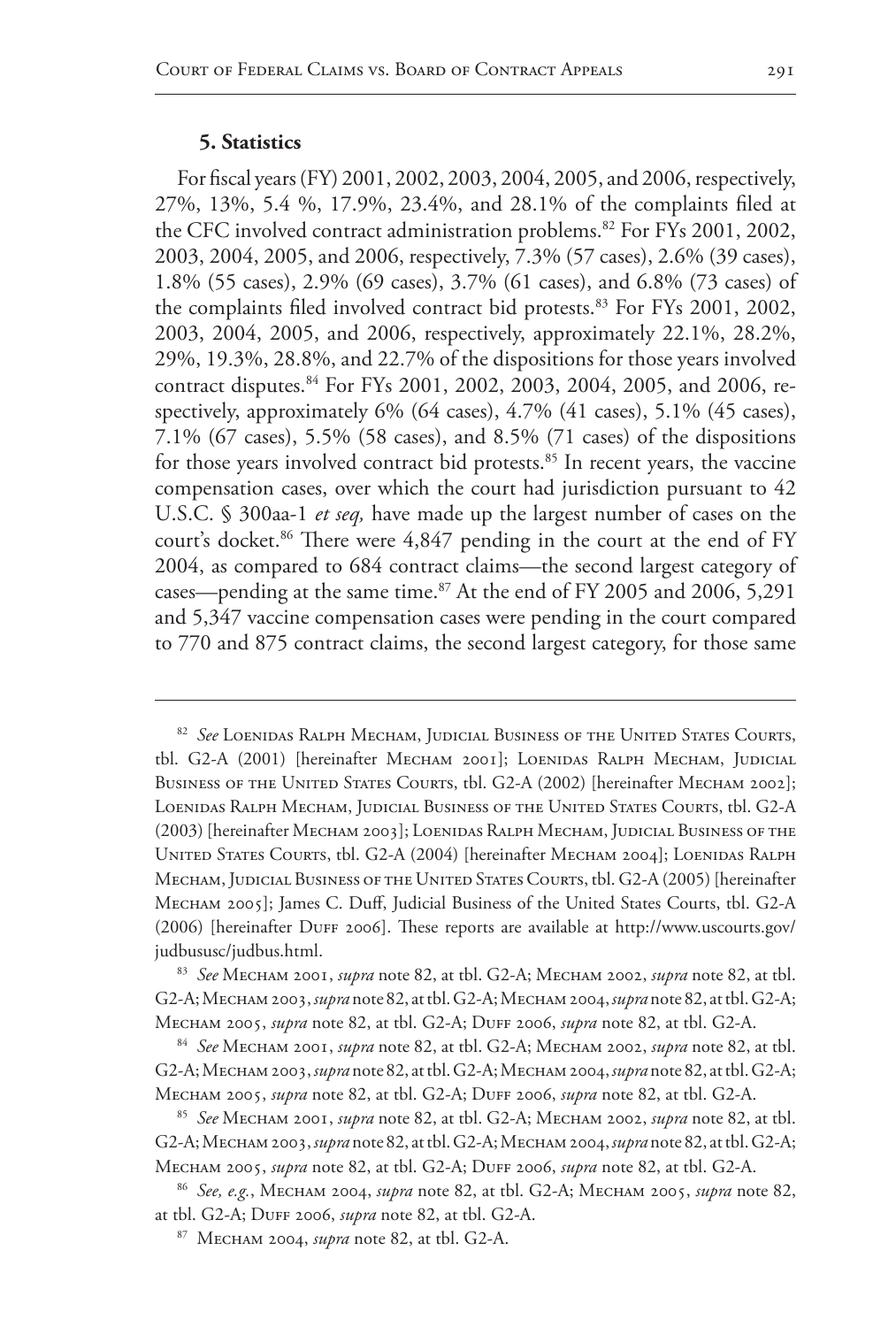years, respectively.<sup>88</sup> The CFC has 8 Special Masters devoted to the management and adjudication of vaccine cases.<sup>89</sup> The volume of these cases has likely slowed the court's resolution of other cases on its docket.

For FYs 2001, 2002, 2003, 2004, 2005, and 2006, respectively, the CFC issued judgments in favor of plaintiffs in the total amounts of approximately \$483 million, \$929 million, \$877 million, \$585 million, \$934 million, and \$900 million.<sup>90</sup> For those same years, the court awarded judgments or offsets to the defendant in the amounts of approximately \$6.4 million, \$2 million, \$11 million, \$2.7 million, \$1.7 million, and \$234,143, respectively.<sup>91</sup> These judgments and offsets are for all cases on the court's docket and are not limited to Government contract awards.<sup>92</sup>

In the past, most of the boards did not publish statistics concerning their dockets. Historically, the most comprehensive statistics have been provided by the ASBCA. For FYs 2002, 2003, 2004, 2005, and 2006, respectively, the ASBCA docketed 435, 429, 461, 476, and 438 appeals, disposed of 559, 539, 481, 484, and 530 appeals, and sustained 23%, 22%, 23%, 18%, and 16% of its disposed of appeals.<sup>93</sup> The ASBCA observed that, of its 150 dispositions on the merits for FY 2005, "58% of the decisions found merit for the contractor" and of the 137 appeals it disposed of on the merits for FY 2006, 63% of the decisions found merit for the contractor.<sup>94</sup> As of October 1 for the years 2002, 2003, 2004, 2005, and 2006, respectively, 782, 672, 652, 644, and 552 appeals were pending at the ASBCA.<sup>95</sup> In recent years, the ASBCA's docket has dramatically decreased from 2,503 pending appeals on October 1, 1987, to 2,027 pending cases on October 1, 1993, to 1,088 pending ap-

<sup>92</sup> Duff 2006, *supra* note 82, at 48, tbl. G2-A.

<sup>88</sup> *See* Mecham 2005, *supra* note 82, at tbl. G2-A; Duff 2006, *supra* note 82, at tbl. G2-A.

<sup>89</sup> United States Court of Federal Claims—Vaccination Program, http://www.uscfc. uscourts.gov/OSMPage.htm (last visited Jan. 10, 2008).

<sup>90</sup> *See* Mecham 2001, *supra* note 82, at 36; Mecham 2002, *supra* note 82, at 35; Mecham 2003, *supra* note 82, at 32; Mecham 2004, *supra* note 82, at 35; Mecham 2005, *supra* note 82, at 38; Duff 2006, *supra* note 82, at 48.

<sup>91</sup> *See* Mecham 2001, *supra* note 82, at 36; Mecham 2002, *supra* note 82, at 35; Mecham 2003, *supra* note 82, at 32; Mecham 2004, *supra* note 82, at 35; Mecham 2005, *supra* note 82, at 38; Duff 2006, *supra* note 82, at 48.

<sup>93</sup> FY2006 ASBCA REP. OF ACTIVITIES 1-2 (Oct. 31, 2006) [hereinafter ASBCA 2006 REPORT.

<sup>&</sup>lt;sup>94</sup> FY2005 ASBCA REP. OF ACTIVITIES 3 (Nov. 8, 2005) [hereinafter ASBCA 2005 Report]; ASBCA 2006 Report, *supra* note 93, at 1.

<sup>95</sup> ASBCA 2006 Report, *supra* note 93, at 1.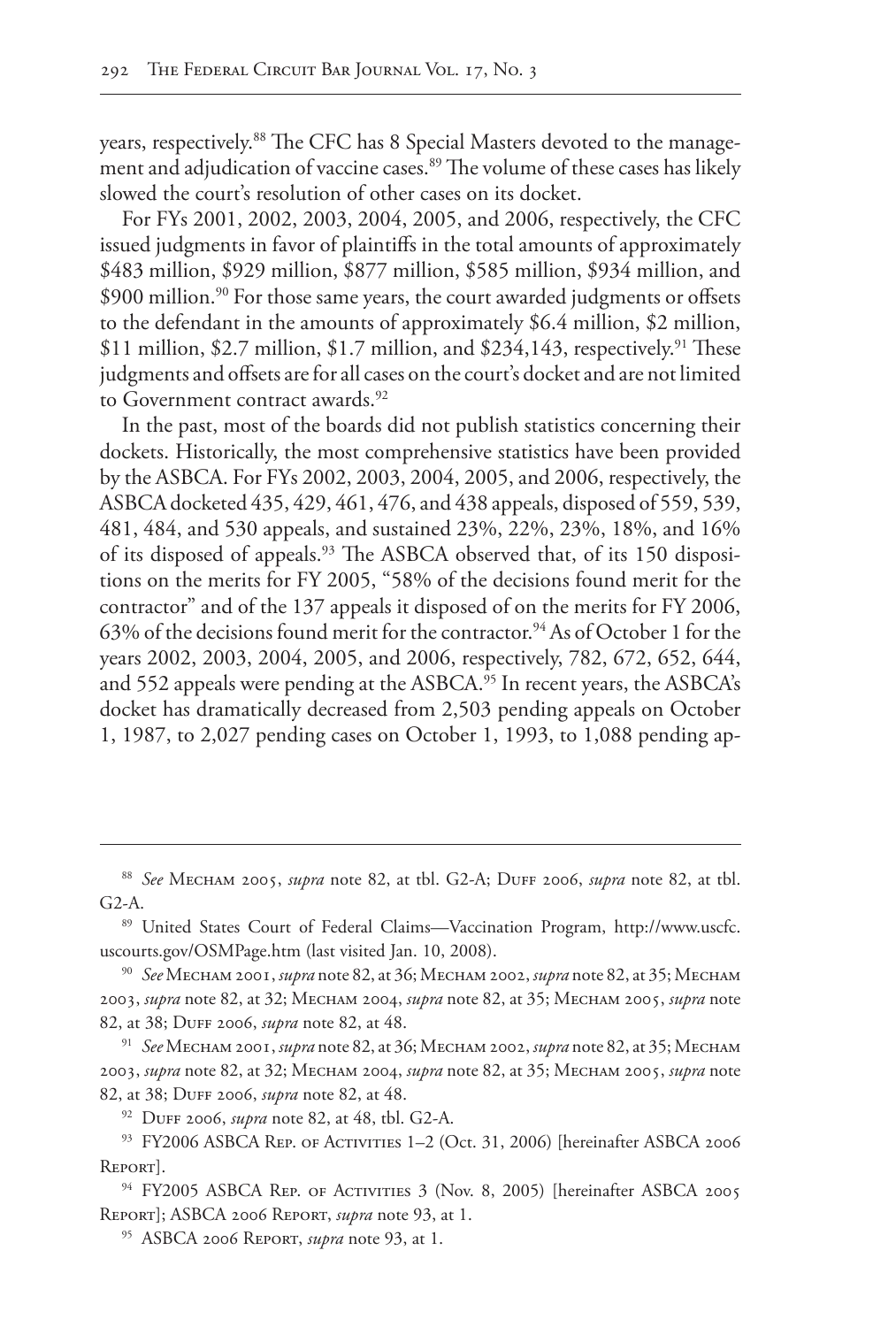peals on October 1, 2000, to 552 pending on October 1, 2006.<sup>96</sup> Parties requested ASBCA alternative dispute resolution (ADR) services 79, 42, 39, 39, and 39 times for FYs 2002, 2003, 2004, 2005, and 2006, respectively.<sup>97</sup> However, the number of ADR requests can be misleading—and fail to show the magnitude of the usefulness of ADR at the ASBCA—as the requests often involve multiple appeals. Notably, in FY 2004, of the thirty-three matters subject to nonbinding ADR, thirty-one were successfully resolved; in FY 2005, of the 111 matters subject to nonbinding ADR, 110 were successfully resolved, and; in FY 2006, of the twenty-one matters subject to nonbinding ADR, nineteen were successfully resolved.<sup>98</sup>

Most of the Civilian Board's predecessors did not publish statistics concerning their dockets. With respect to the GSBCA, at the conclusion of Fiscal Years 2000, 2001, 2002, 2003, 2004, 2005, and 2006, the GSBCA had 166, 150, 148, 172, 154, 156, and 126 CDA appeals, respectively, on its docket.<sup>99</sup> At the close of FY 2004, the GSBCA had sixty non-CDA (e.g., travel and relocation claims, transportation audit reviews, and cost application) cases on its docket, and, by the close of FY 2005, the GSBCA had thirty-four non-CDA cases on its docket.<sup>100</sup> At the close of FY 2006, the GSBCA had thirty-seven non-CDA appeals on its docket.<sup>101</sup> Of the thirty-one CDA decisions issued by the GSBCA on the merits in FY 2005, sixteen decisions granted in whole or in part the relief requested by the contractor.<sup>102</sup> Of the forty-five CDA decisions

<sup>&</sup>lt;sup>96</sup> FY2002 ASBCA REP. OF ACTIVITIES 1 (Oct. 17, 2002) [hereinafter ASBCA 2002 Report]; ASBCA 2006 Report, *supra* note 93, at 1.

<sup>&</sup>lt;sup>97</sup> ASBCA 2002 REPORT, *supra* note 96, at 3; FY2003 ASBCA REP. OF ACTIVITIES 3 (Dec. 4, 2003) [hereinafter ASBCA 2003 Report]; FY2004 ASBCA Rep. of Activities 3 (Nov. 9, 2004) [hereinafter ASBCA 2004 Report]; ASBCA 2005 Report, *supra* note 94, at 3; ASBCA 2006 Report, *supra* note 93, at 3.

<sup>98</sup> ASBCA 2004 Report, *supra* note 97, at 3; ASBCA 2005 Report, *supra* note 94, at 3; ASBCA 2006 Report, *supra* note 93, at 3; West, *ASBCA Docket Bucks Downward Trend*, 46 GC ¶ 465 (2000).

<sup>99</sup> 2000 GSBCA Ann. Rep. 3 (Oct. 31, 2000); 2001 GSBCA Ann. Rep. 3 (Oct. 30, 2001); 2002 GSBCA Ann. Rep. 3 (Oct. 30, 2002); 2003 GSBCA Ann. Rep. 3 (Oct. 30, 2003); 2004 GSBCA Ann. Rep. 3 (Oct. 29, 2004) [hereinafter GSBCA Annual Report 2004]; 2005 GSBCA Ann. Rep. 3 (Oct. 28, 2005) [hereinafter GSBCA Annual Report 2005]; 2006 GSBCA Ann. Rep. 3 (Oct. 30, 2006) [hereinafter GSBCA Annual Report 2006].

<sup>&</sup>lt;sup>100</sup> GSBCA Annual Report 2004, *supra* note 99, at 3; GSBCA Annual Report 2005, *supra* note 99, at 3.

<sup>101</sup> *See* GSBCA Annual Report 2006, *supra* note 99, at 4.

<sup>102</sup> *See* GSBCA Annual Report 2005, *supra* note 99, at 3.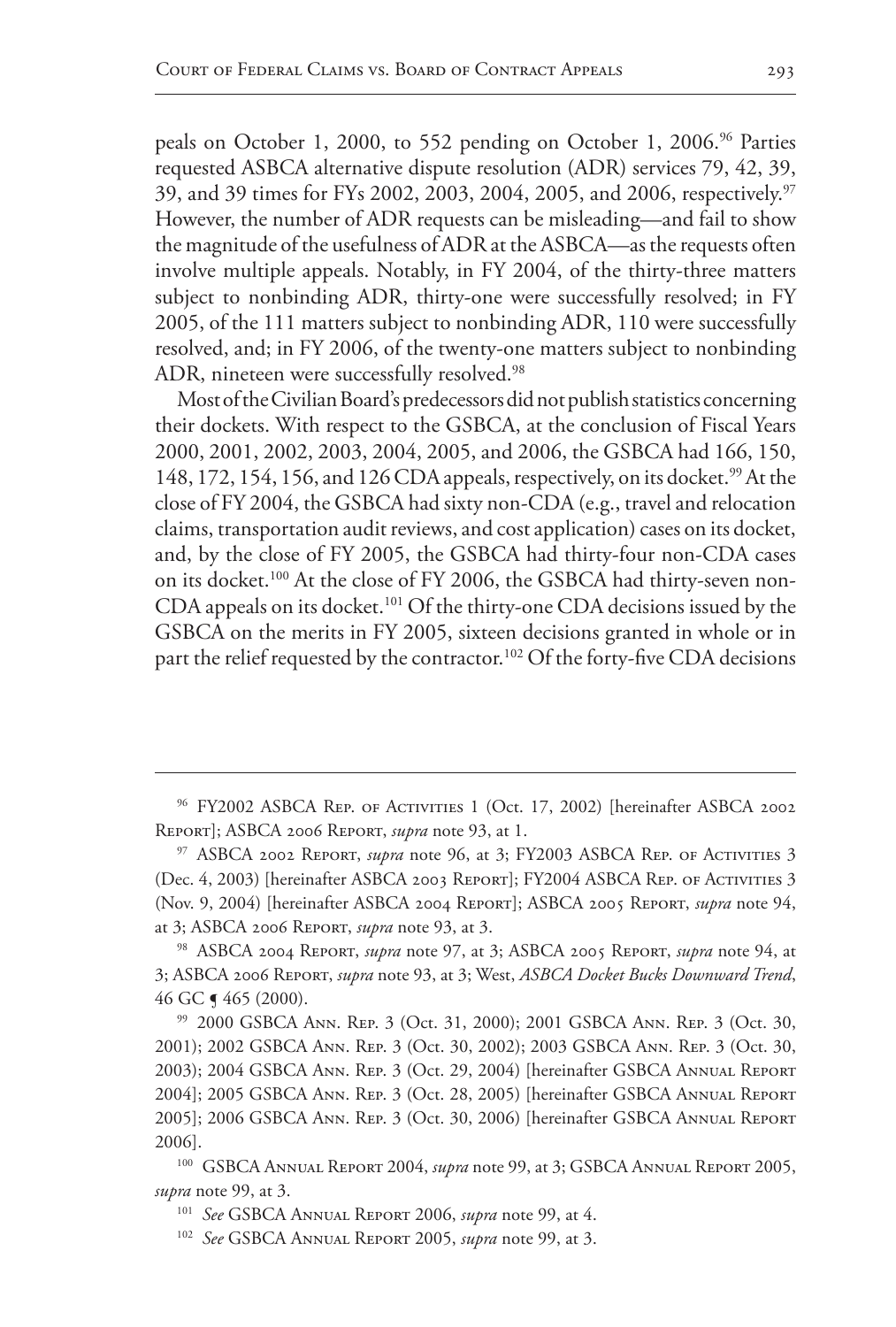issued by the GSBCA on the merits in FY 2006, twenty-six decisions granted in whole or in part the relief requested by the contractor.<sup>103</sup>

At its January 6, 2007 inception, the Civilian Board had 334 CDA appeals on its docket and 215 "other cases" (the latter of which almost exclusively arise from the other categories of cases over which the board has jurisdiction under the FY 2006 Defense Authorization Act but also include several Equal Access to Justice Act petitions).104 As of March 31, 2007, the Civilian Board had 300 CDA appeals and 228 other cases pending on its docket.<sup>105</sup> In its first quarter, the Civilian Board resolved eighty-one CDA appeals while forty-seven new CDA appeals were filed at the Board; it also resolved thirtysix other cases, while forty-nine other cases were filed at the Board.<sup>106</sup> Of the twenty-nine CDA appeals decided by the Civilian Board on the merits in its first quarter, eighteen were granted in part.<sup>107</sup> As of July 1, 2007, the Civilian Board had 303 CDA appeals and 239 other cases pending on its docket. As of October 1, 2007, the Civilian Board had 262 CDA appeals and 260 other cases pending on its docket. Of the thirty-five CDA appeals decided by the Civilian Board on the merits between July 1 and September 30, 2007, twenty-eight of the appeals were granted in part.<sup>108</sup>

# **II. Sources of Jurisdiction**

## **1. Contract Disputes Act**

Under the CDA, a Government contractor may seek to overturn an adverse CO's final decision on a contract claim, or the CO's failure to issue a decision within a reasonable period of time (i.e., a *deemed denial* of the contract claim), either by filing a lawsuit in the CFC or by filing an appeal at the appropriate agency board of contract appeals.<sup>109</sup> In both forums, the facts and the law

<sup>103</sup> *See* GSBCA Annual Report 2006, *supra* note 99, at 3; Interview with Stephen M. Daniels, Chairman, CBCA, and Robert W. Parker, Vice-Chairman, CBCA (July 10, 2007).

<sup>104</sup> *See* CBCA Q. Rep. 1, 3 (Apr. 30, 2007).

<sup>105</sup> *Id.*

<sup>106</sup> *See id.*

<sup>107</sup> *Id.* at 3.

<sup>108</sup> 2007 CBCA Ann. Rep. 4 (Oct. 30, 2007).

<sup>109</sup> *See* 41 U.S.C. §§ 606, 609(a) (2000); Pathman Constr. Co. v. United States, 817 F.2d 1573, 1576, 1578 (Fed. Cir. 1987) ("A major purpose of the Disputes Act was to induce resolution of contract disputes with the Government by negotiation rather than litigation.") (quotations omitted).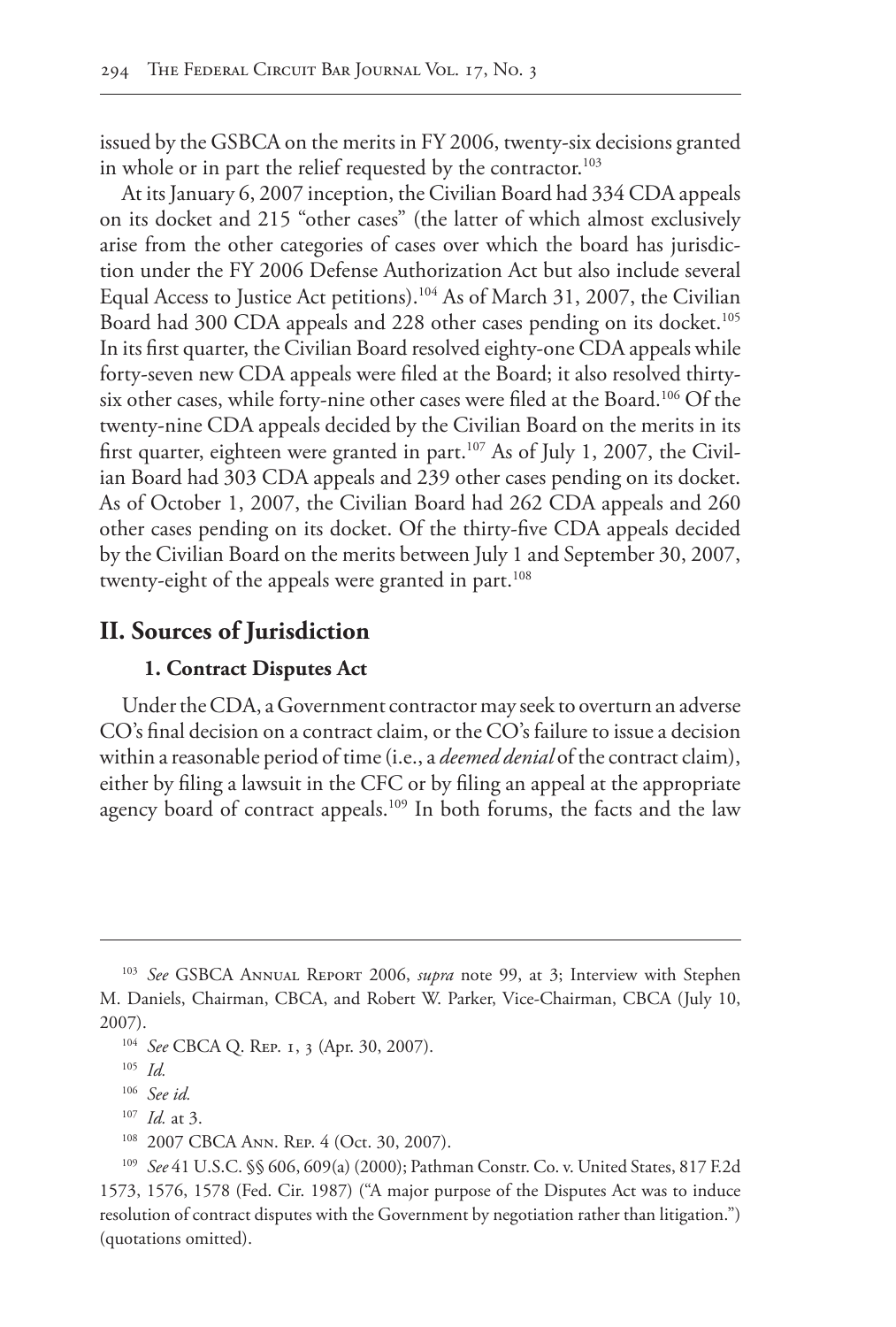are decided *de novo*, so neither the CFC nor the boards are bound by, or owe deference to, a CO's findings of fact or law.110

As a general rule, the contractor is the party named on the contract with the Government and, under the CDA, only it can bring an action before a board against the Government.111 The "CDA defines a *contractor* as 'a party to a Government contract other than the Government.' Waivers of sovereign immunity are strictly construed. Thus, subcontractors are generally barred from filing a direct appeal under the CDA."112 However, exceptions to this rule exist. For example:

[a] third-party beneficiary [to a Government contract] could enforce the payment provision of the contract in a direct action against the Government. In another case, the court found privity between the Government and a subcontractor where the prime contractor was determined to be a mere Government agent. In *Kern*, the contractor was acting as a purchasing agent for the Government, the contract clearly stated the agency relationship, and the contract made the Government directly liable to the subcontractor for the purchase price. $113$ 

The CDA governs many of the Government contracts suits in the CFC and virtually all such suits before the boards. The CDA applies to express and implied-in-fact contracts entered into by an executive agency for (1) the procurement of property, other than real property in being, (2) the procurement of services, (3) the procurement of construction, alteration, repair, or maintenance of real property, or (4) the disposal of personal property.<sup>114</sup> The CDA, therefore, does not apply to all Government contracts or procurement

<sup>110</sup> 41 U.S.C. §§ 605(a), 609(a)(3); Wilner v. United States, 24 F.3d 1397, 1401–02 (Fed. Cir. 1994) (en banc) ("[A] contractor is not entitled to the benefit of any presumption arising from the contracting officer's [final] decision. De novo review precludes reliance upon the presumed correctness of the [CO's final] decision."); Seaboard Lumber Co. v. United States, 903 F.2d 1560, 1562 (Fed. Cir. 1990); Assurance Co. v. United States, 813 F.2d 1202, 1206 (Fed. Cir. 1987); *In re* Space Age Eng'g, Inc., ASBCA No. 26028, 82-1 BCA ¶ 15,766, at 52.

<sup>&</sup>lt;sup>111</sup> Key Fed. Fin. v. Gen. Serv. Admin., CBCA Nos. 411, 412, 07-1 BCA **[ 33,555**, at 15 (citing 41 U.S.C. § 606).

<sup>&</sup>lt;sup>112</sup> *Id.* (citations omitted).

<sup>&</sup>lt;sup>113</sup> *Id.* at 15 (citations omitted). However,

<sup>[</sup>I]t is well established that subcontractors may pursue claims against the Government on sponsorship of the prime contractor. The Government's liability can arise under its contract with the prime contractor, the terms of which have been passed onto subcontractors, where the subcontractor's performance is impacted by the actions or inactions of Government agents.

TAS Group, Inc. v. DOJ, CBCA 52, 07-2 BCA ¶ 33,630, at 3 (citations omitted); *see* FAR § 44.203 (c) (2007).

<sup>114</sup> 41 U.S.C. § 602(a).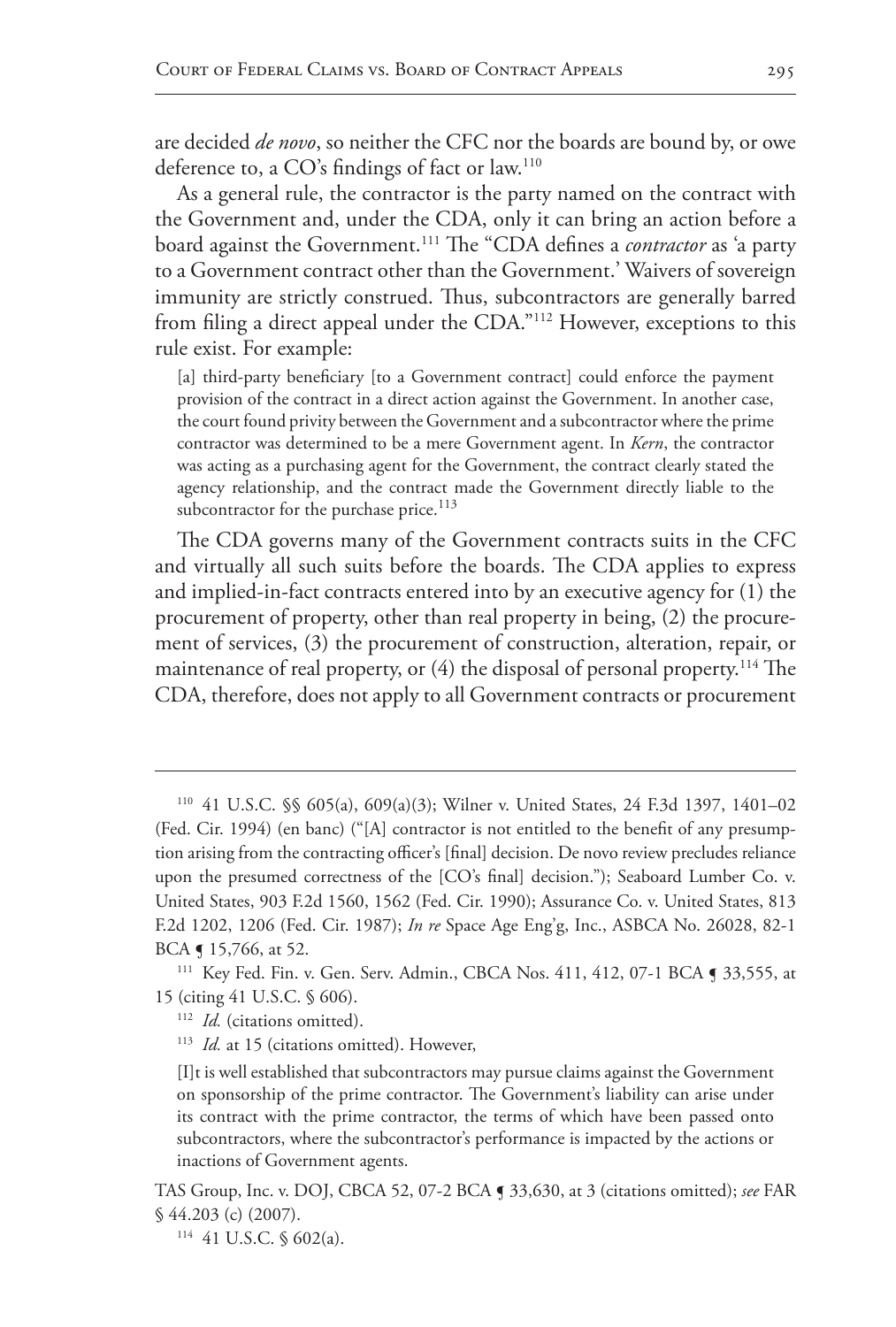actions.115 The CDA does not provide jurisdiction for bid protests or for the recovery of bid preparation costs,<sup>116</sup> but it does provide jurisdiction in connection with lease agreements for real property<sup>117</sup> and the sale of timber by the Government.<sup>118</sup> Without the issuance of a CO's final decision or the deemed denial of a contractor's claim, neither the Boards nor the CFC may assume jurisdiction over a CDA contract dispute.<sup>119</sup>

The Federal Circuit—the appellate authority for both the CFC and the boards—has upheld the CDA's review procedures although they do not provide for an Article III trial court or for jury trials.<sup>120</sup> The Federal Circuit reasons that these limitations on dispute resolution are constitutionally permissible as a condition of the waiver of the Government's sovereign immunity to suit.<sup>121</sup>

# **2. Federal Courts Administration and Federal Acquisition Streamlining Acts**

In a 1991 decision, the Federal Circuit held that the Claims Court did not have jurisdiction over cases that contested only the propriety of default terminations and that were unaccompanied by monetary claims.122 In contrast, the Federal Circuit had previously ruled that the boards of contract appeals possessed jurisdiction to hear such appeals.<sup>123</sup> The Federal Courts Administration Act provides the CFC with jurisdiction over disputes "concerning termination

<sup>118</sup> Seaboard Lumber Co. v. United States, 903 F.2d 1560, 1561–62 (Fed. Cir. 1990); Sierra Pac. Indus., AGBCA No. 79-200, 80-1 BCA § 14,383.

<sup>119</sup> 41 U.S.C. §§ 605, 606; *see also* Am. Bus. Corp. v. DOL, CBCA No. 637, 07-1 BCA ¶ 33,524, at 2; All Star Metals, LLC v. DOT, CBCA No. 91, 07-1 BCA ¶ 33,562, at 3.

<sup>120</sup> *See Seaboard Lumber Co.*, 903 F.2d at 1567–68; Gregory Timber Res., Inc. v. United States, 855 F.2d 841, 843 (Fed. Cir. 1988).

<sup>121</sup> *Id.*

<sup>115</sup> *See, e.g.*, Pasteur v. United States, 814 F.2d 624, 627–28 (Fed. Cir. 1987); Newport News Shipbldg. & Dry Dock v. United States, 7 Cl. Ct. 549, 553–54 (1985).

<sup>116</sup> LaBarge Prods., Inc. v. West, 46 F.3d 1547, 1551 (Fed. Cir. 1995); Coastal Corp. v. United States, 713 F.2d 728, 730 (Fed. Cir. 1983); United States v. John C. Grimberg Co., 702 F.2d 1362, 1368 (Fed. Cir. 1983); Clean Giant, Inc. v. United States, 19 Cl. Ct. 390, 392–93 (1990); Ammon Circuits Research, ASBCA No. 50885, 97-2 BCA ¶ 29,318, at 3–4; RC 27th Ave. Corp., ASBCA No. 49176, 97-1 BCA ¶ 28,658, at 4.

<sup>117</sup> *See, e.g.*, Ralden Partnership v. United States, 891 F.2d 1575, 1576 (Fed. Cir. 1989); Alvin, Ltd. v. U. S. Postal Serv., 816 F.2d 1562, 1563–64 (Fed. Cir. 1987); Forman v. United States, 767 F.2d 875, 879 (Fed. Cir. 1985); Am. Nat'l Bank of Chi., GSBCA No. 7457, 85-1 BCA **[** 17,811.

<sup>&</sup>lt;sup>122</sup> Overall Roofing & Constr. Inc. v. United States, 929 F.2d 687, 688 (Fed. Cir. 1991), *superseded by statute,* Federal Courts Administration Act of 1992, Pub. L. No. 102-572, 106 Stat. 4506.

<sup>123</sup> Malone v. United States, 849 F.2d 1441, 1443–44 (Fed. Cir. 1988).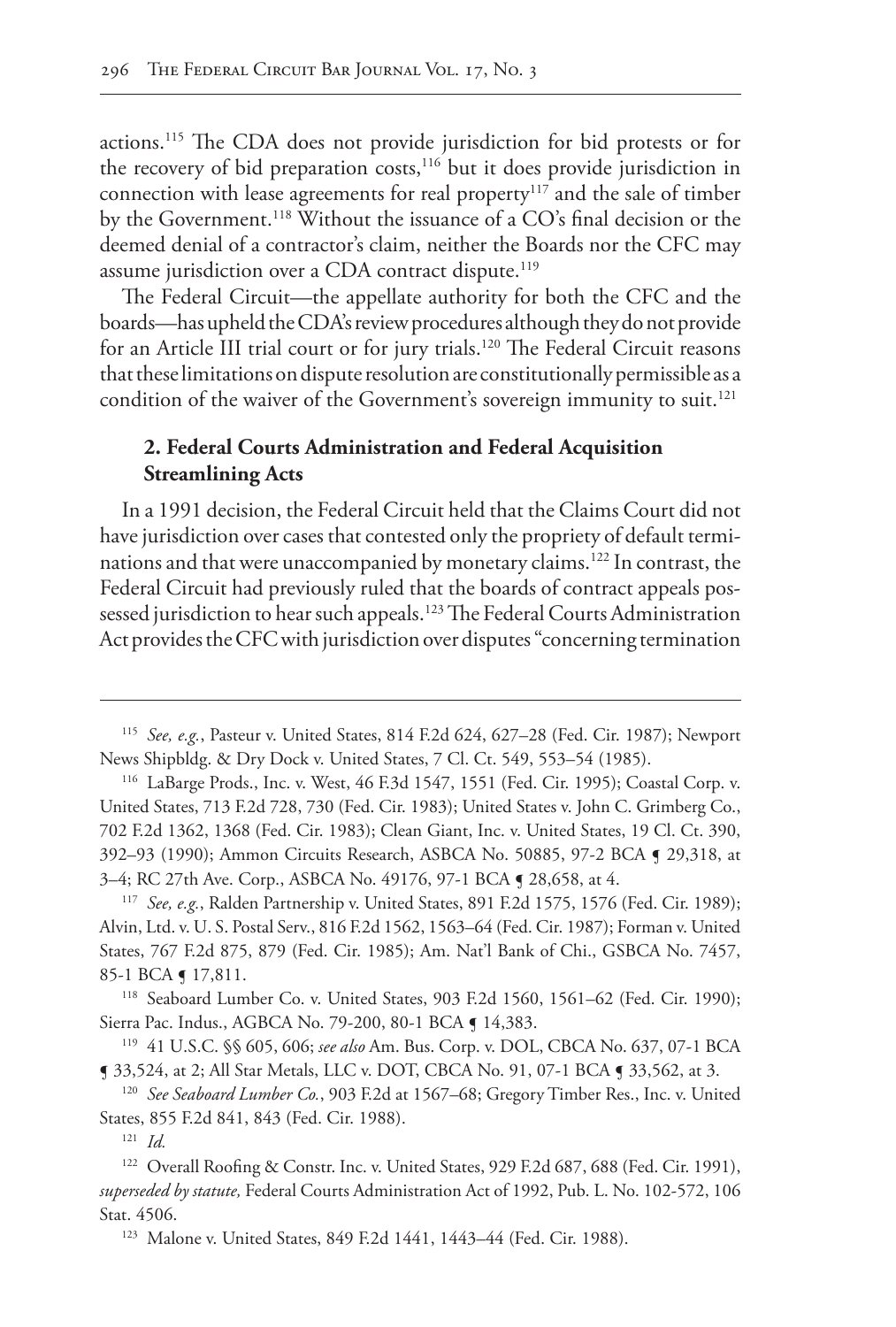of a contract, rights in tangible or intangible property, compliance with cost accounting standards, and other non-monetary disputes" on which a CO's final decision has been issued under the CDA.<sup>124</sup> In the past, most boards had assumed jurisdiction over such cases.<sup>125</sup> This language also potentially clarifies the boards' ability to provide non-monetary relief because the CDA provides that the boards are "authorized to grant any relief that would be available to a litigant asserting a contract claim in the [CFC]."126

In addition to expanding the court's jurisdiction to include non-monetary CDA disputes, the Federal Courts Administration Act amended the CDA so that a defect in a contractor's claim certification does not deprive jurisdiction to a court or board.<sup>127</sup> Instead, a defective certification simply has to be corrected before the court or board's entry of a final judgment in the case.<sup>128</sup> The Federal Courts Administration Act also amended the CDA to permit a claim certification to "be executed by any person duly authorized to bind the contractor with respect to the claim."129 It further provides that for claims in excess of \$50,000, a CO is not obligated to render a final decision if, within sixty days after receipt of the claim, the CO notifies the contractor of the reasons why the attempted certification is defective.<sup>130</sup> If a contractor's certification is found to be defective, interest will be paid on its claim (assuming the certification is corrected and it prevails on the claim) from the date on which the CO received the original claim.<sup>131</sup>

The Federal Acquisition Streamlining Act of 1994 amended the CDA to provide U.S. district courts the authority to obtain advisory opinions from a board on matters of contract administration that otherwise would be the proper subject of an appealable CO's final decision.<sup>132</sup> The district court must direct its request to the board that would have jurisdiction under the CDA to

<sup>128</sup> *Id.* § 907(a)(1). *But see* Eurostyle Inc., ASBCA No. 45934, 94-1 BCA ¶ 26,458 ("[C] omplete absence of any certification is not a mere defect which may be corrected.").

<sup>124</sup> Federal Courts Administration Act of 1992, Pub. L. No. 102-572, § 907(b)(1), 106 Stat. 4506, 4519 (amending 28 U.S.C. § 1491(a)(2)).

<sup>125</sup> *Malone*, 849 F.2d at 1444; Johnson & Gordon Sec., Inc. v. Gen. Servs. Admin., 857 F.2d 1435, 1437–38 (Fed. Cir. 1988); Gen. Elec. Automated Sys. Div., ASBCA No. 36214, 89-1 BCA § 21,195; Michael M. Grimberg, DOTBCA No. 1543, 87-1 BCA § 19,573; Smith's Inc. of Dothan, VABCA No. 2198, 85-2 BCA ¶ 18,133. *But see* Seneca Timber Co., AGBCA No. 83-228-1, 86-1 BCA ¶ 19,573.

<sup>126</sup> 41 U.S.C. § 607(d) (2000).

<sup>&</sup>lt;sup>127</sup> Federal Courts Administration Act § 907(b)(1).

 $129 \text{ }$  \$ 907(a)(1), 106 Stat. at 4518.

<sup>130</sup> *Id*.

 $131$  *Id.* § 907(a)(3).

<sup>&</sup>lt;sup>132</sup> Federal Acquisition Streamlining Act of 1994, Pub. L. No. 103-355, § 2354, 108 Stat. 3243, 3323 (adding 41 U.S.C. § 609(f)).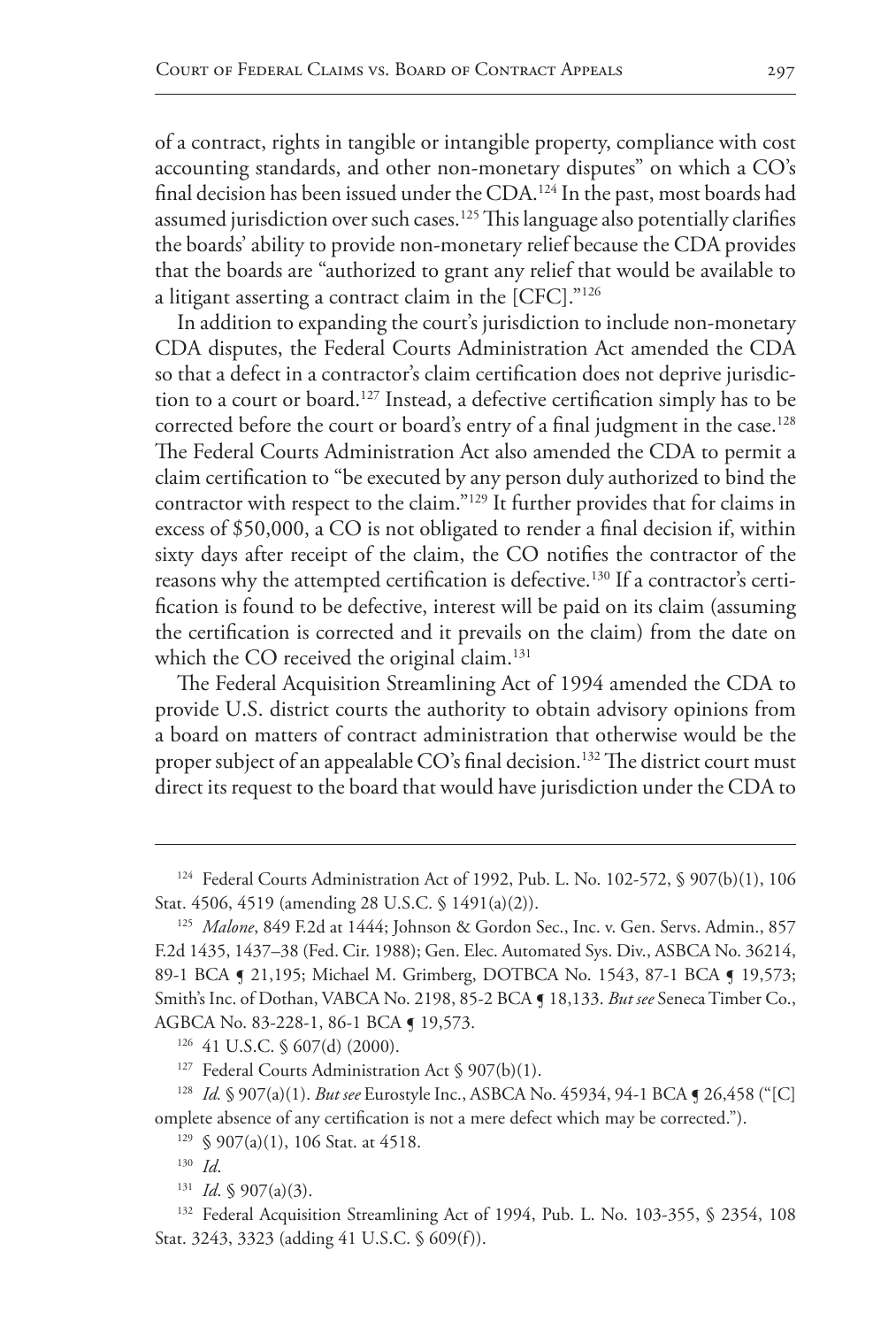adjudicate the contract claim at issue, and the board must provide its advisory opinion in a "timely manner."133 This authority has not added significantly to the boards' workload; in fact, some boards reportedly have never received a request from a district court for such an advisory opinion.

### **3. Tucker Act**

The Tucker Act provides a strictly construed, limited waiver of sovereign immunity<sup>134</sup> that grants the CFC jurisdiction over express and implied-infact contracts with the United States.<sup>135</sup> Actions based on contracts with the Government that are not governed by one of the categories enumerated in the CDA, and which claim in excess of \$10,000, must generally be brought in the CFC pursuant to the Tucker Act.136 Contract actions not governed by the CDA, and which seek \$10,000 or less, generally may be filed in either the CFC or the appropriate U.S. district court.<sup>137</sup> A discussion of district court jurisdiction over Government contract actions under the so-called "little Tucker Act"138 is beyond the scope of this article. However, it is worth noting that to maintain uniformity in Government contracts law, the Federal Circuit has jurisdiction over appeals from such district court decisions,<sup>139</sup> and that a district court, when exercising jurisdiction in this situation, "in effect sits as the Court of Federal Claims."140

To maintain a cause of action in the CFC under the Tucker Act, "the contract must be between the plaintiff and the Government and entitle the plaintiff to money damages in the event of the Government's breach of that contract."141 The Tucker Act is, however, only a jurisdictional statute; it does not confer any substantive right of recovery. "Such a right must be grounded in [the U.S. Constitution], a contract, a statute, or a regulation."142 A claimant who does not rely on a breach of contract claim must establish that some substantive provision of law, regulation, or the Constitution mandates compensation to

<sup>139</sup> *See* 28 U.S.C. § 1295(a)(2).

<sup>140</sup> Doe v. United States, 372 F.3d 1308, 1313 (Fed. Cir. 2004) (citing United States v. Sherwood, 312 U.S. 584, 589−91 (1941)).

<sup>141</sup> Ransom v. United States, 900 F.2d 242, 244 (Fed. Cir. 1990).

<sup>142</sup> Carr v. United States, 864 F.2d 144, 146 (Fed. Cir. 1989) (citing United States v. Connolly, 716 F.2d 882 (Fed. Cir. 1983)).

<sup>133</sup> 41 U.S.C. § 609(f) (2000).

<sup>134</sup> Hart v. United States, 910 F.2d 815, 817 (Fed. Cir. 1990).

<sup>135</sup> 28 U.S.C. § 1491(a)(1) (2000).

<sup>136</sup> *See* Galloway Farms, Inc. v. United States, 834 F.2d 998, 999−1000 (Fed. Cir. 1987) (citing United States v. Hohri, 482 U.S. 64, 66−67 n.1 (1988)).

<sup>137</sup> *Id.*

<sup>138</sup> 28 U.S.C. § 1346(a)(2) (2000).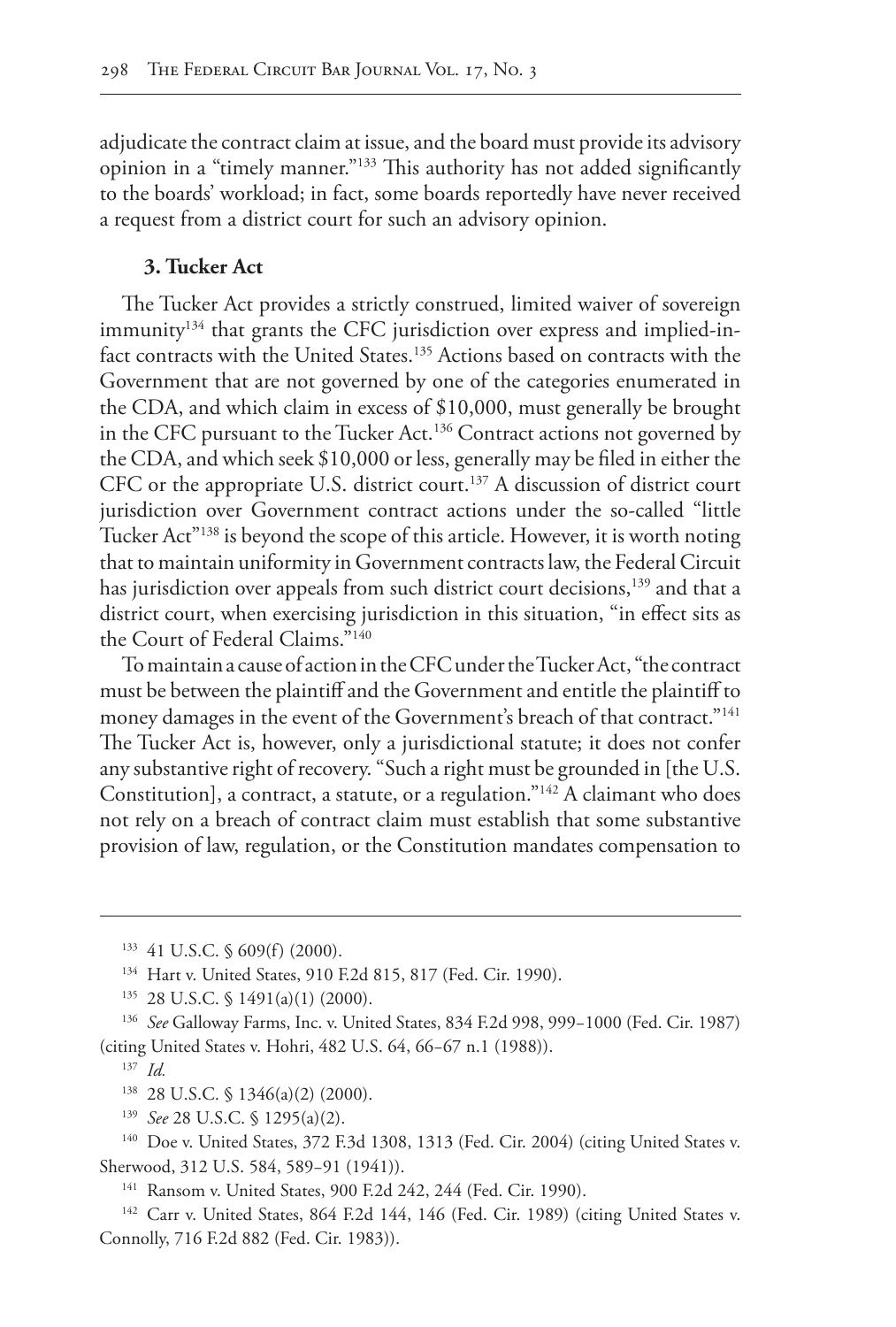state a claim within the CFC's Tucker Act jurisdiction.<sup>143</sup> Under the Tucker Act, the claimant has six years from the time the claim first accrues to file an action in the CFC (assuming a shorter CDA limitation does not apply).<sup>144</sup> When a claim is based on a contractual obligation of the Government to pay money, "the claim first accrues on the date when the payment becomes due and is wrongfully withheld in breach of the contract."145 However, a claim does not accrue unless the claimant knew or should have known that the claim existed.<sup>146</sup> Furthermore, a claim does not accrue until "all the events have occurred which fix the liability of the Government and entitle the claimant to institute an action."147

Among the (non-CDA) Tucker Act contract cases filed in the last fifteen years at the court, the court's time has been significantly occupied by the more than 120 "Winstar-related"148 thrift cases. These cases involve breach of contract allegations related to the passage and implementation of the Financial Institutions Reform, Recovery, and Enforcement Act of 1989.<sup>149</sup> Although declining in both number and complexity, these cases have been a substantial drain on the time and resources of the CFC and, to a lesser extent, the Federal Circuit. Some of the "Winstar" cases have generated nine or more opinions before finally being resolved.150 Other significant non-CDA Tucker Act contract-related actions include cases where the Government has a contract with a party for other than the procurement of goods or services, such as uranium enrichment cases,<sup>151</sup> and contract disputes arising out of grants or

- <sup>147</sup> Kinsey, 852 F.2d at 557.
- <sup>148</sup> United States v. Winstar Corp., 518 U.S. 839 (1996).
- <sup>149</sup> Pub. L. No. 101-73, 103 Stat. 183 (1989).

<sup>&</sup>lt;sup>143</sup> Yancey v. United States, 915 F.2d 1534, 1537 (Fed. Cir. 1990) (citing United States v. Mitchell, 445 U.S. 535 (1983)).

<sup>144</sup> 28 U.S.C. § 2501.

<sup>&</sup>lt;sup>145</sup> Kinsey v. United States, 852 F.2d 556, 557 (Fed. Cir. 1988) (citing Oceanic Steamship Co. v. United States, 165 Ct. Cl. 217, 225 (1964)).

<sup>146</sup> Jones v. United States, 801 F.2d 1334, 1335 (Fed Cir. 1986).

<sup>150</sup> *See, e.g.*, Bluebonnet Sav. Bank v. United States (*Bluebonnet IX*), 466 F.3d 1349, 1353−58 (summarizing prior history including: "Bluebonnet I" holding the enactment of FIRREA breached plaintiffs' contract; "Bluebonnet II" finding the Government's breach foreseeably caused plaintiffs to incur damages but awarding no damages; "Bluebonnet III" reversing trial court's zero-damages determination, remanding to the trial court, and instructing trial court to award damages; "Bluebonnet IV" awarding \$132,398,200 in damages based on the Bluebonnet III mandate; "Bluebonnet V" vacating award of \$132,398,200 and remanding for determination of the "net financial effect" of the Government's breach; "Bluebonnet VI"; "Bluebonnet VII" awarding \$96,798,842 in damages; and "Bluebonnet VIII.").

<sup>151</sup> *E.g.*, Florida Power & Light Co. v. United States, 307 F.3d 1364, 1370–73 (Fed. Cir. 2002).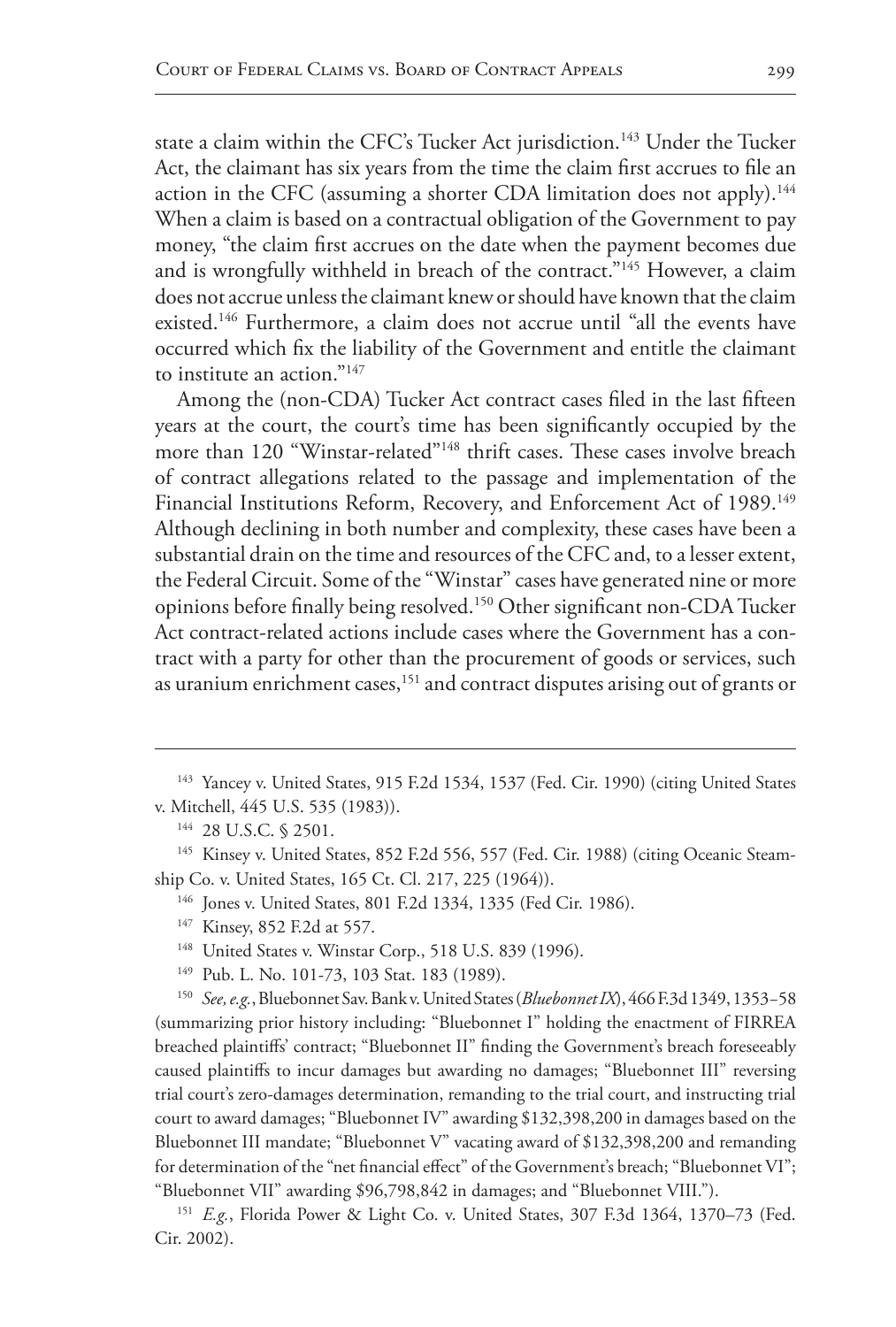cooperative agreements.152 Significantly, the boards do not have jurisdiction over these non-CDA cases.

#### **4. Other Sources of Jurisdiction**

Unless the contractor in appropriate circumstances is able to elect to proceed under the CDA, cases that involve Government contracts that predate the March 1, 1979 effective date of the CDA are ordinarily governed by the contract's *Disputes* clause (and the Wunderlich and Tucker Acts). For pre-CDA contracts, appeals from a CO's decision ordinarily proceed first to the appropriate board.153 Under the Wunderlich and Tucker Acts, appeals from board decisions then proceed to the CFC, which in this situation functions as an appellate tribunal, and then to the Federal Circuit.<sup>154</sup> In certain limited situations, because of a contract provision or an applicable regulation or because of the existence of a claim arising under the contract, certain disputes involving non-CDA contracts awarded after the CDA effective date must follow this same procedure.<sup>155</sup>

The CDA did not take away the board's authority to exercise non-CDA jurisdiction.<sup>156</sup> Thus, the boards had and continue to have contract jurisdiction under certain regulations. The AGBCA had jurisdiction to hear suspension and debarment cases.157 The ASBCA may hear appeals "pursuant to the provisions of any directive whereby the Secretary of Defense or a Secretary of a Military Department has granted a right of appeal not contained in the contract on any matter consistent with the contract appeals procedure."158 The ASBCA has also heard appeals with respect to certain contracts awarded by the former Iraqi Coalition Provisional Authority.159 In addition, the HUDBCA had "jurisdiction over other matters assigned to it" by the HUD Secretary.<sup>160</sup> The EBCA had similar authority,<sup>161</sup> and the GSBCA decided claims by federal employees under 31 U.S.C. § 3702 for reimbursement of expenses incurred

<sup>152</sup> Missouri Health & Med. Org. v. United States, 641 F.2d 870, 871, 873 (Ct. Cl. 1981).

<sup>&</sup>lt;sup>153</sup> Litigation of a few of these contracts is still pending,

<sup>154</sup> *See* Vista Scientific Corp. v. United States, 808 F.2d 50, 50 (Fed. Cir. 1986).

<sup>155</sup> Asco-Falcon II Shipping Co. v. United States, 18 Cl. Ct. 484, 491 (1989).

<sup>156</sup> *See* Costruzioni & Impianti, S.R.L., ASBCA No. 53853, 03-1 BCA ¶ 32,201 (jurisdiction over appeal involving NAFI stems from ASBCA charter and the "Disputes" clause, not the CDA).

<sup>157</sup> 7 C.F.R. § 24.4(c) (2006).

<sup>158</sup> ASBCA Charter, 48 C.F.R. ch. 2, app. A (2007).

<sup>&</sup>lt;sup>159</sup> Telephone Interview with Terrence Hartman, ASBCA Judge (Apr. 20, 2006).

<sup>160</sup> 24 C.F.R. § 20.4(b) (2007).

<sup>161</sup> *See* 10 C.F.R. § 1023.1(c) (2007).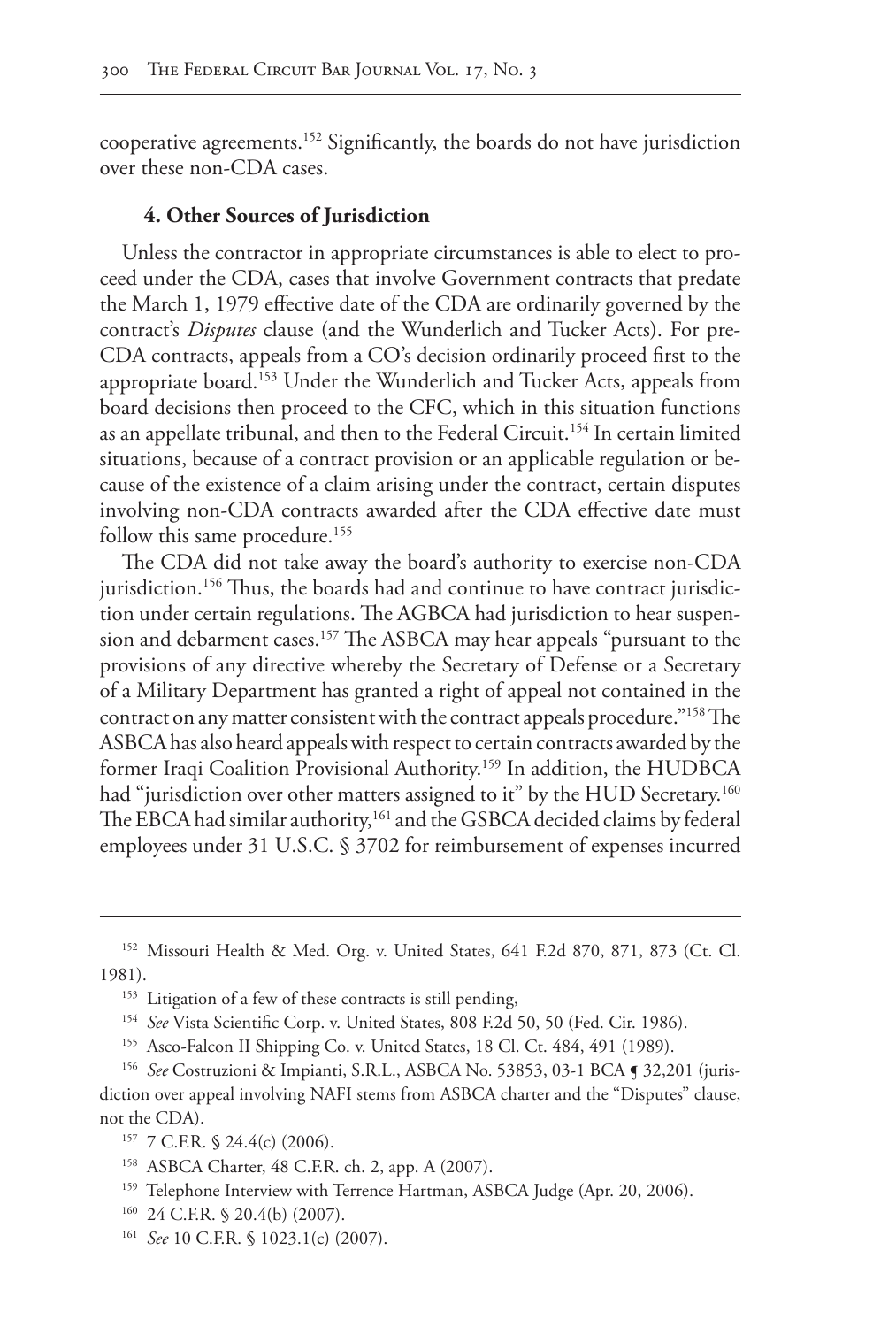while on official temporary duty travel or in connection with relocation to a new duty station and claims involving rate determinations by carriers or freight forwarders under 31 U.S.C. § 3726(i)(1).<sup>162</sup> The GSBCA also provided ADR services for any federal agency contract-related matter.<sup>163</sup> In FY 2004, the ASBCA provided ADR services in twenty undocketed disputes.<sup>164</sup> Pursuant to the FY 2006 National Defense Authorization Act, and with the concurrence of the relevant agency, the Civilian Board may also assume jurisdiction over disputes heard by a predecessor board immediately before the Act's January 6, 2007 effective date and may assume other functions of such a predecessor board that it exercised immediately before the Act's effective date.<sup>165</sup>

# **III. Jurisdictional Issues**

## **1. Tort Claims**

The CFC and the boards of contract appeals do not have jurisdiction over traditional tort actions.<sup>166</sup> Nevertheless, the CFC possesses jurisdiction over claims based upon a "tortious breach" of contract by the Government.<sup>167</sup>

<sup>165</sup> Pub. L. No. 109-163, § 847(a), 119 Stat. 3136, 3391−92 (2006). For example, the Civilian Board also currently hears and decides (1) cases arising under the Indian Self-Determination Act, 25 U.S.C. §§ 450m et seq., (2) disputes between insurance companies and the Department of Agriculture's Risk Management Agency involving actions of the Federal Crop Insurance Corporation under 7 U.S.C. §§ 1501 et seq., (3) claims by federal employees under 31 U.S.C. § 3702 for reimbursement of expenses incurred while on official temporary duty travel or in connection with relocation to a new duty station, (4) claims by carriers or freight forwarders under 31 U.S.C. § 3726(i)(1) involving actions of the GSA regarding payment for transportation services, and (5) pursuant to § 204 of the General Accounting Office Act of 1996, Public Law No. 104-316, requests of agency disbursing or certifying officials, or agency heads, on questions involving payment of travel or relocation expenses that were formerly considered by the Comptroller General under 31 U.S.C. § 3529. CBCA, Board Mission, http://www.cbca.gsa.gov/mission.htm (last visited Jan. 11, 2008); Rules of Procedure of the Civilian Board of Contract Appeals,72 Fed. Reg. 36,794, 36,819 (July 5, 2007) (to be codified at 48 C.F.R. pt. 6105); Establishment of the Civilian Board of Contract Appeals, 71 Fed. Reg. 65,825–26 (Nov. 9, 2006).

<sup>166</sup> 28 U.S.C. § 1491(a)(1) (2000); Wood v. United States, 961 F.2d 195 (Fed. Cir. 1992); New Am. Shipbuilders v. United States, 871 F.2d 1077, 1079 (Fed. Cir. 1989); Smithson v. United States, 847 F.2d 791, 795 (Fed. Cir. 1988); Rault Center Hotel, No. ASBCA 31232, 91-3 BCA ¶ 24,247; Alfred Bronder, ASBCA No. 29938, 86-3 BCA ¶ 19,102; H&J Constr. Co., ASBCA No. 18521 75-1 BCA 11,171.

<sup>167</sup> See Wood, 961 F.2d at 198; Jeppesen Sanderson, Inc. v. United States, 19 Cl. Ct. 233, 237 (1990); L'Enfant Plaza Props. v. United States, 645 F.2d 886, 891–92 (Ct. Cl. 1981).

<sup>162</sup> 48 C.F.R. §§ 6103.1, 6104.1 (2006).

<sup>163</sup> 48 C.F.R. § 6102.4 (2006).

<sup>164</sup> ASBCA 2004 Report, *supra* note 97, at 3.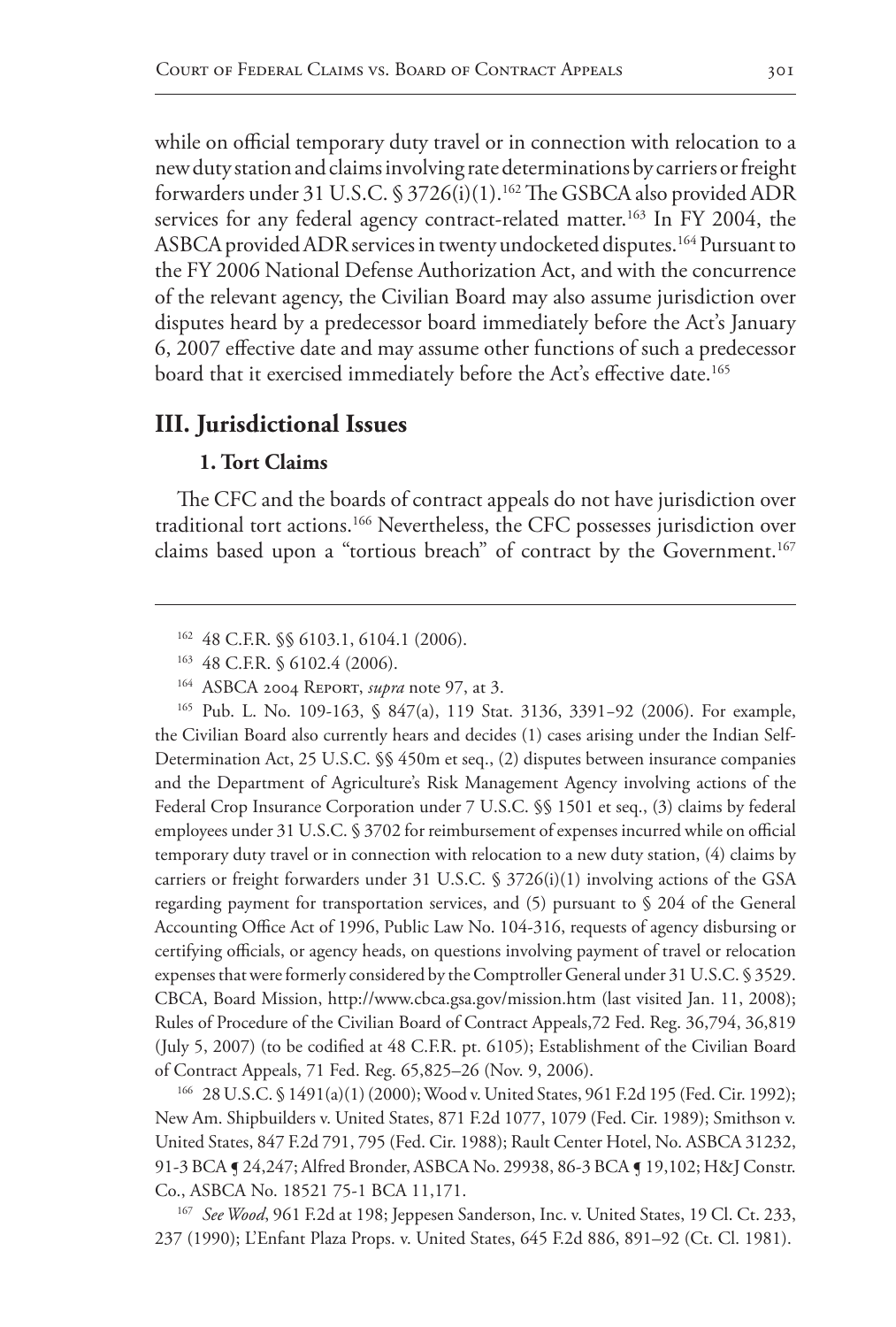Similarly, the boards' jurisdiction extends to certain tort claims that "relate to or arise out of" contract provisions or that involve claims of tortious breach of contract.168

## **2. Counterclaims and Fraud**

Both the CFC and the boards have jurisdiction to consider Government counterclaims.169 Ordinarily, except for fraud counterclaims, the Government may not assert counterclaims that have not been the subject of a CO's final decision.170 The Federal Circuit has ruled that a Government contractor (by executing a Government contract) waives any right to have a Government counterclaim under, or in connection with, the contract litigated in an Article III trial court or to have a jury trial on the counterclaim.<sup>171</sup>

As fraud is traditionally a tort action, neither the CFC nor the boards have jurisdiction to award relief to contractors on fraud claims.<sup>172</sup> However, when choosing the appropriate forum for pursuing its contract dispute, a contractor should carefully consider the court's jurisdiction over Government fraud counterclaims.173

<sup>&</sup>lt;sup>168</sup> TAS Group Inc., CBCA No.52, 07-2 BCA **[ 33,630** (collecting cases in support of jurisdiction over cases involving tortious breach of contract); Houston Ship Repair, Inc., DOTBCA No. 4505, 06-2 BCA ¶ 33,381; Polaris Travel, Inc., EBCA Nos. C-9401166, C-9403174, 96-2 BCA ¶ 28,518; Aulson Roofing Inc., ASBCA No. 37677, 91-2 BCA ¶ 23,720; Huff & Huff Serv. Corp., ASBCA No.36039, 91-1 BCA ¶ 23,584; Marangos Constr. Corp., ASBCA No.37188, 90-1 BCA ¶ 22,309.

<sup>169</sup> 28 U.S.C. §§ 1503, 2508; 41 U.S.C. § 609(e) (2000); Martin J. Simko Constr., Inc. v. United States, 852 F.2d 540, 542 (Fed. Cir. 1988); Brown v. United States, 524 F.2d 693 (Ct. Cl. 1975).

<sup>170</sup> *E.g.*, Joseph Morton Co. v. United States, 757 F.2d 1273, 1279 (Fed. Cir. 1985); BMY-Combat Sys. Div. v. United States, 26 Cl. Ct. 826, 849 (1992); Am. Mfg. Co., ASBCA 25816, 83-2 BCA ¶ 16,608; Space Age Eng'g, Inc., ASBCA No.26028, 82-1 BCA ¶ 15,766, *aff'd*, 83-2 BCA ¶ 16717; *see* 41 U.S.C. § 605(a) (2000); *see also* FAR § 33.210.

<sup>171</sup> Seaboard Lumber Co. v. United States, 903 F.2d 1560, 1568 (Fed. Cir. 1990); *see also* Gregory Timber Res., Inc. v. United States, AGBCA No. 84-319-1, 87-3 BCA ¶ 20,086, *aff'd*, 855 F.2d 841 (Fed. Cir. 1988).

<sup>&</sup>lt;sup>172</sup> Edwards v. United States, 19 Cl. Ct. 663, 669 (1990); Hartle v. United States, 18 Cl. Ct. 479, 482−83 (1989); DeBarros v. United States, 5 Cl. Ct. 391, 394 (1984); TDC Mgmt. Corp., DOTCAB No.1802, 90-1 BCA ¶ 22,627.

<sup>173</sup> *See* 28 U.S.C. §§ 1503, 2508; *Simko Constr.*, 852 F.2d at 542. *See generally* Ralph C. Nash & John Cibinic, *Fraudulent Claims: A Phalanx of Government Remedies*, 14 Nash & Cibinic Rep. ¶ 21 (Apr. 2000).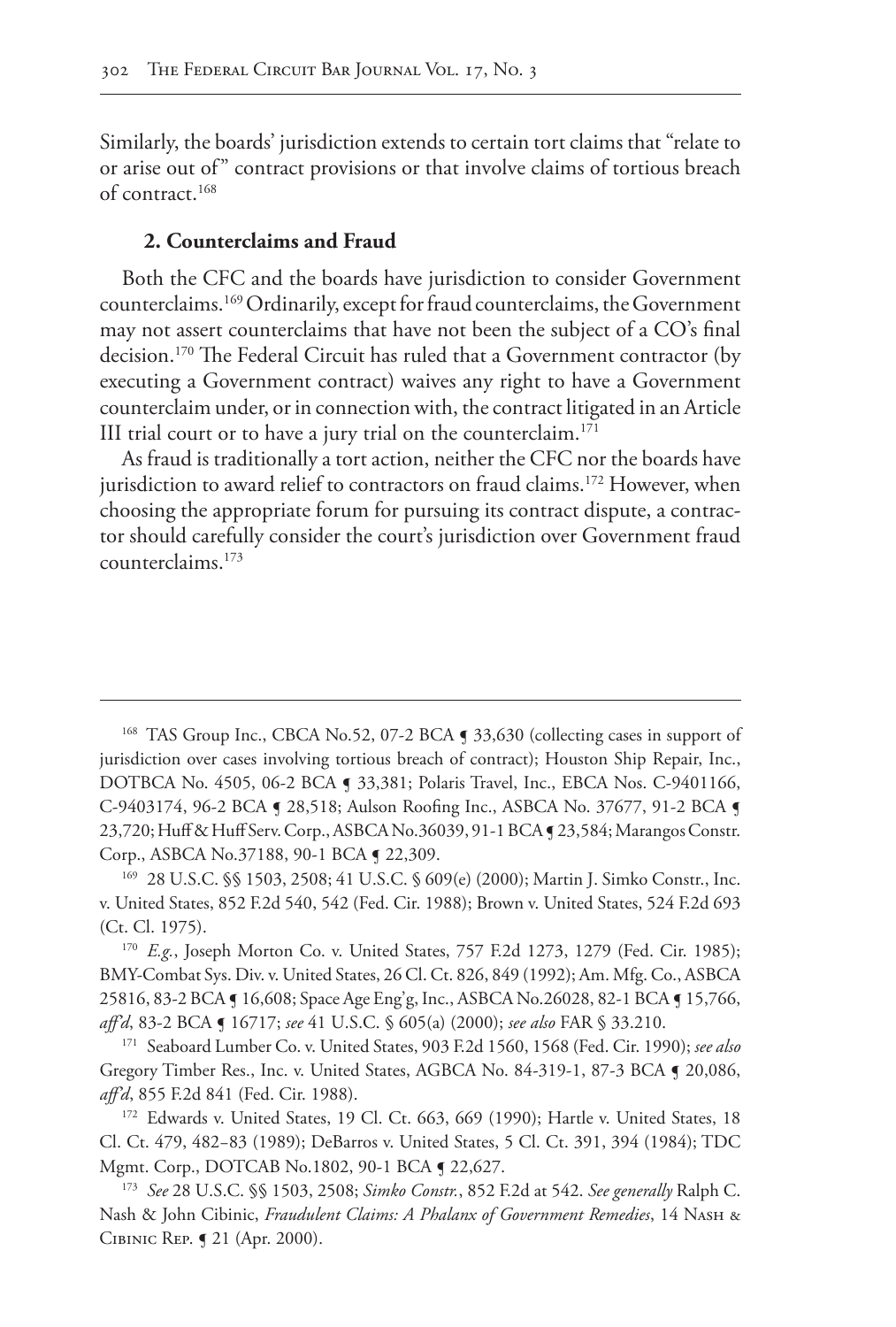The CFC may hear Government counterclaims based upon alleged fraud under a special plea in fraud,<sup>174</sup> the False Claims Act,<sup>175</sup> or the CDA.<sup>176</sup> The court may award relief to the Government in excess of the contractor's claim, and the Government's fraud counterclaim is not required to be the subject of a  $CO$ 's final decision.<sup>177</sup> Moreover, a contractor's potential fraud liability may be large enough to exceed its claim. Under the civil False Claims Act, the Government may claim a civil penalty of up to \$11,000 per claim plus up to three times the Government's damages (and the costs of recovering the penalty and damages) resulting from the contractor's violation of the statute.<sup>178</sup> Under the CDA, a contractor that submits a fraudulent claim will be "liable to the Government for an amount equal to such unsupported part of the claim in addition to all costs to the Government attributable to the cost of reviewing" the fraudulent component of the claim.179 In addition, the CDA's six-year statute of limitations does not apply to claims by the Government that are based on fraudulent contractor claims.<sup>180</sup>

Another statute, the "Forfeiture of Claims Act," provides that a "claim against the United States shall be forfeited . . .by any person who corruptly practices or attempts to practice any fraud against the United States in the proof, statement, establishment, or allowance thereof."181 Under this Act, forfeiture is required "if fraud is practiced during contract performance or in the making of a claim."182 Significantly, under this Act, forfeiture of a claim may lead to forfeiture of other claims.183 Therefore, even if a contractor has an untainted claim under a contract, if the contractor is found to have committed an act of fraud under the same contract, it will almost certainly lose

<sup>177</sup> *See* 41 U.S.C. § 605(a); *Simko Constr.*, 852 F.2d at 547; *BMY-Combat Sys.*, 26 Cl. Ct. at 849.

178 31 U.S.C. § 3729(a) (2000). Although the Act provides for penalties ranging from \$5,000 to \$10,000, the Department of Justice has adjusted the penalties to between \$5,500 to \$11,000 pursuant to other statutory authority. 28 C.F.R. §§ 85.1, 85.3 (2007).

179 41 U.S.C. § 604.

<sup>174</sup> *BMY-Combat Sys.*, 26 Cl. Ct. at 848−49; Ingalls Shipbldg., Inc. v. United States, 13 Cl. Ct. 757, 767 (1987), *rev'd on other grounds*, 857 F.2d 1448 (Fed. Cir. 1988); Brown Constr. Trades, Inc. v. United States, 23 Cl. Ct. 214, 216 (1991).

<sup>175</sup> Brown v. United States, 524 F.2d 693, 703 (Ct. Cl. 1975); *BMY-Combat Sys.*, 26 Cl. Ct. at 849; 31 U.S.C. § 3729(a) (2000).

<sup>176</sup> 41 U.S.C. § 604 (2000); *BMY-Combat Sys.*, 26 Cl. Ct. at 826, 849; SGW, Inc. v. United States, 20 Cl. Ct. 174 (1990).

<sup>180</sup> 41 U.S.C. § 605(a).

<sup>181</sup> 28 U.S.C. 2514 (2000).

<sup>182</sup> UMC Elecs. v. United States, 43 Fed. Cl. 776, 790 (1999), *aff'd*, 249 F.3d 1337 (Fed. Cir. 2001).

<sup>183</sup> *See id.* at 790–91.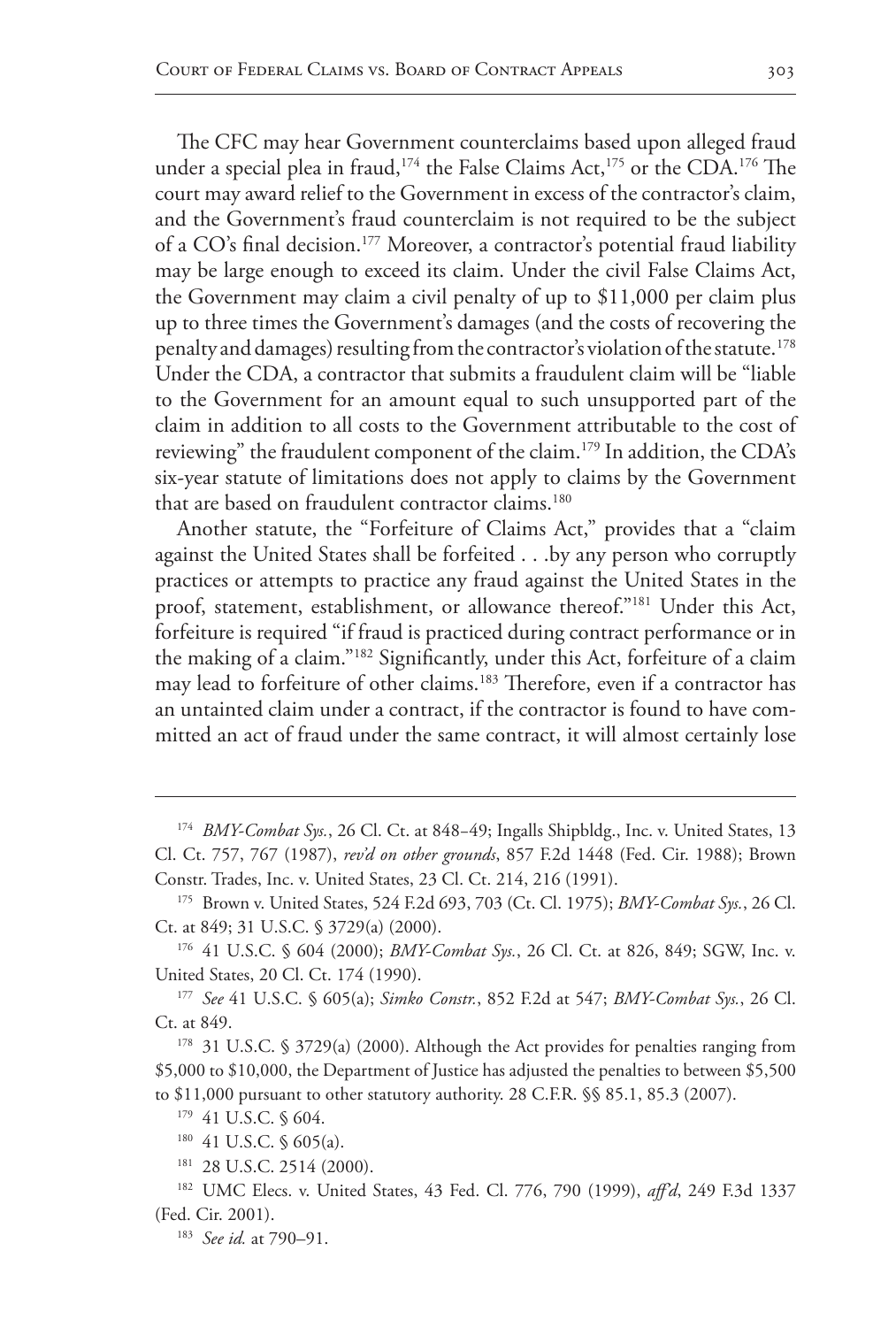the ability to recover.184 Thus, if a contractor chooses to initiate suit in the CFC, the contractor's claim may be reduced by setoff or extinguished, or the Government may be awarded affirmative relief.

The boards' jurisdiction over Government fraud counterclaims is more limited. The CDA does "not authorize any agency head to settle, compromise, pay, or otherwise adjust any [Government contract] claim involving fraud."185 The boards do not have the authority to grant the Government monetary relief or statutory remedies based upon a Government claim of fraud. The boards also do not have jurisdiction to render final determinations as to the commission of fraud by a contractor.186 When litigation is commenced before a board in a case that the Government believes involves fraud, the Government will frequently try to obtain a fraud judgment against the contractor in U.S. district court. The Government typically files a motion to stay the board litigation while the fraud case is adjudicated in district court.<sup>187</sup> The boards are authorized to reject a contractor claim or reduce a contractor claim to the extent that claim is fraudulent or based upon falsified information or documentation. In short, the boards will consider Government fraud claims in evaluating the relevant evidence.<sup>188</sup>

Therefore, in selecting a forum, a contractor should consider whether the Government will assert a fraud claim If this likelihood is significant, the contractor should first carefully assess the merits of its claim. If the contractor decides to proceed with the claim, the contractor may be better off doing so before a board than before a court. If the action is asserted before the CFC, the Government may have the matter, including the fraud claim, adjudicated

<sup>184</sup> *See* Little v. United States, 152 F. Supp. 84, 87–88 (Ct. Cl. 1957); *UMC Elecs*., 43 Fed. Cl. at 790.

<sup>185</sup> 41 U.S.C. § 605(a).

186 41 U.S.C. § 605(a); TDC Mgmt. Corp., DOTCAB No. 1802, 90-1 BCA ¶ 22,627; Fidelity Constr. Co., DOTCAB No.1113, 80-2 BCA ¶ 14,819, *aff'd*, 700 F.2d 1379 (Fed. Cir. 1983); Quality Env't Sys., Inc., ASBCA No. 22178, 87-3 BCA ¶ 20,060; Warren Beaves, DOTCAB No.1324, 83-1 BCA ¶ 16,232.

187 *E.g.*, Hardrives, Inc., IBCA No.2319, 91-2 BCA § 23,769; San-Val Eng'g, Inc., GS-BCA No.10371, 92-1 BCA ¶ 24,558; T. Iida Contracting, Ltd., ASBCA No.51865, 00-1 BCA § 30,626 ("To justify a stay in ASBCA proceedings on account of a contractor's fraud, movant has the burden to show that there are substantially similar issues, facts and witnesses in civil and criminal proceedings, and there is a need to protect the criminal litigation which overrides any injury to the parties by staying the civil litigation.").

<sup>188</sup> TDC Mgmt., DOTCAB No. 1802, 90-1 BCA ¶ 22,627 & 88-1 BCA ¶ 20,242; *see* P.H. Mech. Corp., GSBCA No.10567, 94-2 BCA ¶ 26,785. *But see* J.E.T.S., Inc. v. United States, 838 F.2d 1196 (Fed. Cir. 1988) (affirming, without discussing jurisdiction, board decision denying contractor's request for equitable adjustment based on fraud convictions for falsely certifying company's small business status).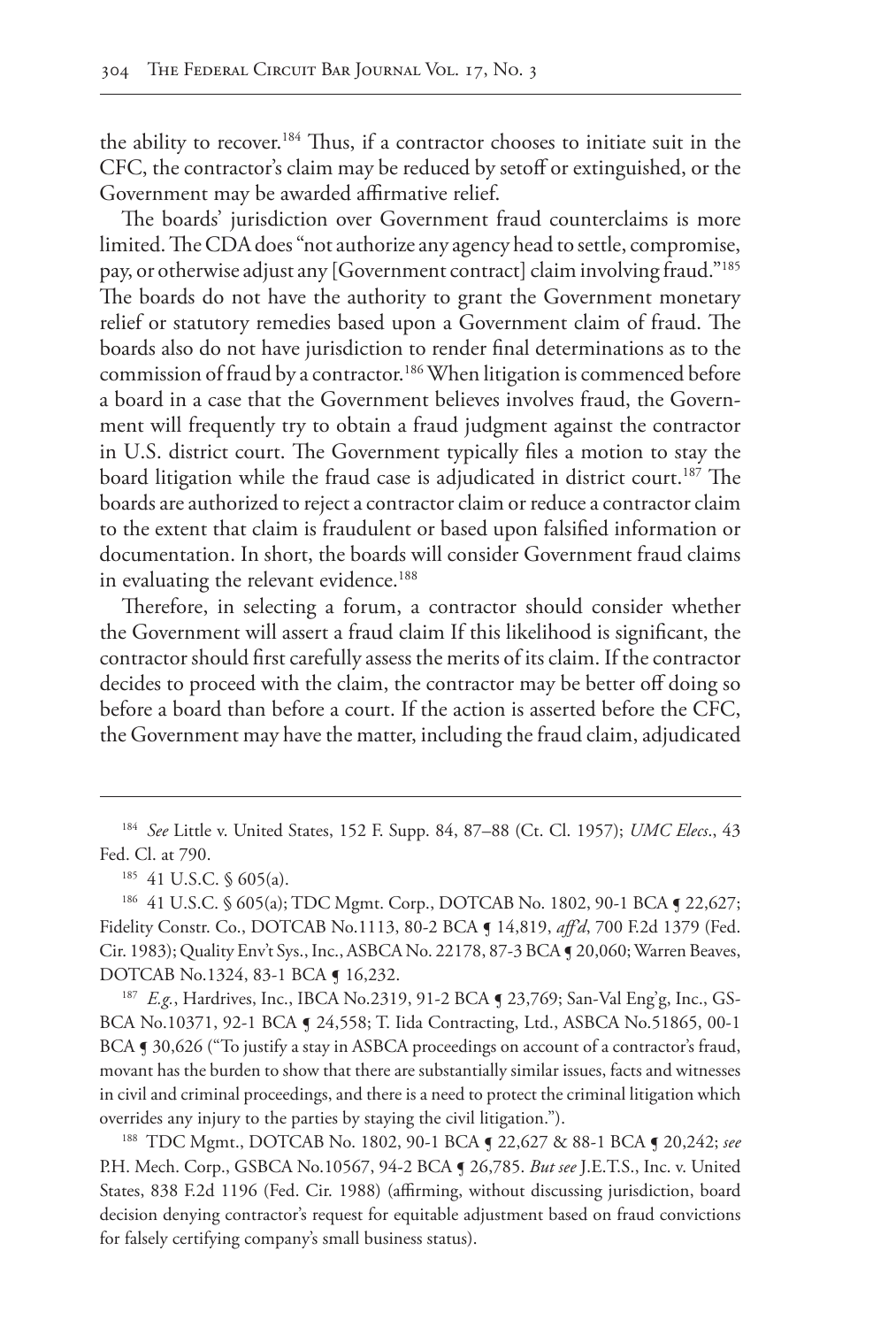in a single forum. If that same matter were before a board, the Government could not recover affirmative relief from the contractor based on a fraud claim, nor could it count civil penalties toward any setoff against the contractor's claim.189 The Government would need to bring a separate and independent action in a U.S. district court. But, many district courts have allowed the Government, when suing a contractor for false claims in district court, to include CDA claims in the suit and have all the claims resolved before that tribunal.190

# **IV. Relief Available**

The principal remedy available in contract disputes before the CFC and the boards is money damages, which is usually recovered in the form of expectation or reliance damages.<sup>191</sup> However, other remedies may also be available depending upon the circumstances of the dispute. Reformation<sup>192</sup> or rescis-

<sup>191</sup> *See, e.g.*, S. Cal. Fed. v. United States, 422 F.3d 1319, 1334 (Fed. Cir. 2005); Glendale Federal Bank, FSB v. United States, 378 F.3d 1308, 1313 (Fed. Cir. 2004); Hi-Shear Tech. Corp. v. United States, 356 F.3d 1372, 1382–83 (Fed. Cir. 2004); Energy Capital Corp. v. United States, 302 F.3d 1314, 1324 (Fed. Cir. 2002); Carabetta Enters. v. United States, 68 Fed. Cl. 410, 413–14 (2005), *aff'd*, 482 F.3d 1360 (Fed. Cir. 2007); CACI Int'l, Inc, ASBCA No. 53058, 05-1 BCA § 32,948; W. Aviation Maint., GSBCA 14165, 00-2 BCA § 31,123; Steven S. Freedman, PSBCA 3867, 96-1 BCA ¶ 28,170; LBM, Inc., ASBCA 39,606, 91-2 BCA ¶ 24,016; *see also* S&W Tire Serv., GSBCA 6376, 82-2 BCA ¶ 16,048 (board need not find a remedy-granting clause to award relief).

<sup>192</sup> Giesler v. United States, 232 F.3d 864, 869 (Fed. Cir. 2000); LaBarge Prods., Inc. v. West, 46 F.3d 1547, 1552–53 (Fed. Cir. 1995); Roseburg Lumber Co. v. Madigan, 978 F.2d 660, 665 (Fed. Cir. 1992); Bobula v. U.S. Dep't of Justice, 970 F.2d 854, 859 (Fed. Cir. 1992) (noting that equitable relief is sometimes available in a suit brought under the Tucker Act, when that relief "is incidental to and collateral to a claim for money damages"); Atlas Corp. v. United States, 895 F.2d 745, 750–51 (Fed. Cir. 1990); American President Lines, Ltd. v. United States, 821 F.2d 1571, 1582 (Fed. Cir. 1987); United States v. Hamilton Enters., 711 F.2d 1038, 1043 (Fed. Cir. 1983); Applied Devices Corp. v. United States, 591 F.2d 635, 636 (Ct. Cl. 1979); Jeppesen Sanderson, Inc. v. United States, 19 Cl. Ct. 233, 236 (1990); Parcel 49 C Ltd. P'ship v. Gen. Servs. Admin., GSBCA 16447, 05-2 BCA ¶ 33,013; Wyodak Enters., Inc., VABCA 3678, 95-1 BCA ¶ 27,493; Wheeled Coach Indus. v. Gen. Servs. Admin., GSBCA 10314, 93-1 BCA ¶ 25,245; Pac. Coast Molybdenum Co., AGBCA 84-162-1, 89-2 BCA ¶ 21,755, *aff'd*, 902 F.2d 44 (Fed. Cir. 1990); Bay Harbor Co.,

<sup>189</sup> *See* 41 U.S.C. § 605(a).

<sup>190</sup> *E.g.*, United States v. United Indus., Inc., 929 F. Supp. 947, 951 (E.D. Va. 1996); United States v. Rockwell Int'l Corp., 795 F. Supp. 1131, 1135, 1138–39 (N.D. Ga. 1992); United States v. JT Constr. Co., 668 F. Supp. 592 (W.D. Tex. 1987). *But see* United States v. Hughes Aircraft Co., No. CV89-6842-WJR (SX), 1991 WL 133569, at \*1 (C.D. Cal. Apr. 5, 1991).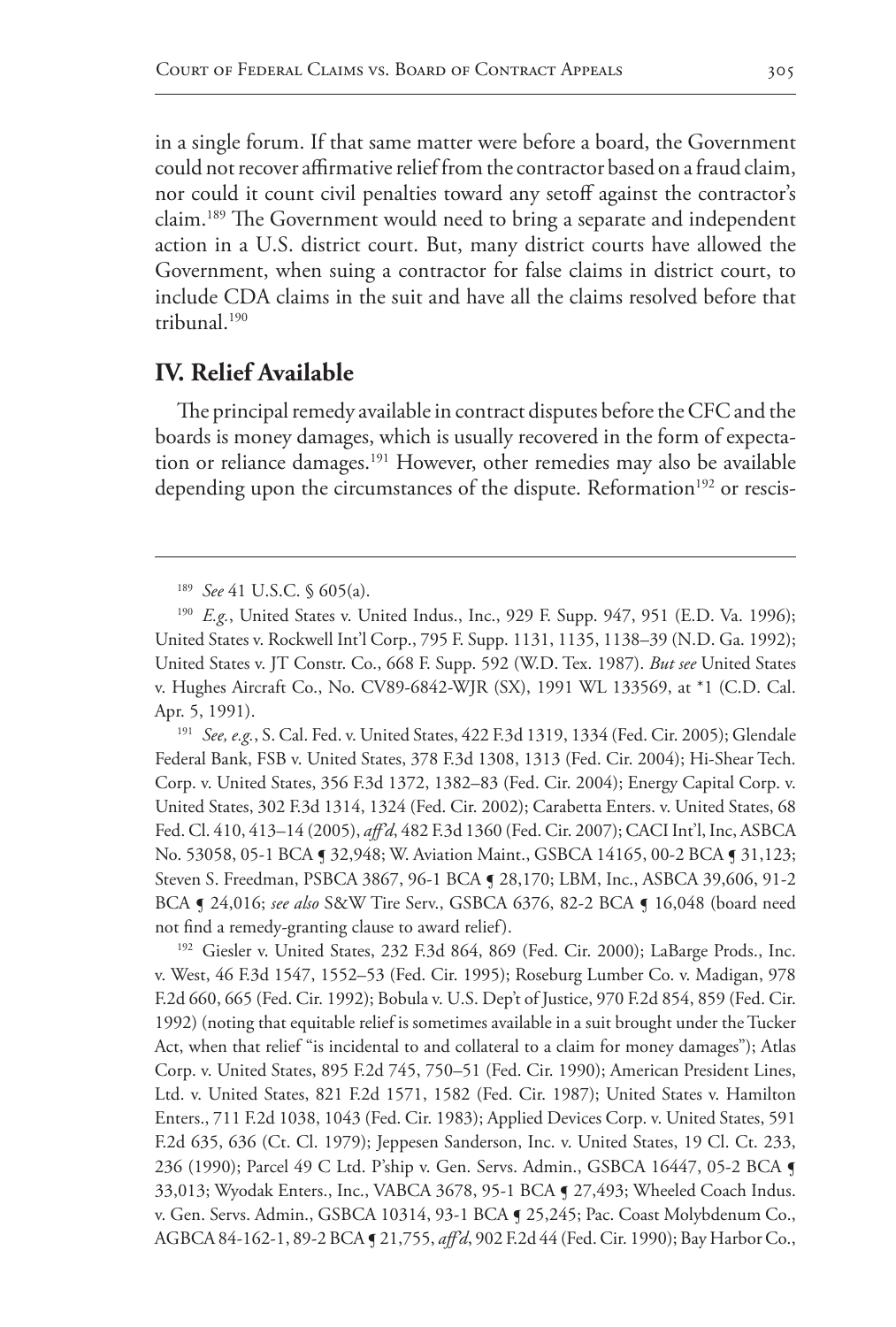sion<sup>193</sup> of the contract, or restitution<sup>194</sup> may be available in both the CFC and boards. In certain circumstances, those tribunals may declare a contract *void ab initio*, nullified, or invalid.195 On relatively rare occasions, the tribunals have also ruled that they had jurisdiction over *quantum meruit* or *quantum valebant* claims.<sup>196</sup> Absent express congressional consent, neither forum has

ASBCA 41589 92-3 BCA ¶ 25,210; S. Dredging Co., ENGBCA 5843, 92-2 BCA ¶ 24,886; Thompson Numerical, Inc., ASBCA 41327, 91-3 BCA ¶ 24,169; *see* FAR § 33.205.

<sup>193</sup> *Giesler*, 232 F.3d at 869; Dairyland Power Coop. v. United States, 16 F.3d 1197, 1202 (Fed. Cir. 1994); *Roseburg Lumber Co.*,978 F.2d at 665; Thompson Numerical, Inc., ASBCA No.41327, 91-3 BCA ¶ 24,169; Don Simpson, IBCA No.2058, 86-2 BCA ¶ 18,768; Sealite Corp., ASBCA No.25805, 84-1 BCA ¶ 17,144; FAR § 33.205.

<sup>194</sup> Mobil Oil Exploration & Producing S.E., Inc. v. United States, 530 U.S. 604, 623–24 (2000); *Glendale Fed. Bank*, 378 F.3d at 1313; Glendale Fed. Bank v. United States, 239 F.3d 1374, 1380 (Fed. Cir. 2001), *aff'd*, 378 F.3d 1308 (Fed. Cir. 2004); *Roseburg Lumber Co.*, 978 F.2d at 665; Acme Process Equip. Co. v. United States, 347 F.2d 509, 528 (Ct. Cl. 1965), *rev'd on other grounds*, 385 U.S. 138 (1966); Barnes Oil Co. v. United States, 84 F. Supp. 646, 648 (Ct. Cl. 1949); Hometown Fin., Inc. v. United States, 56 Fed. Cl. 477, 484−85 (2003), *aff'd*, 409 F.3d 1360 (Fed. Cir. 2005); AT&T v. Gen. Servs. Admin. GSBCA No. 14732, 02-1 BCA ¶ 31,713; AT&T v. Gen. Servs. Admin. GSBCA No. 14732, 00-2 BCA ¶ 31,128; Newhall Ref. Co., EBCA No. 363-7-86 et al., 89-3 BCA ¶ 22,142.

<sup>195</sup> AT&T v. United States, 177 F.3d 1368, 1375–76 (Fed. Cir. 1999), *aff'd*, 307 F.3d 1374 (Fed. Cir. 2002) (en banc); Total Med. Mgmt. v. United States, 104 F.3d 1314, 1321 (Fed. Cir. 1997); Ala. Rural Fire Ins. Co. v. United States, 572 F.2d 727, 733 (Ct. Cl. 1978); John Reiner & Co. v. United States, 325 F.2d 438, 440 (Ct. Cl. 1963); Prestex, Inc. v. United States, 320 F.2d 367, 374–75 (Ct. Cl. 1963); Erwin Pfister Gen.-Bauuntemehmen, ASBCA No.43980 et. al, 01-2 BCA ¶ 31,431; Medica, S.A., ENGBCA No.PCC-142, 00-2 BCA ¶ 30,966; *see also* Urban Data Sys., Inc. v. United States, 699 F.2d 1147, 1154 (Fed. Cir. 1983); Trilon Educ. Corp. v. United States, 578 F.2d 1356, 1360 (Ct. Cl. 1978).

<sup>196</sup> Perri v. United States, 340 F.3d 1337, 1343–1344 (Fed. Cir. 2003) (Federal Circuit has allowed recovery where goods and services had been provided pursuant to an express contract but the Government refused to pay because the contract had been rendered invalid); United States v. Amdahl Corp., 786 F.2d 387, 395 (Fed. Cir. 1986); Urban Data Sys., 699 F.2d at 1154 n.8 (Fed. Cir. 1983); *Prestex, Inc.*, 320 F.2d at 374; Fluor Enters. v. United States, 64 Fed. Cl. 461, 465, 495−96 (2005); Transfair Int'l, Inc. v. United States, 54 Fed. Cl. 78, 87 n.12 (2002); Flathead Contr., CBCA No.118, 07-1 BCA ¶ 33,556; Mitch Moshtaghi, ASBCA No.53711, 03-2 BCA § 32,274 (holding that it had jurisdiction to hear quantum merit claim to the extent the allegation was based on an implied-in-fact promise). *But see* United Rentals, Inc., HUDBCA No. 03-D-100-C1, 06-1 BCA [ 33,131. In this regard, the CFC and the boards do not have jurisdiction to hear claims involving implied-in-law contracts but do have jurisdiction over implied-in-fact contract claims. Barrett Ref. Corp. v. United States, 242 F.3d 1055, 1059 (Fed. Cir. 2001); City of Cincinnati v. United States, 153 F.3d 1375, 1377 (Fed. Cir. 1998); Northrop Corp. v. United States, 47 Fed. Cl. 20, 40–41 (2000); United Pac. Ins. Co., ASBCA No. 53051, 03-2 BCA ¶ 32,267, *aff'd*, 380 F.3d 1352 (Fed. Cir. 2004); Eaton Corp., ASBCA No. 38386, 91-1 BCA ¶ 23,398.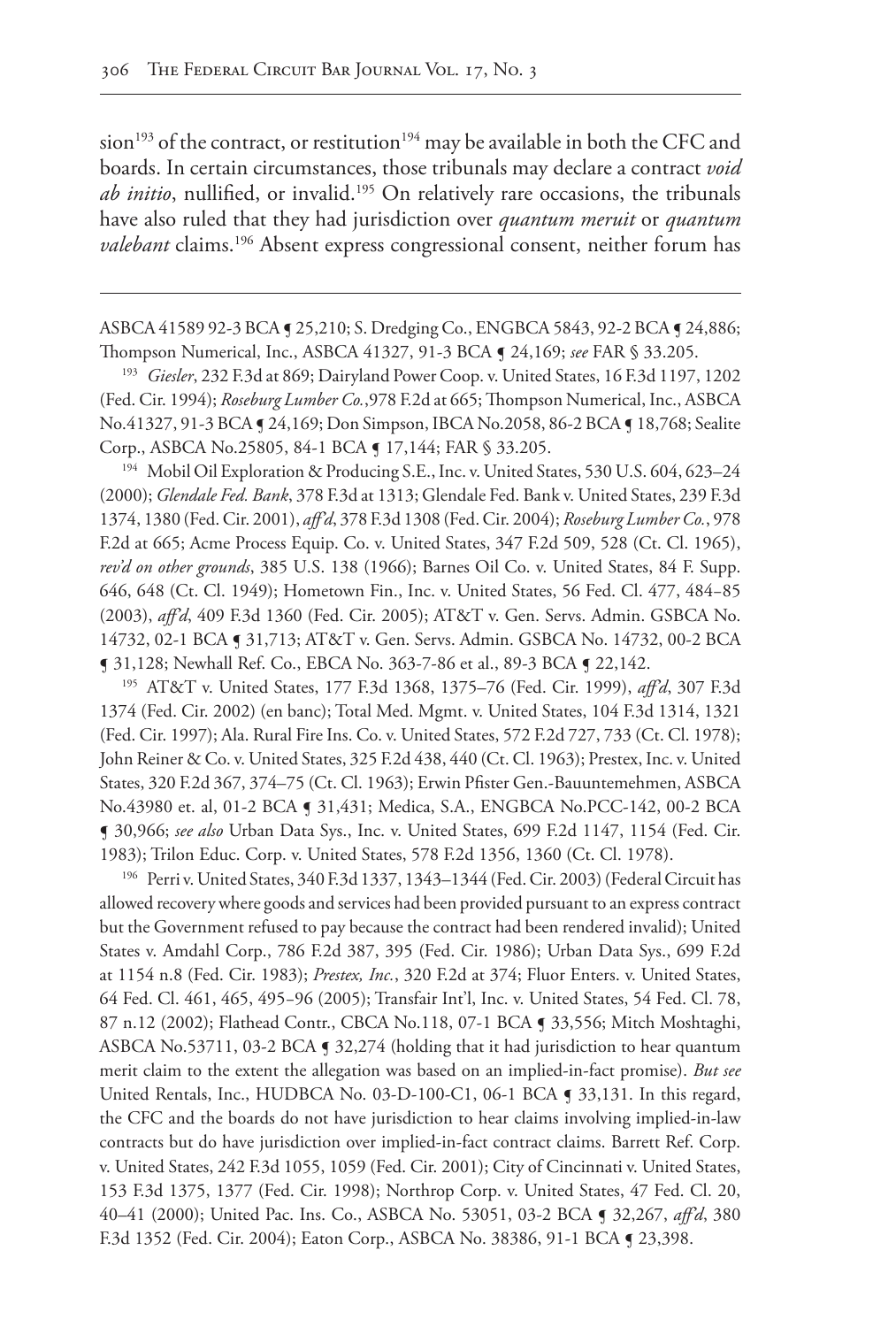the authority to award punitive damages.<sup>197</sup> But, both forums may have the authority to award consequential damages in certain circumstances.<sup>198</sup> Both forums may award attorney's fees to a prevailing party under the Equal Access to Justice Act.199 As noted previously in this article, the CFC has jurisdiction over cases involving "a dispute concerning termination of a contract, rights in tangible or intangible property, compliance with cost accounting standards, and other non-monetary disputes."<sup>200</sup> Accordingly, the CFC has the author-

<sup>198</sup> San Carlos Irrigation & Draining Dist. v. United States, 111 F.3d 1557, 1563 (Fed. Cir. 1997) ("Remote and consequential damages are not recoverable in a common law suit for breach of contract . . . especially . . . in suits against the United States for the recovery of common law damages.") (quoting Wells Fargo Bank, N.A. v. United States, 88 F.3d 1012, 1020 (Fed. Cir. 1996)); San Carlos Irrigation & Drainage Dist. v. United States, 877 F.2d 957, 960 (Fed. Cir. 1989) ("[Appellant] may be able to recover consequential damages if it can prove that they were foreseeable at the time of contract formation."); Prudential Ins. Co. of Am. v. United States, 801 F.2d 1295, 1300 (Fed. Cir. 1986) (holding that consequential or special damages, to be recoverable, must be foreseeable at the time the contract is executed); Consol. Edison Co. of N.Y., Inc. v. United States, 67 Fed. Cl. 285, 290 (2005); Boston Edison Co. v. United States, 64 Fed. Cl. 167, 182 (2005);Wells Fargo Bank, N.A. v. United States, 88 F.3d 1012, 1022–24 (Fed. Cir. 1996); Eaton Contracts Servs., Inc., ASBCA No. 52888, 04-1 BCA ¶ 32,536; M&W Constr. Corp., ASBCA No. 53482, 02-1 BCA ¶ 31,804 ("[T]he label 'consequential damages' is generally a confusing and unfavored term and not particularly helpful in determining what damages are recoverable."); PAE Int'l, ASBCA No. 45314, 98-1 BCA ¶ 29,347, *appeal sustained*, ASBCA No. 98-1 BCA ¶ 29,348 ("[C]consequential or special damages, in order to be recoverable, must be foreseeable at the time the contract is executed.") (internal quotations omitted); Stroh Corp., GSBCA No. 11029, 96-1 BCA **[ 28,265** ("To be recoverable, consequential damages must be foreseeable at the time of contract award. Foreseeable means within the contemplation of the parties at the time of award." (citation omitted)); Land Movers, Inc., ENGBCA 5656, 92-1 BCA ¶ 24,473 (same); Nat'l Park Concessions, IBCA 2995, 94-3 BCA ¶ 27,104; Tele-Sentry Sec., Inc., GSBCA 8950, 92-3 BCA ¶ 25,088; Dunbar & Sullivan Dredging Co., ENGBCA 5218, 87-2 BCA ¶ 19,773. *See generally* Ralph C. Nash & John Cibinic, "*Recovering Consequential Damages From the Government: An Impossible Dream?*," 5 Nas $H$  & CIBINIC REP. **[9** 20 (1991).

<sup>199</sup> 28 U.S.C. § 2412(b) (2000); 5 U.S.C. § 504 (2000); Skip Kirchdorfer, Inc. v. United States, 16 Cl. Ct. 27, 34−35 (1988); Hughes Moving & Storage, Inc., ASBCA No.45346, 00-1 BCA ¶ 30,776; *see* Paul L. Whalen, *Equal Access to Justice Act: Recent Developments*, 02-05 Briefing Papers 1 (2002); Donald A. Tobin & George W. Stiffler, *Recovering Legal Fees Under EAJA/Edition II*, 91-7 Briefing Papers 1 (1991).

<sup>200</sup> 28 U.S.C. § 1491(a)(2); Alliant Techsystems, Inc. v. United States, 178 F.3d 1260, 1264–70 (Fed. Cir. 1999); Loveladies Harbor v. United States, 27 F.3d 1545, 1550 n.14

<sup>&</sup>lt;sup>197</sup> Fields v. United States, 53 Fed. Cl. 412, 420 (2002); Christos v. United States, 48 Fed. Cl. 469, 478 n.22 (2000), *aff'd*, 300 F.3d 1381 (Fed. Cir. 2002); Janice Cox, ASBCA No.50587, 01-1 BCA § 31,377; Advance Eng'g Corp., ASBCA No. 46889, 95-1 BCA § 27,475, *aff'd on recons.* ASBCA No. 96-1 BCA ¶ 28,003.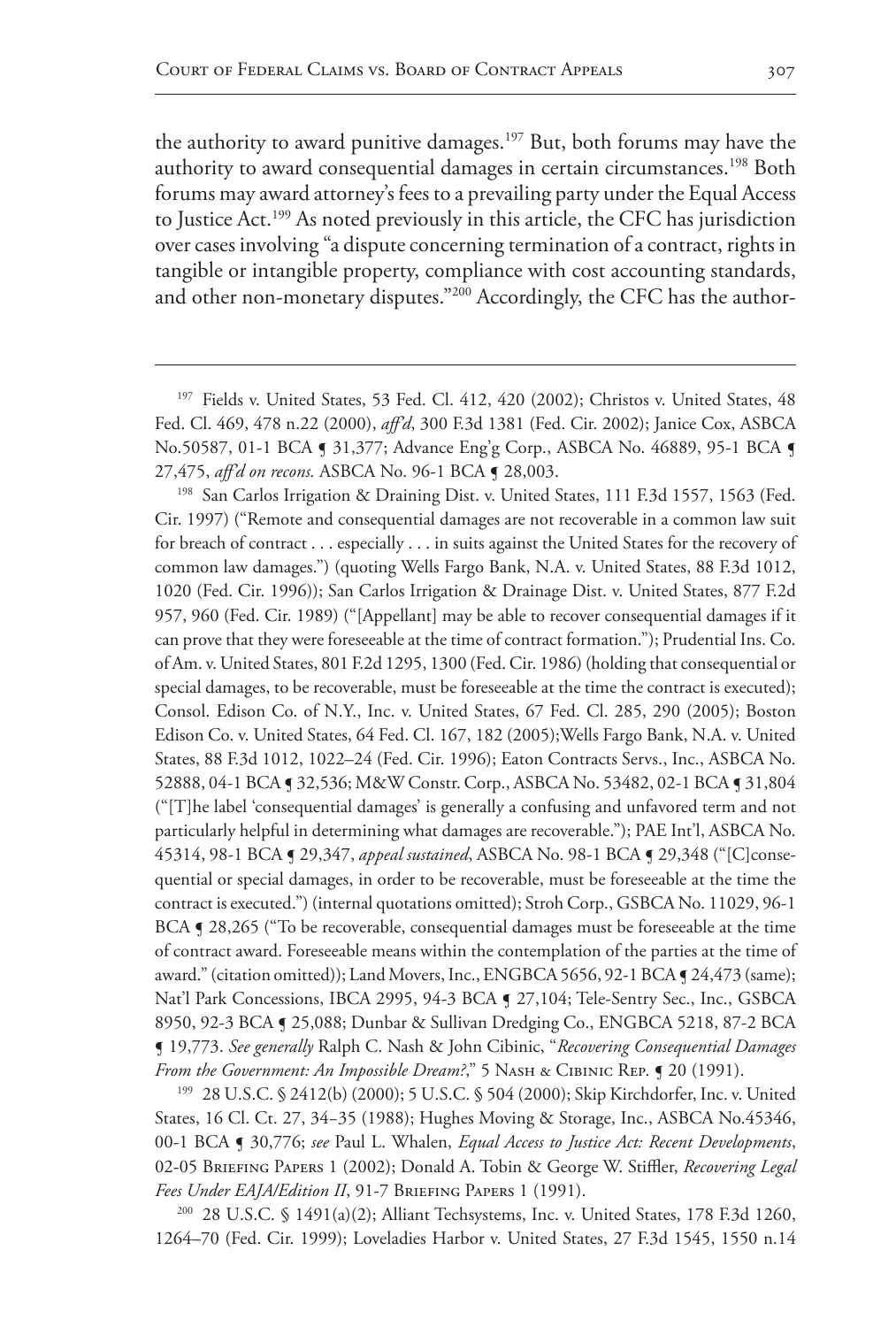ity to provide declaratory relief for these non-monetary CDA disputes. The boards have also exercised this authority.<sup>201</sup>

Neither the CFC nor the boards may grant specific performance,<sup>202</sup> injunctive relief,<sup>203</sup> or mandamus relief<sup>204</sup> with respect to contract administration problems. The Civilian Board has ruled that, while it "lacks authority to resolve disputes premised on a theory of promissory estoppel," which is a quasi-contract form of relief, it has authority to award damages "under a theory of equitable estoppel against the Government."205 Both the boards and the CFC may direct a CO, "[with]in a specified period of time," to issue a Final Decision "in the event of undue delay" by the CO.<sup>206</sup> However, that authority does not permit the boards or the CFC "to dictate the contents of the decision."207 The boards cannot direct the reinstatement of a contract, order the award of contracts or task orders, or order a CO to exercise a contract option or to enter into

<sup>202</sup> Massie v. United States, 226 F.3d 1318, 1321−22 (Fed. Cir. 2001); Nat'l Ctr. for Mfg. Scis. v. United States, 114 F.3d 196, 198 (Fed. Cir. 1997); Wood v. United States, 961 F.2d 195, 199 (Fed. Cir. 1992); Blackwell v. United States, 23 Cl. Ct. 746, 750 (1991); Edwards v. United States, 19 Cl. Ct. 663, 668 (1990); Rig Masters, Inc. v. United States, 42 Fed. Cl. 369, 373 (1998); Statistica, Inc., ASBCA No. 44116, 92-3 BCA ¶ 25,095;Gen. Elec. Automated Sys., ASBCA No. 36214; John Barrar, ENGBCA No. 5918, 92-3 BCA § 25,074; *W. Aviation*, GSBCA No.14165; Hub Testing Labs., Inc., GSBCA No. 11693, 92-3 BCA ¶ 25,081; Sabbia Corp., VABCA No. 5557, 99-2 BCA ¶ 30,394.

<sup>203</sup> *Rohr*, ASBCA No. 44193; *Statistica*, Inc., ASBCA No.44116; Dixon Pest Control, ASBCA No. 41042, 91-1 BCA ¶ 23,640; Wyskiver, PSBCA No. 3621, 95-2 BCA ¶ 27,755; *Sabbia*, VABCA No. 5557.

<sup>204</sup> Doko Farms v. United States, 13 Cl. Ct. 48, 56 (1987); Smith v. United States, 654 F.2d 50, 52 (Ct. Cl. 1981); Alford v. United States, 3 Cl. Ct. 229, 230 (1983); *Statistica*, ASBCA No.44116; Raymond Kaiser Eng'rs, ASBCA No.34133, 87-3 BCA ¶ 20,140; Maria Manges, ASBCA No.25350, 81-2 BCA ¶ 15,398.

<sup>205</sup> Cal. Bus. Tels., CBCA No.135, 07-1 BCA **[ 33,553** (citing P.J. Dick, Inc. v. Gen. Servs. Admin., CBCA No.461, 07-1 BCA § 33,534).

<sup>206</sup> 41 U.S.C. § 605(c)(4) (2000).

<sup>207</sup> *Hub Testing*, GSBCA No.11693; *see Raymond Kaiser*, ASBCA No.34133.

<sup>(</sup>Fed. Cir. 1994); ATK Thiokol v. United States, 68 Fed. Cl. 612, 626 (2005).

<sup>201</sup> Malone v. United States, 849 F.2d 1441, 1445 (Fed. Cir. 1988); Garrett v. Gen. Elec. Co. 987 F.2d 747, 750−51 (Fed. Cir. 1993); Johnson & Gordon Sec., Inc. v. Gen. Servs. Admin., 857 F.2d 1435, 1437 (Fed. Cir. 1988); Rohr, Inc., ASBCA Nos. 44193, 44376, 93-2 BCA § 25,871; Gen. Elec. Automated Sys. Div., ASBCA No. 36214, 89-1 BCA § 21,195; Nachtmann Analytical Lab. v. Int'l Boundary & Water Comm'n, CBCA No.500, 07-1 BCA § 33,570; Michael Grinberg, DOTCBA No. 1543, 87-1 BCA § 19,573; W. Aviation Maint., Inc. v. Gen. Servs. Admin., GSBCA No.14165, 98-2 BCA § 29,816; Smith's Inc. of Dothan, VABCA No. 2198, 85-2 BCA ¶ 18,133. *But see* Cedar Lumber, Inc., AGBCA Nos. 85-214-1, 85-221-1, 85-3 BCA ¶ 18,346, *rev'd on other grounds*, 799 F.2d 743 (Fed. Cir. 1986).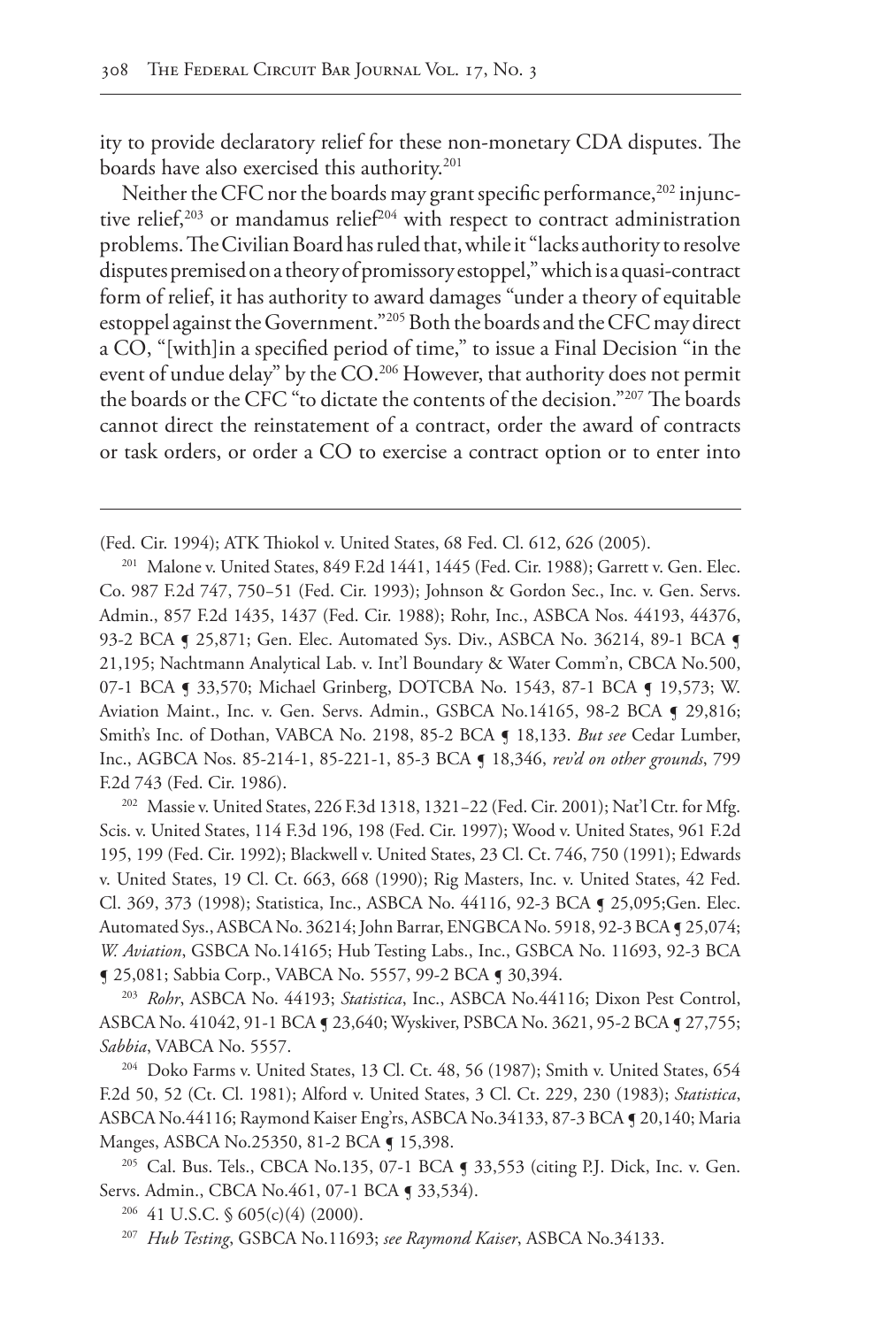negotiations concerning an equitable adjustment.<sup>208</sup> In addition, the boards do not have the authority to order the CO to issue an apology, order the resignation of Government personnel, direct the performance of specific acts by Government officials, order the assignment of a different CO to a procurement, or order an ejectment.<sup>209</sup> Where the CO has failed to issue a Final Decision on a contractor's claim within the required period, either tribunal may stay proceedings to obtain the CO's Final Decision.<sup>210</sup> Neither tribunal may ordinarily discipline an agency's noncompliance with the supervisory and reporting instructions related to congressional oversight.<sup>211</sup>

The CDA provides the boards' authority "to grant any relief that would be available to a litigant asserting a contract claim" in the CFC.<sup>212</sup> As the Federal Circuit observed, the "CDA was enacted, in part, to end 'the fragmentation of mechanisms for the resolution of claims in connection with Government contracts.' Complete relief was [generally] made available both at the agency boards of contracts appeals and in the [CFC] precisely to alleviate the fragmentation problem."213 However, a board may grant the relief available in the CFC only if the board properly has jurisdiction over the matter under the CDA.<sup>214</sup> Consequently, even though the CFC has separate bid protest jurisdiction and may award costs in such cases,<sup>215</sup> this language from the CDA does not apply to the award of bid preparation costs because the boards have no jurisdiction

<sup>209</sup> Chung-Ho Chiao, DOTBCA 2264, 91-1 BCA ¶ 23,404; Inslaw, Inc., DOTBCA No. 1609, 90-2 BCA § 22,701; Tom Shaw, Inc., DOTBCA No.2100, 90-1 BCA § 22,286; Tab Distributors, PSBCA 4134, 99-1 BCA ¶ 30,110; Hastetter, PSBCA No. 3064, 92-3 BCA ¶ 25,189.

<sup>210</sup> 41 U.S.C. § 605(c).

<sup>211</sup> AT&T v. United States, 177 F.3d 1368, 1375 (Fed. Cir. 1999), *aff'd*, 540 U.S. 937 (2003); Longshore v. United States, 77 F.3d 440, 443 (Fed. Cir. 1996) ("Congress has undoubted capacity to oversee the performance of Executive Branch agencies, consistent with its constitutional authority. It is not for this court to instruct Congress on how to oversee and manage its creations."); E. Walters & Co. v. United States, 576 F.2d 362, 367 (Ct. Cl. 1978).

<sup>212</sup> 41 U.S.C. § 607(d).

<sup>213</sup> LaBarge Prods., Inc. v. West, 46 F.3d 1547, 1554 (Fed. Cir. 1995) (quoting Paragon Energy Corp. v. United States, 645 F.2d 966, 972 (Ct. Cl. 1981), *aff'd*, 230 Ct. Cl. 884 (1982) (citation omitted)).

<sup>214</sup> Statistica, Inc., ASBCA No.44116, 92-3 BCA ¶ 25,095.

<sup>215</sup> 28 U.S.C. § 1491(b(1)−(2) (2000).

<sup>&</sup>lt;sup>208</sup> Sabbia Corp., VABCA 5557; Steven S. Freedman, PSBCA No. 3867, 96-1 BCA  $\blacksquare$ 28,170; *Rohr, Inc.*, ASBCA No. 44193; *Hub Testing*, GSBCA No. 11693; *Dixon Pest*, ASBCA No. 41042; Erwin Melvie, PSBCA No. 1744, 87-3 BCA ¶ 20, 158 (quoting Janie Marie Winkle, PSBCA No. 1548, 86-3 BCA ¶ 19,255); Consumers Packing Co., ASBCA No, 27092, 82-2 BCA ¶ 15,996.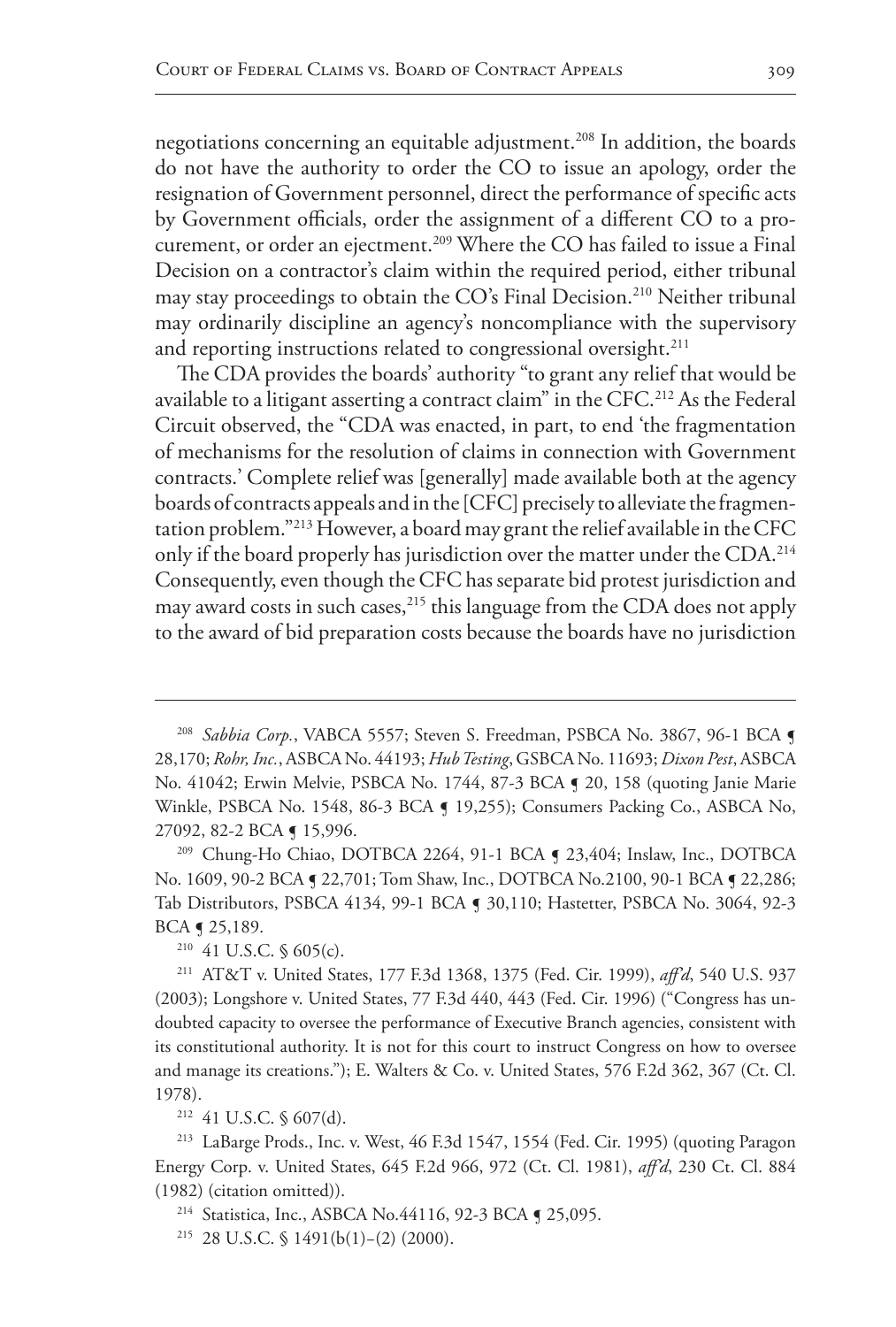over bid protests.<sup>216</sup> Furthermore, the Federal Circuit has stated "not every injury resulting from a breach of contract is remediable in damages."217 Also, the boards do not have authority to award damages allegedly resulting from a contractor's debarment,<sup>218</sup> while the CFC lacks jurisdiction to review the propriety of a debarment decision.<sup>219</sup> Neither forum has authority to review wage classification disputes.<sup>220</sup>

# **V. Pre-Litigation Considerations**

## **1. Filing Time Limits**

From the outset, the substantially different time limits for bringing an action may dictate the choice between the CFC or a board as the forum for contesting an adverse CO's final decision. A contractor has either (1) ninety days from the "date of receipt" of the CO's final decision to file a simple notice of appeal to the appropriate board (and, then, ordinarily thirty days from its receipt of the notice of docketing of the appeal to file its complaint at the board), $221$  or (2) twelve months from the "date of receipt" of the final decision to file suit (i.e., a formal complaint) in the CFC.<sup>222</sup> The CFC may be the better choice in cases where the contractor will need a substantial amount of time to factually develop its complaint or where it would like to delay the incurrence of the costs associated with generating a complaint.

The boards do not have jurisdiction to waive the late filing of an appeal<sup>223</sup> and, similarly, the CFC may not ordinarily consider a suit filed late.<sup>224</sup> Therefore,

<sup>216</sup> Coastal Corp. v. United States, 713 F.2d 728, 730 (Fed. Cir. 1983); *Statistica*, ASBCA No. 44116, Ammon Circuits Research, ASBCA No.50885, 97-2 BCA ¶ 29,318; *see* RC 27th Ave. Corp., ASBCA No.49176, 97-1 BCA ¶ 28,658. The GSBCA's former jurisdiction under the Brooks Act over certain bid protests involving automatic data processing equipment and services was eliminated in 1996. *See* Clinger-Cohen Act of 1996, Pub. L. No. 104-106, § 5101, 110 Stat. 186, 680.

<sup>217</sup> Wells Fargo Bank, N.A. v. United States, 88 F.3d 1012, 1022 (Fed. Cir. 1996).

<sup>218</sup> Ben M. White Co., ASBCA No.39444, 90-3 BCA ¶ 23,115, *aff'd on recons.*, 91-1 BCA ¶ 23,295.

<sup>219</sup> Imco, Inc. v. United States, 97 F.3d 1422, 1425 (Fed. Cir. 1996); Vincent Schickler v. United States, 54 Fed. Cl. 264, 272 (2002).

<sup>&</sup>lt;sup>220</sup> Inman & Assocs., Inc., ASBCA No.37869, 89-3 BCA ¶ 22,066.

<sup>221</sup> 41 U.S.C. § 606 (2000); ASBCA R. 6.

<sup>222</sup> 41 U.S.C. § 609(a)(3); *see* White Buffalo Constr., Inc. v. United States, 28 Fed. Cl. 145, 147 (1992) (filing one day after the expiration of the twelve-month statutory period rendered the complaint untimely).

<sup>223</sup> *White Buffalo Constr.*, 28 Fed. Cl. at 147.

<sup>&</sup>lt;sup>224</sup> See CT. FED. CL. R. 3(b)(2)(C) (limited exception for considering certain late-filed complaints sent by certified or registered mail)(repealed 2002); Borough of Alpine v. United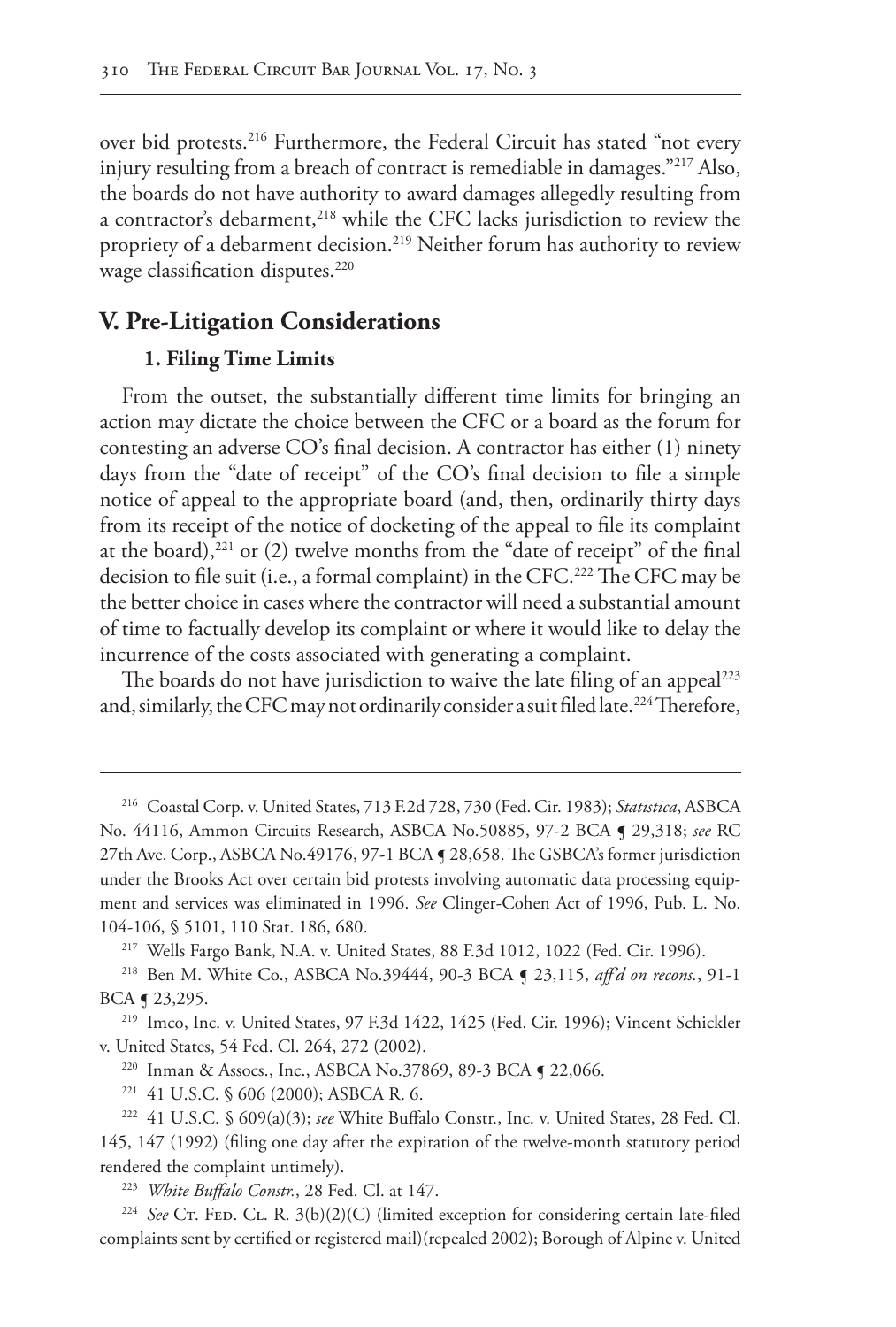if a contractor waits more than ninety days to contest the CO's final decision, it ordinarily loses its choice and must file its action in the CFC. Once the period for filing an appeal to a board or a suit in the CFC has expired, the Government may obtain (if necessary, because the contractor is refusing to comply with the Final Decision) a judgment on the basis of the CO's final decision in state or federal court without litigating the merits.<sup>225</sup>

A related procedural issue concerns the timing and substance of the Government's initial filing(s). At the CFC, the Government has sixty days to file an answer, which must include affirmative defenses and counterclaims.<sup>226</sup> In board cases, the Government has thirty days from the date it receives the complaint, which can be more than thirty days after the notice of appeal is filed, to file its answer.<sup>227</sup> The Government also must file the *Rule 4 file* within thirty days of receiving the notice of appeal. This file consists of "all documents pertinent to the appeal, including" (1) the CO's final decision, (2) the contract, (3) relevant correspondence between the parties, (4) affidavits or transcripts prepared during the course of proceedings before the agency, and  $(5)$  any additional relevant information.<sup>228</sup> As a practical matter, it is not

States, 923 F.2d 170, 172−73 (Fed. Cir. 1991); Gunn-Williams v. United States, 8 Cl. Ct. 531, 534 (1985).

<sup>225</sup> *See* United States v. Suntip Co., 82 F.3d 1468, 1471, 1474−75 (9th Cir. 1996); Seaboard Lumber Co. v. United States, 903 F.2d 1560, 1562 (Fed. Cir. 1990); United States v. Ulvedal, 372 F.2d 31, 34−35 (8th Cir. 1967); United States v. Roarda, Inc., 671 F. Supp. 1084, 1085−86 (D. Md. 1987); United States v. Dabbs, 608 F. Supp. 507, 509 (S.D. Miss. 1985).

<sup>226</sup> R. Cr. Fed. Cl. 12, 13.

<sup>227</sup> ASBCA R. 6(a)−(b).

<sup>228</sup> *E.g.*, ASBCA R. 4(a); PSBCA R. 5(a); 39 C.F.R. § 955.5(a) (2007); *see also*, Williard & Jackson, *Selected Procedural Issues at the Boards of Contract Appeals* 98-7 Briefing Papers 5 (1998). The Civilian Board's rules on this subject are more detailed and provide that the Rule 4 file consists of "all documents and other tangible things relevant to the claim and to the contracting officer's [final] decision which has been appealed," including:

(1) [t]he contracting officer's [final] decision, if any, from which the appeal is taken;

(2) [t]he contract, if any, including amendments, specifications, plans, and drawings; (3) [a]ll correspondence between the parties that are relevant to the appeal, including the written claim or claims that are the subject of the appeal, and evidence of their certification, if any; (4) [a]ffidavits or statements of any witnesses concerning the matter in dispute and transcripts of any testimony taken before the filing of the notice of appeal; (5) [a]ll documents and other tangible things on which the contracting officer relied in making the decision, and any related correspondence; (6) [t]he abstract of bids, if relevant; and (7) [a]ny additional existing evidence or information necessary to determine the merits of the appeal, such as internal memoranda and notes to the file.

CBCA R. 4(a), 48 C.F.R. § 6101.4(a).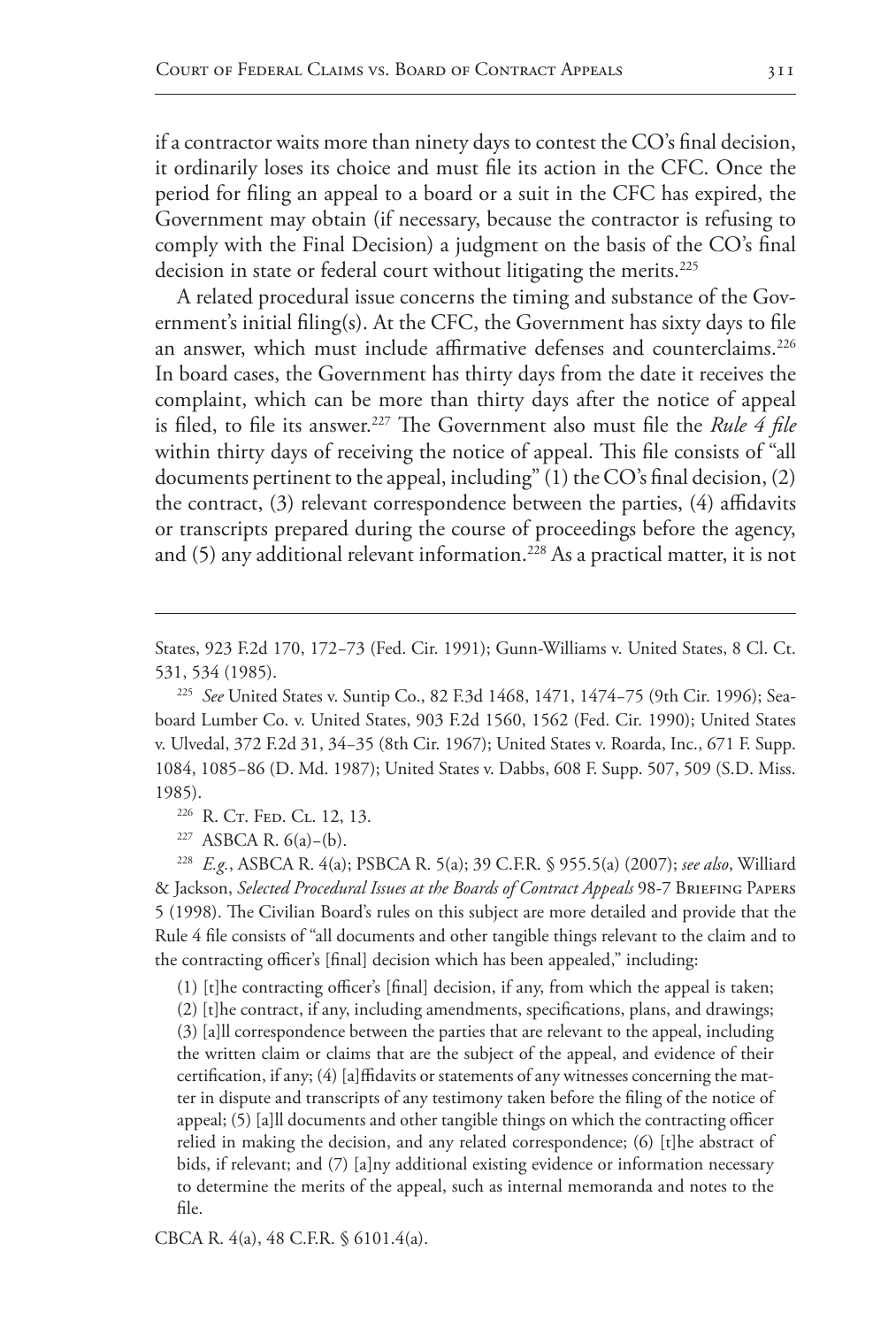unusual for contractors to receive extensions from the board (but not the CFC) on the due date for the complaint. Also, the Government may receive extensions from the board on the due dates for the Rule 4 file and the answer and from the court on the answer due date.

## **2. Election Doctrine**

Under the *Election Doctrine*, the CDA precludes a contractor from pursuing its claim in both forums.<sup>229</sup> Consequently, once a contractor files an action in one forum, that selection is ordinarily binding, and it may not have that action dismissed and then proceed in the other forum.<sup>230</sup> However, a contractor's election of a forum is only binding if that forum has jurisdiction over the proceeding.231 Therefore, if a contractor files a board appeal after the ninety-day time limit has passed and the board thus lacks jurisdiction over the dispute, the contractor may still file suit in the CFC (assuming its suit is timely and the court otherwise has jurisdiction).<sup>232</sup> An appeal of a denial of an improperly certified claim constitutes a valid election and, thus, a contractor may not subsequently appeal such a claim to the other forum. Previously, a contractor was permitted to re-file before the Federal Courts Administration Act was enacted, because proper certification of a claim was a jurisdictional prerequisite for initiating an action in the court or boards.<sup>233</sup>

## **3. Representation and Settlement**

In cases before the boards, the federal agencies are represented by attorneys from their own staffs.234 These agency attorneys frequently handle only Government contract cases and often become involved with a procurement before the contract award. Many agencies use the same attorneys who assisted the CO in denying the contractor's claim as trial counsel before the boards.

In the CFC, the Department of Justice (DOJ) represents the Government. The DOJ attorney will only rarely have had any involvement in the

<sup>231</sup> *Nat'l Neighbors*, 839 F.2d at 1542−43.

<sup>229</sup> Nat'l Neighbors, Inc., v. United States, 839 F.2d 1539, 1541−42 (Fed. Cir. 1988).

<sup>230</sup> Bonneville Assocs. v. United States, 43 F.3d 649, 653 (Fed. Cir. 1994); Glenn v. United States, 858 F.2d 1577, 1580 (Fed. Cir. 1988); *Nat'l Neighbors*, 839 F.2d at 1541−42; Tuttle/ White Constructors, Inc. v. United States, 656 F.2d 644, 646 (Ct. Cl. 1981).

<sup>232</sup> *See id.*

<sup>233</sup> 41 U.S.C. § 605(c)(6) (2000); *see* Universal Canvas, Inc. v. Stone, 975 F.2d 847, 850 (Fed. Cir. 1992); *see also* United States v. Grumman Aerospace Corp., 927 F.2d 575, 580 (Fed. Cir. 1992).

<sup>234</sup> *See* CBCA R. 5(a)(2), 48 C.F.R. § 6101.5(a)(2) (2007) ("[I]f not prohibited by agency regulation or otherwise," the Government may appear—but in practice rarely, if ever, does before the Civilian Board through the CO or the CO's authorized representative.).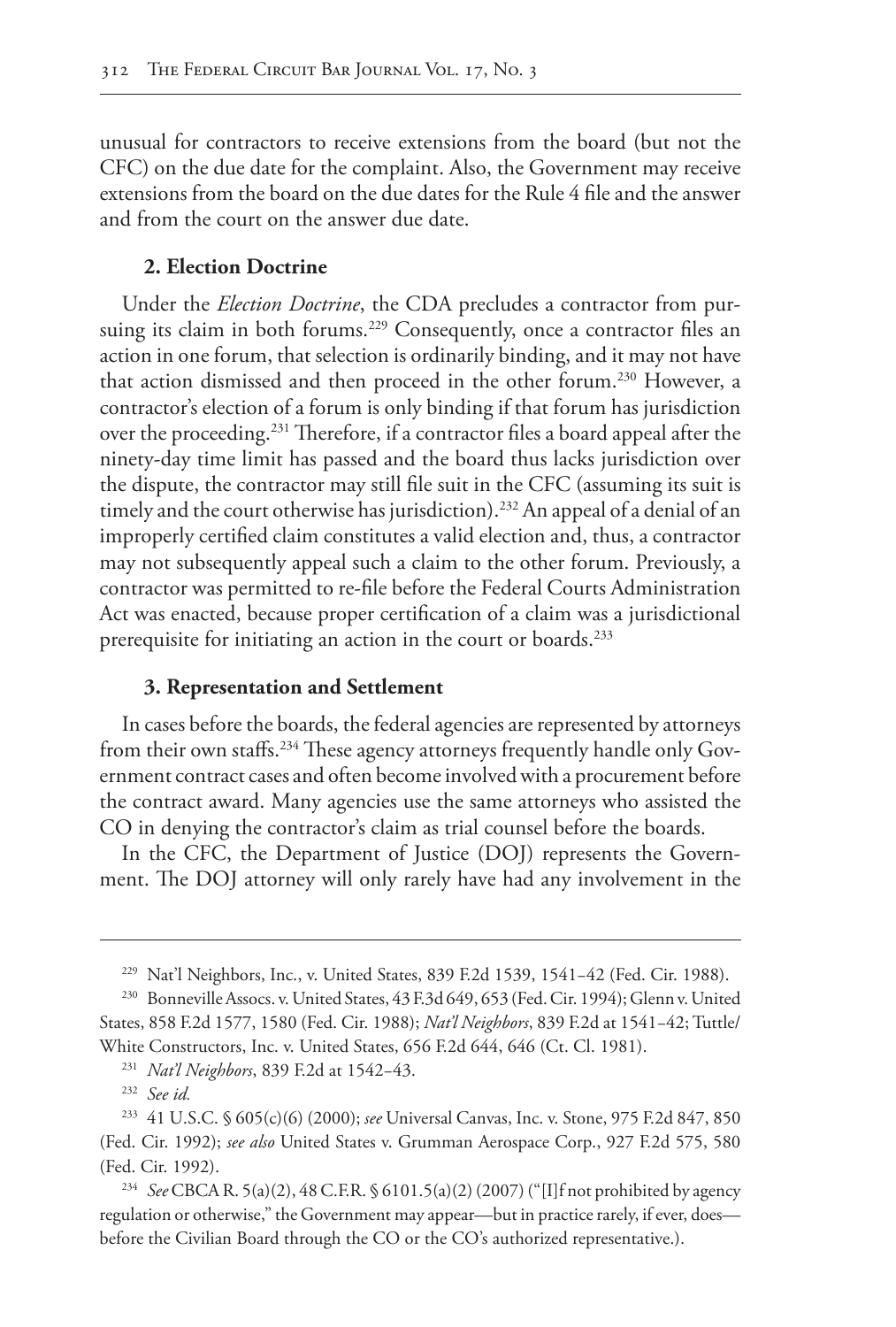procurement at the agency level and will also have responsibility for a variety of non-Government contract cases. Ordinarily, an agency attorney will serve as *of counsel* to the DOJ attorney, and the agency attorney may also take an active role in discovery and at trial.

The boards permit contractors to represent themselves *pro se*. 235 Thus, a sole proprietor contractor can appear and handle the appeal himself, a partner can represent a partnership, and an officer of the corporation can represent the corporation. Notably, at least one board has explicitly stated that it "give[s] greater procedural latitude to *pro se* appellants than . . . to parties represented by lawyers."236 Before the boards, contractors may also be represented by an attorney admitted to practice in the highest court of any state.<sup>237</sup> In contrast, the CFC permits an individual to appear *pro se* or to represent a member of the individual's immediate family, but requires any other party or organization, including corporations, partnerships, and joint ventures, to be represented by counsel.238 An attorney must be admitted to the court's bar to practice before the court.239 The CFC's rules require that there be "but one attorney of record for a party in any case at any one time." All other attorneys representing a party are designated as *of counsel*. 240

In the CFC, only the DOJ has the actual authority to settle a case—even over the objection of the agency involved in the claim—241 and the CO is without authority to settle cases filed in the court.<sup>242</sup> Although the DOJ does not frequently exercise its authority to settle contrary to an agency's desire, the existence of this possibility may cause agencies to soften their positions once the DOJ becomes involved. Further, because it was not previously involved in the case, the DOJ may bring a more objective perspective and/or may not be influenced by strained relationships between the parties to the appeal, which could facilitate settlement. These facts could weigh in favor of a contractor filing its case in the CFC if a *fresh look* at the dispute could

- $238$  R. Ct. Fed. Cl. 83.1(c)(8).
- <sup>239</sup> R. Cr. Fep. Cl. 83.1(a).
- $240$  R. Ct. Fed. Cl. 83.1(c)(1).

<sup>241</sup> 28 U.S.C. §§ 516, 519 (2000); Sharman Co. v. United States, 2 F.3d 1564, 1571−72 (Fed. Cir. 1993) (once a contract claim is in litigation in the Court of Federal Claims, the DOJ "gains exclusive authority to act in the pending litigation."); Hoskins Lumber Co. v. United States, 24 Cl. Ct. 259, 264−65 (1991); Durable Metal Prods., Inc. v. United States, 21 Cl. Ct. 41, 45−46 (1990); Claude E. Atkins Enters. v. United States, 15 Cl. Ct. 644, 647 n.2 (1988); Executive Order No. 6166, *reprinted in* 5 U.S.C. § 901 note (2000).

<sup>242</sup> *Hoskins Lumber*, 24 Cl. Ct. at 264−65; *Durable Metal Prods.*, 21 Cl. Ct. at 45; *see* PETER S. LATHAM, GOVERNMENT CONTRACT DISPUTES § 9-15 (2nd ed. 1986).

<sup>235</sup> *E.g.*, ASBCA R. 26; CBCA R. 5(a), 48 C.F.R. § 6101.5(a).

<sup>&</sup>lt;sup>236</sup> Greenlee Constr., Inc. v. Gen. Servs. Admin., CBCA No.416, 07-1 BCA ¶ 33,514.

<sup>237</sup> *E.g.*, ASBCA R. 26; CBCA R. 5(a), 48 C.F.R. § 6101.5(a).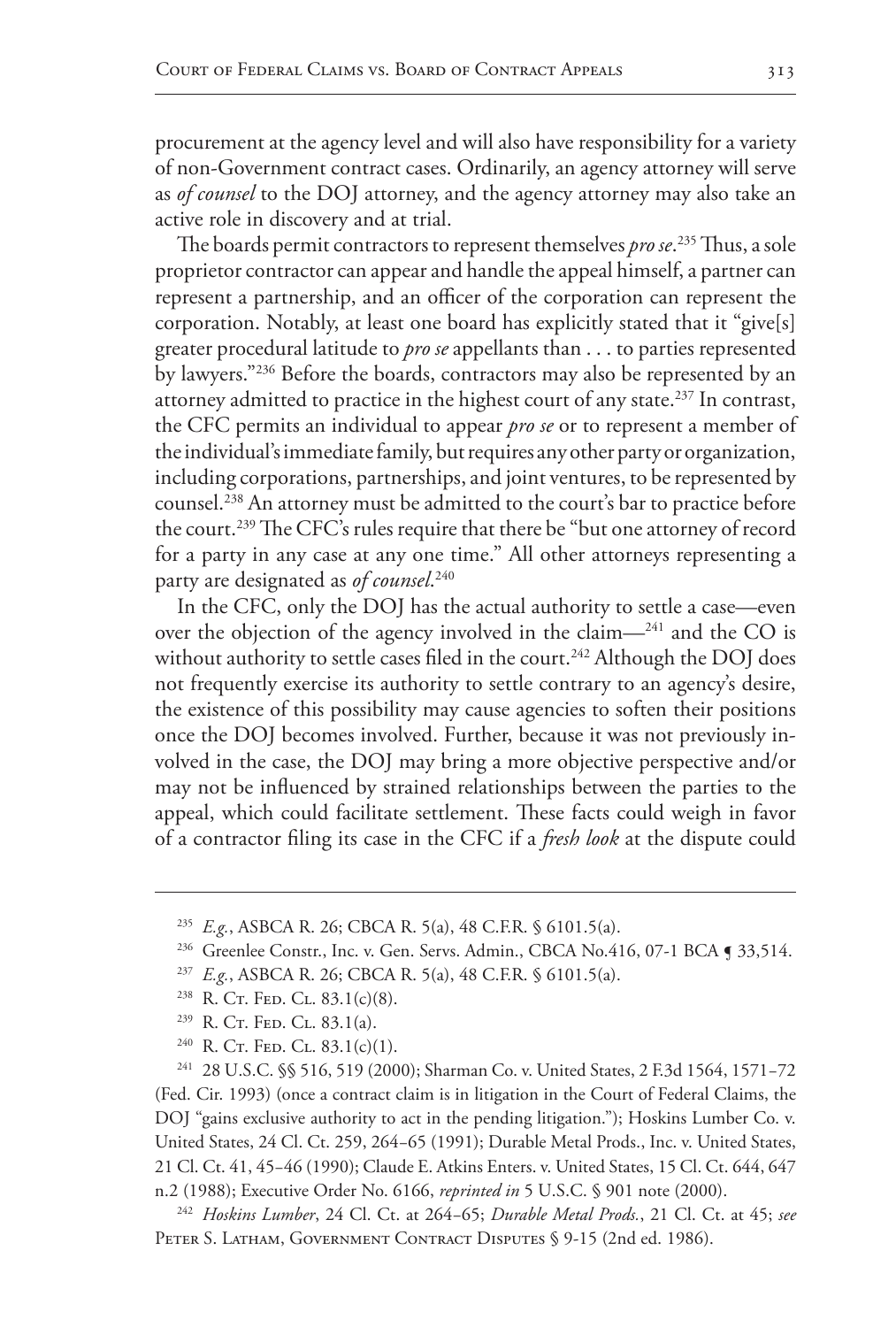result in a favorable settlement, narrow the issues, or otherwise facilitate the disposition of the case.

On the other hand, because agencies cannot settle court cases without the agreement of the DOJ, a contractor loses the flexibility it had in dealing solely with agency officials once a case is filed in the CFC. (In this regard, because agency counsel may be more familiar with or have greater access to the facts of the case, the actors in the underlying dispute and the decision makers ultimately responsible for the settlement of the case, board litigation may lead to a more prompt resolution.) The DOJ attorney representing the Government will be new to the case and subject to strict DOJ procedures regarding settlement, which include receiving approval from senior DOJ officials.<sup>243</sup> Furthermore, some practitioners view DOJ attorneys as more aggressive and less likely to settle than their agency counterparts and as more likely to desire to gain trial experience, possibly at the expense of settling a case. DOJ attorneys also do not ordinarily have to worry about future business relationships with the contractor, unlike agency counsel who may be influenced by this factor.<sup>244</sup> Settlement also can be impeded because the DOJ attorney may be constrained, or otherwise influenced, by more global concerns (i.e., the impact on other cases) related to the issues in the contractor's particular case.

In cases pending before the boards, the CO retains the authority to settle. If the contractor is negotiating a settlement of a case pending before a board with an agency lawyer, it is imperative that the contractor receive the CO's agreement to the settlement because, ordinarily, agency lawyers have no authority to settle cases before the boards unless such authority is expressly delegated by the CO.<sup>245</sup> In the case of the Civilian Board, when a case:

is settled, the parties may file with the Board a stipulation setting forth the amount of the award. The Board will adopt the parties' stipulation by decision, provided the stipulation states the parties will not seek reconsideration of, or relief from, the Board's decision, and they will not appeal the decision.<sup>246</sup>

<sup>243</sup> *See* 28 C.F.R. §§0.160–0.172 & app (2007); U.S. Dep't of Justice, The Department of Justice Manual § 4-3.110−4-3.432 (Aspen Publishers 2002 & Supp. 2007-3).

<sup>244</sup> Latham, *supra* note 242, § 9–15.

<sup>&</sup>lt;sup>245</sup> Marino Constr. Co., VABCA No. 2752, 90-1 BCA ¶ 22,553; J.H. Strain & Sons, Inc., ASBCA No. 34432, 88-3 BCA ¶ 20,909; J.W. Bateson Co., ASBCA No. 24425, 84-1 BCA ¶ 16,942; Ralph C. Nash & John Cibinic, *Settlement of Claims: Who Is Authorized To Do What?*, 6 Nash & Cibinic Rep. ¶ 52 (Sept. 1992); *see generally* GSA, GSA Delegations of Authority Manual ch. 6 (1984).

<sup>246</sup> CBCA R. 25(b), 48 C.F.R. § 6101.25(b) (2007).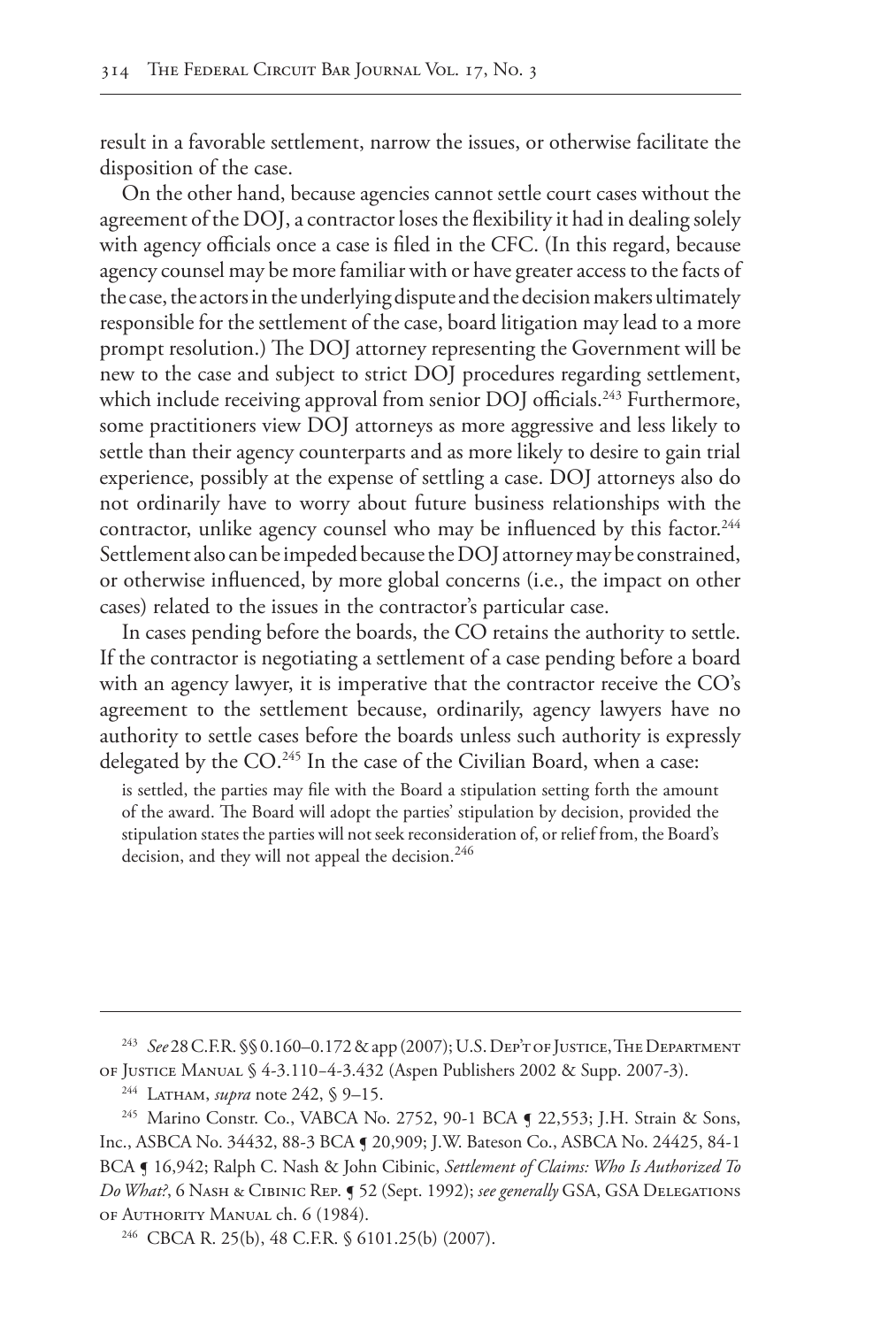The board's decision adopting the parties' stipulation "is an adjudication of the case on the merits"247 and typically will provide or allow for payment by the Government from the Judgment Fund.<sup>248</sup>

Neither the boards nor the CFC may ordinarily reject a settlement that has been agreed to by the CO or DOJ, respectively.<sup>249</sup> If the Government contests the validity of a settlement agreement or will not enforce the settlement agreement, some boards have ruled that they are without authority to issue a decision ruling that the agreement is binding on the Government because a settlement agreement is not a type of contract that can be litigated under the CDA.<sup>250</sup> However, some boards may be willing to review and act upon a motion to enforce a settlement agreement.<sup>251</sup> The boards have the authority to determine the validity of a settlement agreement because such a ruling is a prerequisite to board jurisdiction under the CDA over a bona fide dispute.<sup>252</sup> In contrast, the CFC clearly possesses the authority to enforce a settlement agreement. The court's Tucker Act jurisdiction is broader than that conferred by the CDA and includes virtually all express and implied-in-fact contracts with the Government.<sup>253</sup> Therefore, if the Government refuses to comply with a settlement agreement, a contractor should file a motion to enforce the decision with the appropriate board, recognizing that it may have to file its *enforcement* (or breach of settlement contract) action in the CFC.

<sup>249</sup> *See e.g*., Fed. Data Corp. v. SMS Data Prods. Group, 819 F.2d 277, 278−79 (Fed. Cir. 1987); Cosmo Constr. Co., IBCA No.412, BCA ¶ 4059.

<sup>250</sup> *E.g*., Rimar Constr. Co., AGBCA No. 88-33-1, 89-3 BCA ¶ 22,074; *see* 41 U.S.C. § 602(a). *But see* City Contractors, Inc., DOTBCA No. 2073, 91-1 BCA ¶ 23,531.

<sup>251</sup> *See e.g.*, E. Coast Sec. Servs., Inc. v. Dep't of Homeland Security, DOTBCA No. 4469R, 06-1 BCA ¶ 33,290; Seagraves Coating Corp., GSBCA No.13069 (11270)-REIN et. al, 96-2 BCA ¶ 28,543; PRC, Inc., DOTCAB No.2543 et al., 94-2 BCA ¶ 26,613; G.E.T. Constr. Co., ASBCA Nos. 24234, 28709, 84-2 BCA ¶ 17,464; Montgomery Ross Fisher, Inc., VABCA No. 3696, 94-1 BCA ¶ 26,527; Construcciones Electromecanicas S.A., ASBCA No.41413, 94-1 BCA ¶ 26,296.

<sup>252</sup> *See e.g.*, Marino Constr. Co., VABCA No.2752, 90-1 BCA ¶ 22,553; Rimar Constr. Co., AGBCA Nos. 88-33-1, 88-232-1, 89-3 BCA ¶ 22,074.

 $253$  28 U.S.C. § 1491(a)(1) (2000).

<sup>247</sup> CBCA R. 25(b), 48 C.F.R. § 6101.25(b).

<sup>&</sup>lt;sup>248</sup> *See e.g.*, RB Realty Inc. v. Gen. Servs. Admin., CBCA No.482, 07-1 BCA ¶ 33,487; Bhandari Constructors & Consultants, Inc. v. Dep't of Veterans Affairs, CBCA No.4 et al., 07-1 ¶ 33,497; New England Design Assocs. v. Dep't of Veterans Affairs, CBCA No.9 et al., 2007 WL 731066 (Mar. 1, 2007); *see* CBCA R. 31(a), 48 C.F.R. § 6101.31(a); *see also* 31 U.S.C. § 1304 (2000); 41 U.S.C. § 612 (1996). *See generally* Carl L. Vacketta & Eric B. Kantor, *Obtaining Payments From the Government's "Judgment Fund*", 97-3 Briefing Papers 1–2, 3 (1997).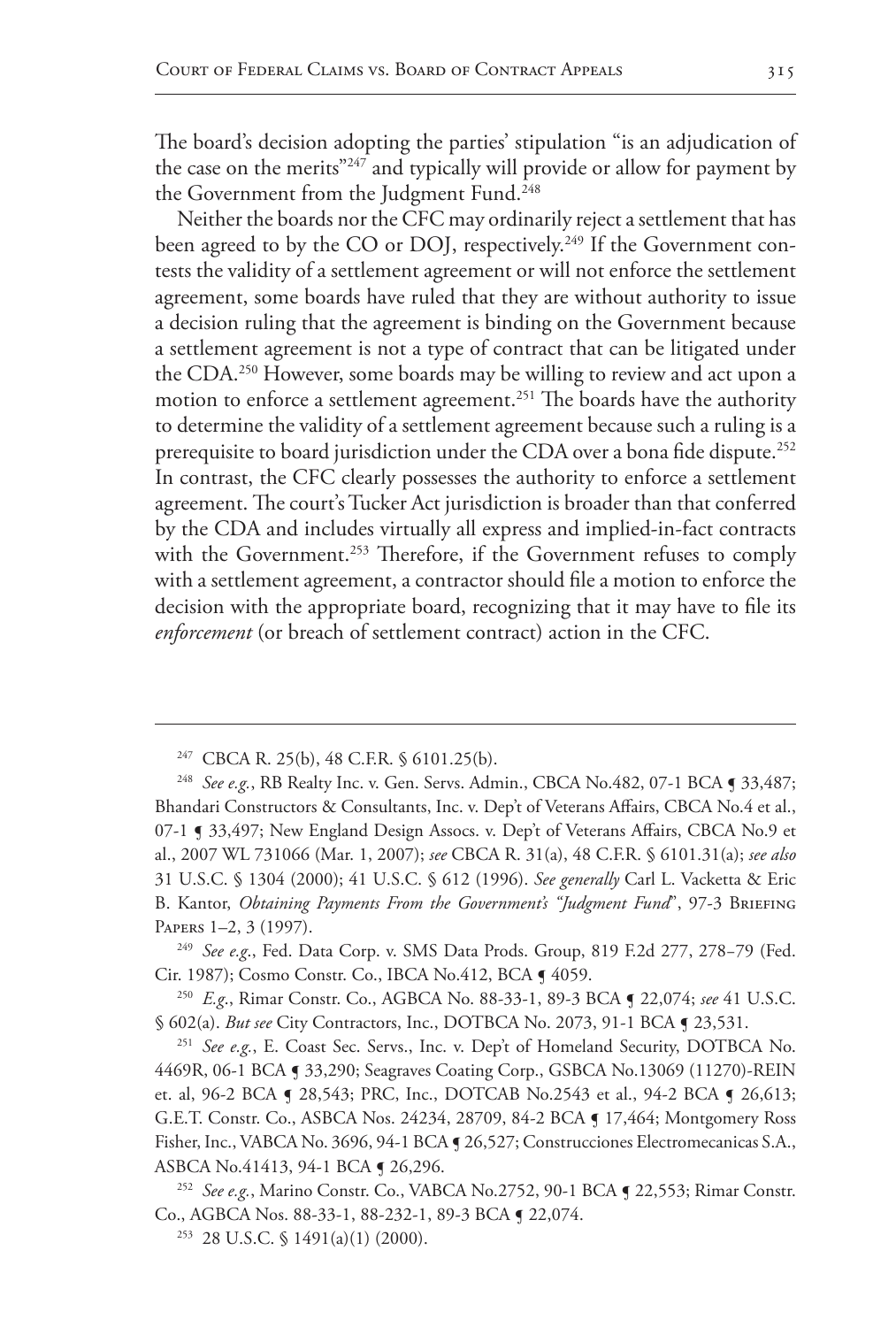In summary, if a contractor's dispute with the Government has been highly contentious, it may make sense for the contractor to file at the CFC in order to (possibly) receive a more objective and detached legal view of the merits of the case. In contrast, the cognizant board may be the preferable forum when the parties are not that far apart in settlement negotiations and may be able to quickly settle.

## **4. Alternative Dispute Resolution**

Both the court and the boards encourage and support the use of ADR methods.254 The use of ADR at both forums is voluntary, and there is little practical difference between them. However, some boards, unlike the CFC, may actively aid in ADR efforts before the issuance of a Final Decision by the CO. The Civilian Board may engage in ADR efforts on contract-related matters even before the filing of a claim, the issuance of a CO's Final Decision, or before a contract has been awarded, even with respect to agencies over which it does not have jurisdiction.255 In FY 2004, the ASBCA provided ADR services in twenty undocketed disputes.256 In addition, certain GSBCA judges served as Special Masters for the Federal Aviation Administration's Office of Dispute Resolution for Acquisition (ODRA).<sup>257</sup>

(1) *Court of Federal Claims*—The CFC promotes the use of ADR techniques through Appendix H to its rules and its Second Amended General Order No. 40.258 These ADR techniques are voluntary and cannot be employed unless there is agreement by both the contractor and the Government.<sup>259</sup> Should the parties decide that they wish to employ ADR techniques, they should make this interest known to their assigned judge through an early status conference or in the parties' joint preliminary status report.<sup>260</sup> The assigned judge will

<sup>256</sup> FY2004 ASBCA Ann. Rep. 3 (Nov. 30, 2004).

<sup>257</sup> *See e.g.*, Jeff Kinney, *FAA: ODRA: TSA, Screening Firm Should Negotiate Labor Rates*  After Letter Contract Performed, 84 FED. CONT. REP. (BNA) 305 (Sept. 27, 2005).

<sup>254</sup> *See generally* Carol Park Conroy & Martin J. Harty, *Alternative Dispute Resolution at the ASBCA*, 00-7 Briefing Papers 1 (2000); Donald P. Arnavas & Joseph P. Hornyak, *Alternative Dispute Resolution/Edition II*, 96-11 Briefing Papers 1–3 (1996).

<sup>255</sup> CBCA R. 54(a)(1), 48 C.F.R. § 6101.54(a)(1) (2007); Alternative Dispute Resolution (ADR) at the Civilian Board of Contract Appeals, http://www.cbca.gsa.gov/CBCA-17712 v1-CBCA\_ADR.htm (last visited Jan. 14, 2008); Civilian Board of Contract Appeals, Board Mission, http://www.cbca.gsa.gov/mission.htm (last visited Jan. 14, 2008).

<sup>258</sup> *See* RCFC app. H; Ct. Fed. Cl. Second Amended General Order No. 40 (Mar. 17, 2004), *available at* http://www.uscfc.uscourts.gov/Taskforce/Gen40.pdf; *see* Gregson v. Sec'y of the Dept. of Health & Human Servs., 17 Cl. Ct. 19, 25 (1989); Durable Metal Prods., Inc. v. United States, 21 Cl. Ct. 41, 48 (1990).

<sup>259</sup> RCFC app. H; *Durable Metal Prods.*, 21 Cl. Ct. at 48.

<sup>260</sup> *See* RCFC app. A, ¶ 3(e); RCFC app. A, ¶ 4(i); RCFC app. H, ¶3.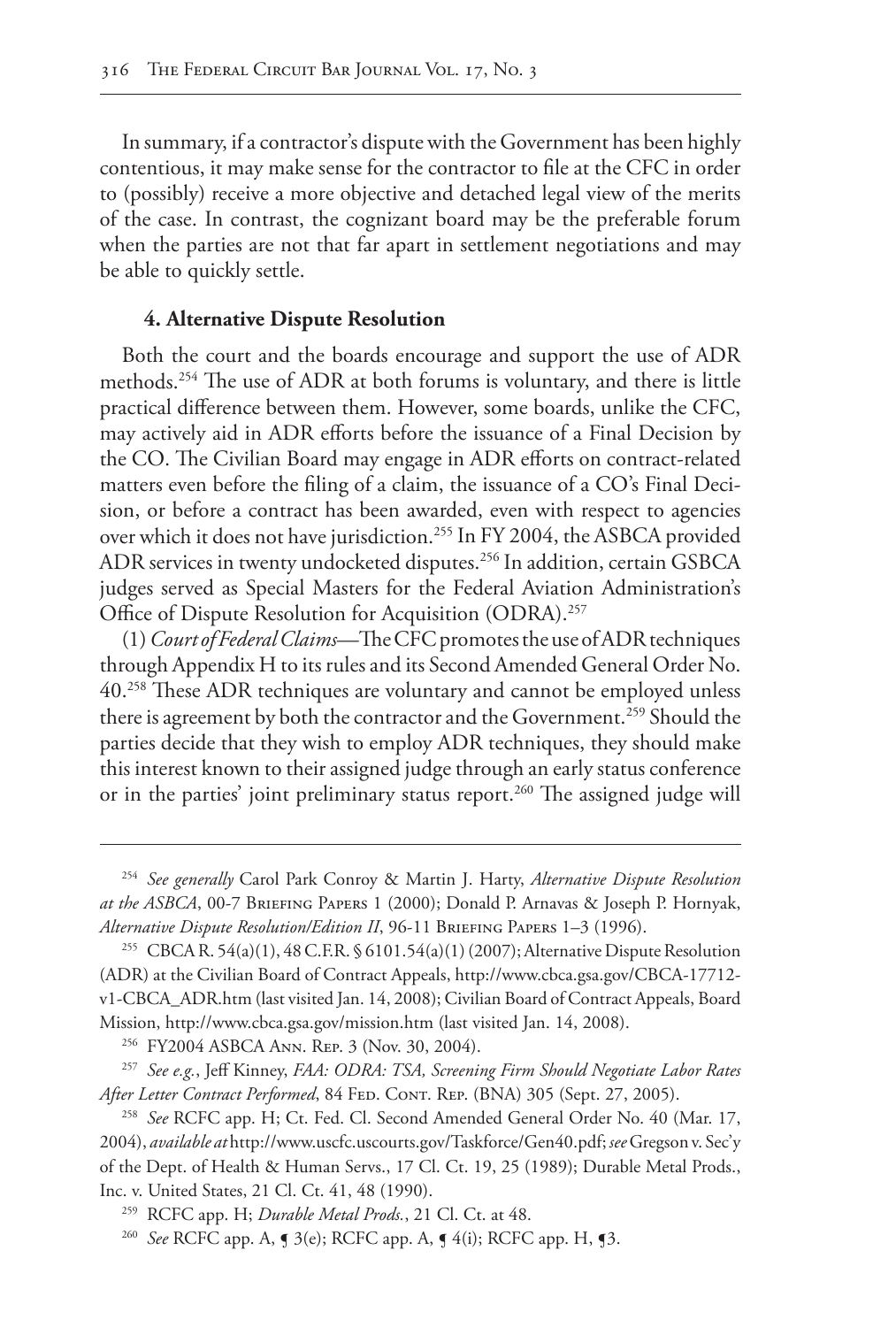then decide whether to refer the case to ADR.<sup>261</sup> Ordinarily, when the parties request ADR, the assigned judge will concur and refer the case to ADR. The court will then randomly assign the case to a settlement judge or refer it to the third-party neutral selected by the parties.<sup>262</sup>

At the court, "[t]here is no single format for ADR. Any procedures agreed to by the parties and adopted by the settlement judge or third-party neutral may be used."263 ADR techniques at the court include but are not limited to mediation, mini-trials, early neutral evaluation, and nonbinding arbitration. "These processes may be conducted either by a settlement judge or a thirdparty neutral."264 The settlement judge, who is randomly appointed by the clerk of the court, is not the judge initially assigned to preside over the case. The settlement judge is intended to be a neutral advisor with whom the parties can discuss the merits of their case in detail. Through these discussions, the settlement judge can provide the parties with an impartial assessment of the strengths and weaknesses of their respective positions and, in this way, encourage settlement.<sup>265</sup> All information submitted to the settlement judge remains confidential and that judge is not allowed to discuss the case with the assigned judge.<sup>266</sup>

The CFC's Second Amended General Order No. 40 established an ADR pilot program for cases assigned to four different judges of the court.<sup>267</sup> Cases before these four judges are also simultaneously assigned (at the time of the filing of the complaint) to an ADR judge.<sup>268</sup> This pilot program is designed to study whether early meetings with an ADR judge or meetings with the ADR judge after the close of discovery can facilitate the settlement process.<sup>269</sup> Some practitioners (both private and Government) have reported that they believe this pilot program often starts too early in the litigation process.<sup>270</sup> For example, the first meeting with the ADR judge often occurs before the Government has filed its answer. As a result, the Government usually has not fully developed its positions and meaningful discussions cannot be held.

- <sup>261</sup> *See* RCFC app. H, ¶ 3(b).
- <sup>262</sup> *Id.*
- <sup>263</sup> RCFC app. H, **¶** 3.
- $264$  RCFC app. H, **[** 1.
- <sup>265</sup> RCFC app. H,  $\leq 2(a)$ .
- <sup>266</sup> RCFC app. H, **[** 3(d).
- <sup>267</sup> Second Amended General Order No. 40, *supra* note 258.
- <sup>268</sup> Second Amended General Order No. 40, *supra* note 258.
- <sup>269</sup> Second Amended General Order No. 40, *supra* note 258.

<sup>270</sup> *See generally* Bobbi McAdoo, *A Report to the Minnesota Supreme Court: The Impact of Rule 114 on Civil Litigation Practice in Minnesota,* 25 Hamline L. Rev. 401, 425 (2002); Roselle L. Wissler & Bob Dauber, *Leading Horses to Water: The Impact of an ADR "Confer and Report" Rule,* 26 Just. Sys. J. 253, 268 (2005).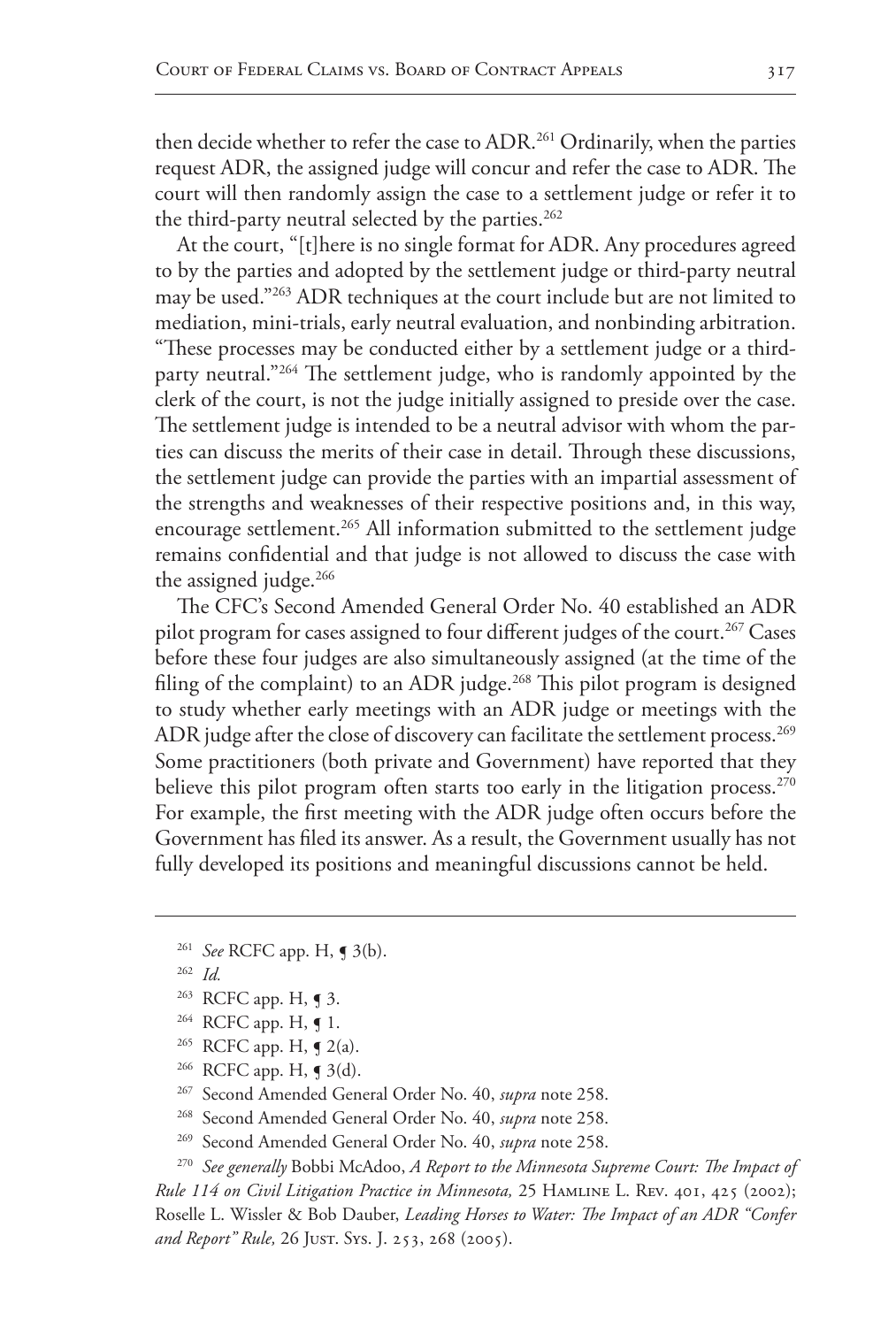Moreover, outside of Appendix H and the Second Amended General Order No. 40, many of the judges of the court are dedicated to playing an active role in encouraging the settlement of their cases.<sup>271</sup> To this end, assigned judges have demonstrated a willingness to meet with counsel and party representatives to discuss their positions in aid of settlement.<sup>272</sup> This approach has often proven effective. Many of the CFC judges are willing to hold status conferences with the parties whenever either party believes it would assist in clarifying procedural or other issues in the case, or would assist in the disposition or settlement of the case.273 Some judges are also willing to flexibly schedule the various case milestones so that settlement opportunities present themselves before the parties have expended significant resources in discovery or motions practice.<sup>274</sup>

(2) *Boards of Contract Appeals*—The boards' ADR approach is similar to that of the court.275 The boards' use of ADR results in part from the Administrative Dispute Resolution Act of 1996, as amended,<sup>276</sup> which requires federal agencies to develop policies addressing the use of ADR in rulemaking, enforcement actions, contract administration, and litigation. The ADR Act provides for the use of *neutrals* to aid in settlement negotiations, conciliation, facilitation, mediation, fact-finding, mini-trials, or any combination of these ADR methods.277 The ADR Act amended the CDA by allowing COs and contractors to use any ADR procedure set forth in the ADR Act or other mutually agreeable procedures to resolve a claim certified by the contractor.<sup>278</sup>

The boards generally provide the parties with written notice concerning the availability of ADR with the notice of docketing of the appeal. The ASBCA's notice specifically identifies and describes three ADR techniques—*settlement judge*, *mini-trial*, and *summary trial with binding decision*—and generally encourages the parties to engage in any other means of ADR that may settle the case.279 At the ASBCA, the board chairman must approve a joint ADR request

<sup>275</sup> *See, e.g*., CBCA R. 54, 48 C.F.R. § 6101.54 (2007); Alternative Dispute Resolution (ADR) at the Civilian Board of Contract Appeals, http://www.cbca.gsa.gov/CBCA-17712 v1-CBCA\_ADR.htm (last visited Jan. 14, 2008); ASBCA Notice Regarding Alternative Methods of Dispute Resolution, *available at* http://docs.law.gwu.edu/asbca/adr.htm.

<sup>271</sup> Schaengold, *supra* note 11, at 58.

<sup>272</sup> Schaengold, *supra* note 11, at 58.

<sup>273</sup> Schaengold, *supra* note 11, at 58.

<sup>274</sup> Schaengold, *supra* note 11, at 58.

<sup>276</sup> 5 U.S.C. § 571−584 (2000).

 $277$  5 U.S.C. § 571(3), (9) (2000).

<sup>278</sup> 41 U.S.C. § 605(d) (2000).

<sup>279</sup> *See* ASBCA Notice Regarding Alternative Methods of Dispute Resolution, *supra*  note 275.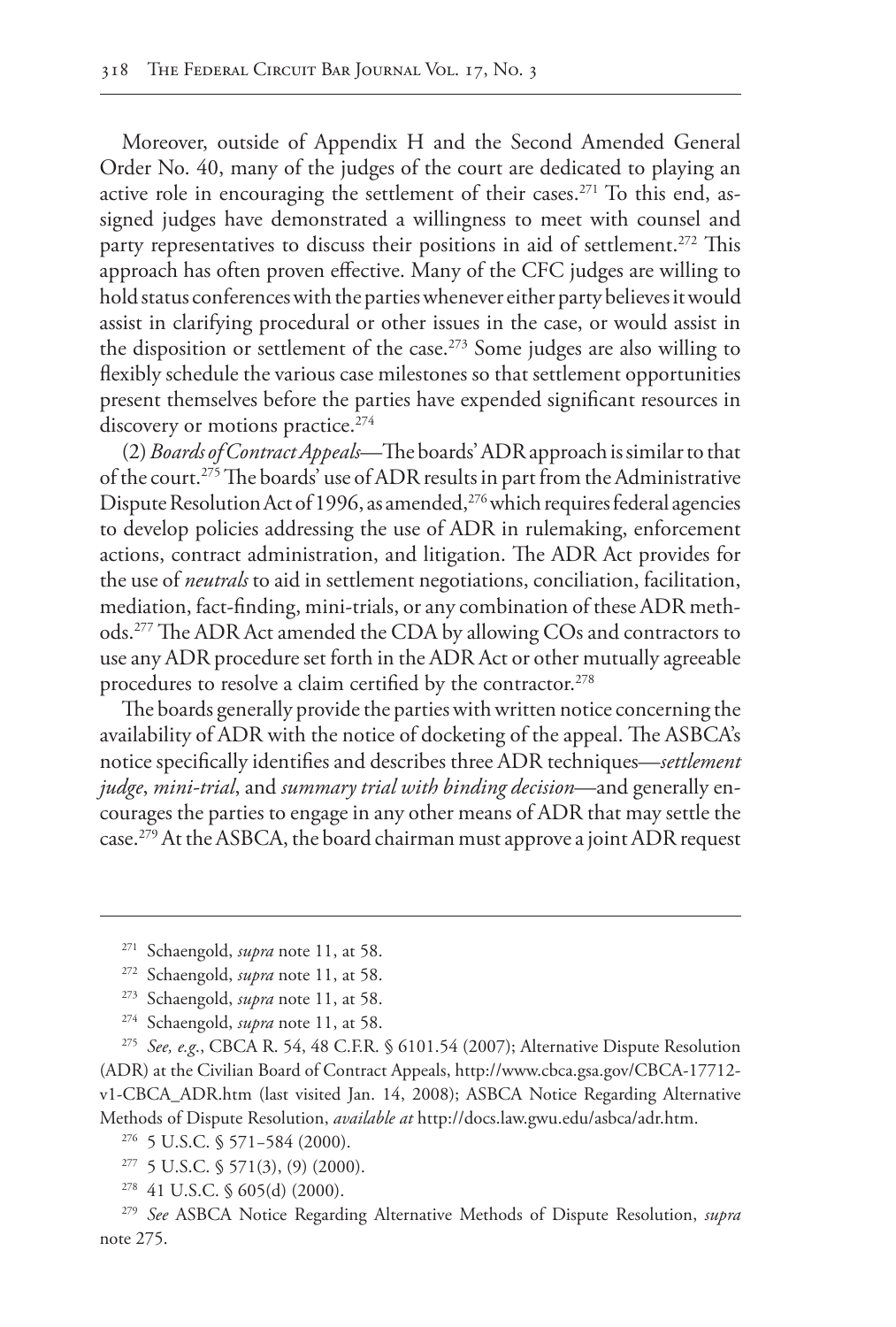and ordinarily does not withhold such approval.<sup>280</sup> To facilitate frank and open discussions, any settlement judge or neutral advisor who has participated in an ADR procedure at the ASBCA that has failed to resolve the underlying dispute, will ordinarily not participate in the restored appeal.<sup>281</sup> Further, the judge or advisor will not discuss the merits of the appeal or substantive matters involved in the ADR proceedings with other board personnel.<sup>282</sup> Generally, ADR proceedings will be concluded within 120 days following the ASBCA Chairman's approval of their use. $283$ 

Before the Civilian Board, if ADR is agreed to by the parties, the parties may request the appointment of one or more board judges to act as a board neutral or neutrals.<sup>284</sup> The parties may request that the board's chairman appoint a particular judge or judges as the board neutral or neutrals.<sup>285</sup> Under the Civilian Board's rules, "ADR may be used concurrently with standard litigation proceedings such as the filing of pleadings and discovery, or the presiding judge may suspend such proceedings for a reasonable period of time while the parties attempt to resolve the appeal using ADR."286 The Civilian Board identified five examples of available ADR techniques: *Facilitative mediation*; *Evaluative mediation*; *Mini-trial*; *Non-binding advisory opinion*; and *Summary binding decision.*287 The Civilian Board also advises that "[i]n addition to other ADR procedures," including modifications to those discussed above, as agreed to by the board and the parties, "the parties may use ADR neutrals outside the Board and techniques which do not require direct Board involvement."288

For docketed appeals, if ADR fails to resolve the dispute completely, the appeal will generally return to the presiding Civilian Board judge for adjudication.289 If the ADR proceeding involved private communications between the neutral and individual parties—and that neutral is also the presiding

<sup>288</sup> CBCA R. 54(c)(6), 48 C.F.R. § 6101.54(c)(6).

<sup>280</sup> ASBCA Notice Regarding Alternative Methods of Dispute Resolution, *supra* note

<sup>275.281</sup> ASBCA Notice Regarding Alternative Methods of Dispute Resolution, *supra* note

<sup>275.282</sup> ASBCA Notice Regarding Alternative Methods of Dispute Resolution, *supra* note 275.283 ASBCA Notice Regarding Alternative Methods of Dispute Resolution, *supra* note

<sup>275.&</sup>lt;br><sup>284</sup> CBCA R. 54(b), 48 C.F.R. § 6101.54(b) (2007).

<sup>285</sup> CBCA R. 54(b), 48 C.F.R. § 6101.54(b).

<sup>286</sup> CBCA R. 54(a)(2), 48 C.F.R. § 6101.54(a)(2).

<sup>287</sup> CBCA R. 54(c), 48 C.F.R. § 6101.54(c).

<sup>289</sup> ASBCA Notice Regarding Alternative Methods of Dispute Resolution, *supra* note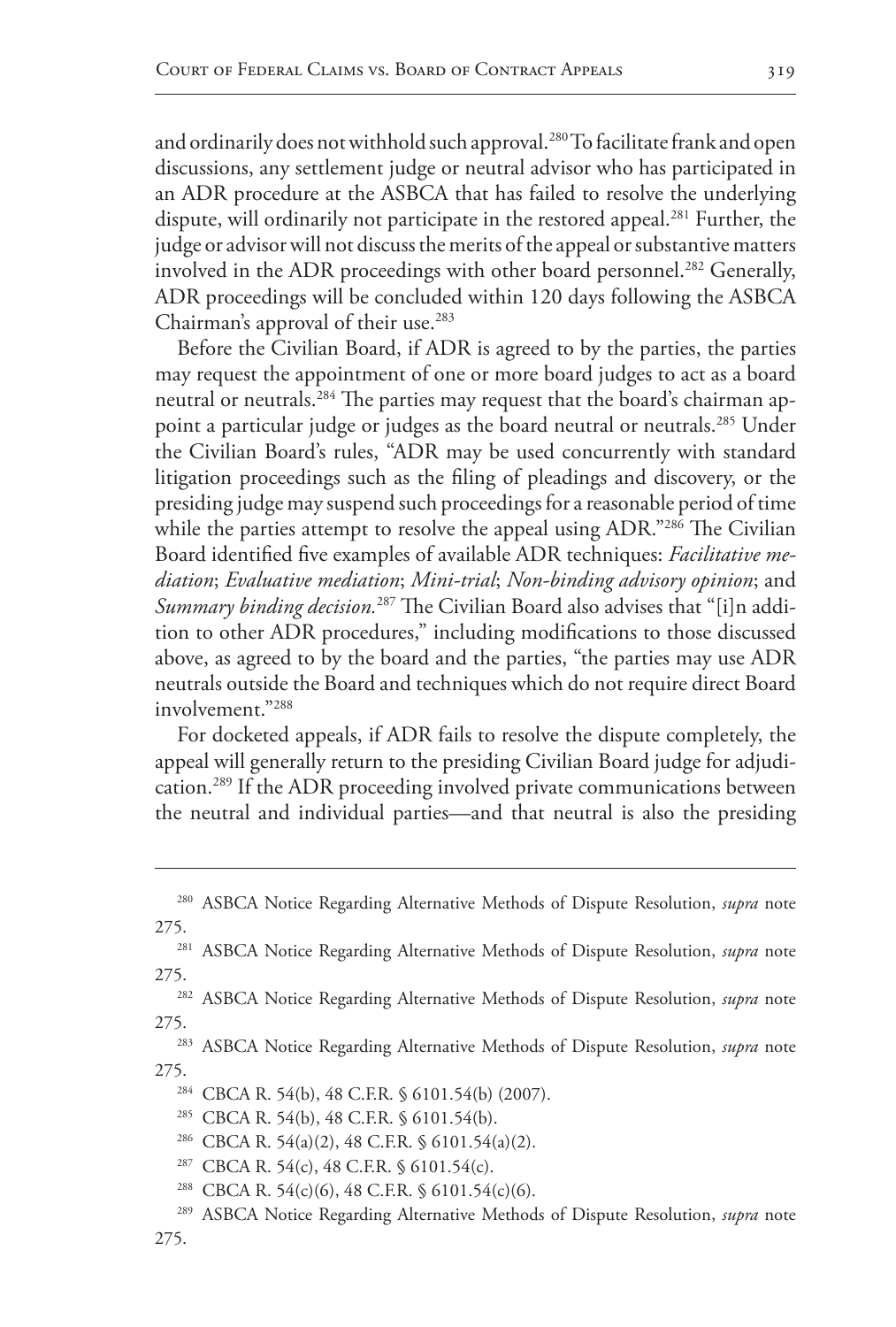judge—unless the parties and judge agree that the judge should continue to serve as the presiding judge, the neutral will have no further involvement with the case.<sup>290</sup> If no private communications occurred during the ADR proceeding, the neutral, after considering the parties' wishes, has the discretion to decide whether or not to retain the case as presiding judge and adjudicate the appeal.<sup>291</sup>

# **VI. Rules and Procedures**

The CFC and each board have their own rules of procedure. In comparison with the rules of the boards, those of the court are more detailed and formalized. The Rules of the Court of Federal Claims (RCFC) are modeled after the Federal Rules of Civil Procedure, which govern proceedings before the U.S. district courts.292 The court's rules include procedures similar to those in the local rules of the various U.S. district courts that have the effect of conforming the Federal Rules to the nature of practice before the CFC.<sup>293</sup> CFC judges "may regulate practice [in an individual case] in any manner consistent with federal law or rules."294

On June 14, 1979, the Office of Federal Procurement Policy promulgated the Final Uniform Rules of Procedure for Boards of Contract Appeals under the Contract Disputes Act of 1978.295 Notwithstanding this uniform set of rules, each of the boards has its own set of rules that should be carefully consulted. The Civilian Board's interim rules are much more detailed than the rules of the ASBCA or the PSBCA.296

<sup>293</sup> *See* Foreword to the RCFC.

<sup>294</sup> RCFC 83(b); *see* RCFC 83 Rules Committee Note.

<sup>295</sup> Final Uniform Rules of Procedure for Boards of Contract Appeals under the Contract Disputes Act of 1978, 44 Fed. Reg. 34,227 (June 14, 1979).

<sup>296</sup> Rules of Procedure of the Civilian Board of Contract Appeals, Interim Rule, 72 Fed. Reg. 36,794 (proposed July 5, 2007) (codified at 48 C.F.R. pt. 6101). The Civilian Board's rules had not been issued when the board opened for business on January 6, 2007, because of the Department of Justice's disagreement with proposed C.B.C.A. Rule 16's provision to the board of the authority to issue subpoenas to, and enforce them against, U.S. Government agencies. *See* McGovern et al., *A Level Playing Field: Why Congress Intended the Boards of Contract Appeals to Have Enforceable Subpoena Power Over Both Contractor and the Government*, 36 Pub. Cont. L.J. 495, 496 (2007); Developments, *ABA Contract Committee's Draft White Paper Finds Support for Board Subpoena Power Over Federal Agencies*, 49 GC ¶ 209 (May 23, 2007); David M. Nadler & Joseph Berger, *Subpoena Power at the Civilian Board of* 

<sup>&</sup>lt;sup>290</sup> CBCA R. 54(b)(1), 48 C.F.R. § 6101.54(b)(1).

<sup>&</sup>lt;sup>291</sup> CBCA R. 54(b)(1), 48 C.F.R. § 6101.54(b)(1).

<sup>292</sup> Foreword to the RCFC; Cutright v. United States, 15 Cl. Ct. 576, 577 (1988), *rev'd on other grounds*, 953 F.2d 619 (Fed. Cir. 1992); White Mountain Apache Tribe v. United States, 5 Cl. Ct. 288 (1984).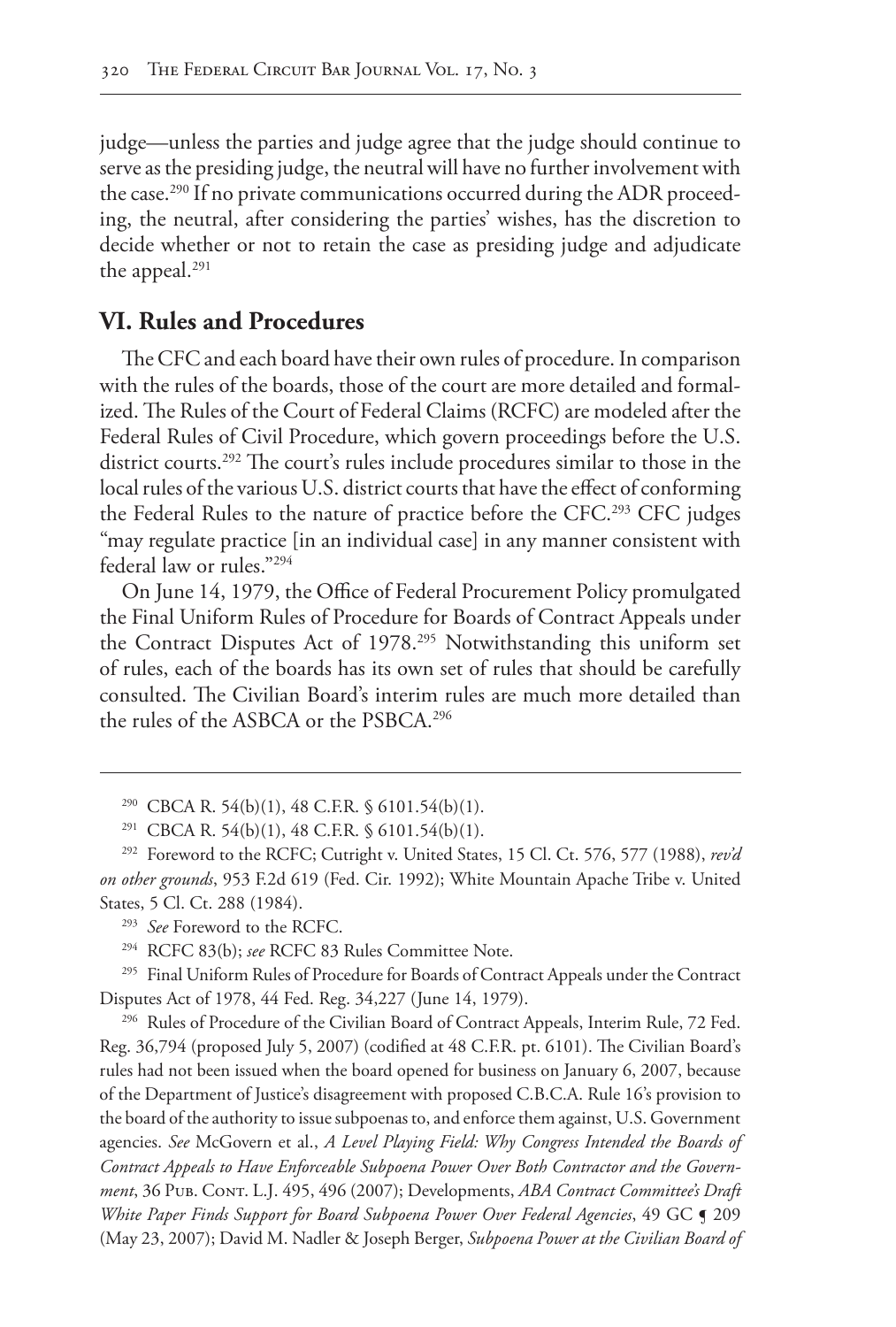### **1. Pretrial Procedures**

(1) *Court of Federal Claims*—Pretrial procedures in the CFC are governed by Appendix A, "Case Management Procedure," to the court's rules.<sup>297</sup> Appendix A, which may be modified by the judge "as appropriate" for the circumstances of the case or as suggested by the parties, defines the responsibilities of the parties and the court before trial and "represents the court's standard pretrial order."298 Appendix A addresses the scheduling and timing for the parties' filing of a joint preliminary status report, the meetings of counsel, the filing of pretrial legal memoranda, the filing of dispositive motions, and the pretrial conference.<sup>299</sup>

Barring extensive filing of pretrial motions, it will take approximately two years for a case to progress from the filing of the complaint to the issuance of a decision.<sup>300</sup> After the filing of the complaint, the Government has sixty

*Contract Appeals—GSA Should Reconsider Its Position and Reverse Course*, 49 GC ¶ 349 (Sept. 19, 2007). Consequently, "[p]ending publication of interim rules for [the Civilian Board], the Board and the parties [were] guided in processing appeal[s] by the rules of the [relevant predecessor Board], the Federal Rules of Civil Procedure, and orders issued by the Board." P.J. Dick, Inc. v. Gen. Servs. Admin., 07-1 BCA ¶ 33,518 n.2; *see also* P.J. Dick, Inc. v. Gen. Servs. Admin., 07-1 BCA § 33,542 n.1; Interview with Stephen M. Daniels, Chairman, CBCA, and Robert W. Parker, Vice-Chairman, CBCA (July 10, 2007).

On July 5, 2007, the Civilian Board's rules were issued in interim form, and they became effective on that date. Rules of Procedure of the Civilian Board of Contract Appeals, Interim Rule, 72 Fed. Reg. at 36,794. The accompanying Federal Register notice stated that the rules were "based on and do not differ in any substantial way from the rules of procedure which existed at the predecessor civilian agency boards." *Id.* at 36,795. While the rules of the predecessor civilian boards "all had the same general intent and coverage," there were differences among them "in terms of both structure and wording, and no two civilian agency boards had identical sets of rules." *Id.* In drafting its rules, the Civilian Board said, it "studied the rules of procedure of all of the civilian agency boards and developed an interim final rule which blends those rules. *Id.* The board further observed that the "interim final rule maintains most of the rules all of the former boards had in place." *Id.* Written comments on these interim rules must be submitted to the Board no later than September 28, 2007, to be considered in the formulation of the final rules, which will be promulgated by a majority vote of its judges. *Id.* at 36,794.

- <sup>297</sup> RCFC app. A, (1).
- <sup>298</sup> RCFC app. A, (1)–(2); RCFC app. A Rules Committee Note.
- <sup>299</sup> RCFC app. A,  $(4)$ – $(6)$ ,  $(12)$ – $(14)$ .

<sup>300</sup> *See generally* RCFC app. G (repealed 2002) (stating the time periods allowed for various pretrial activities); DAVID B. STINSON, THE UNITED STATES COURT OF FEDERAL Claims: Handbook and Procedures Manual, ch. IV (1993) (describing the time frame and deadlines of the court).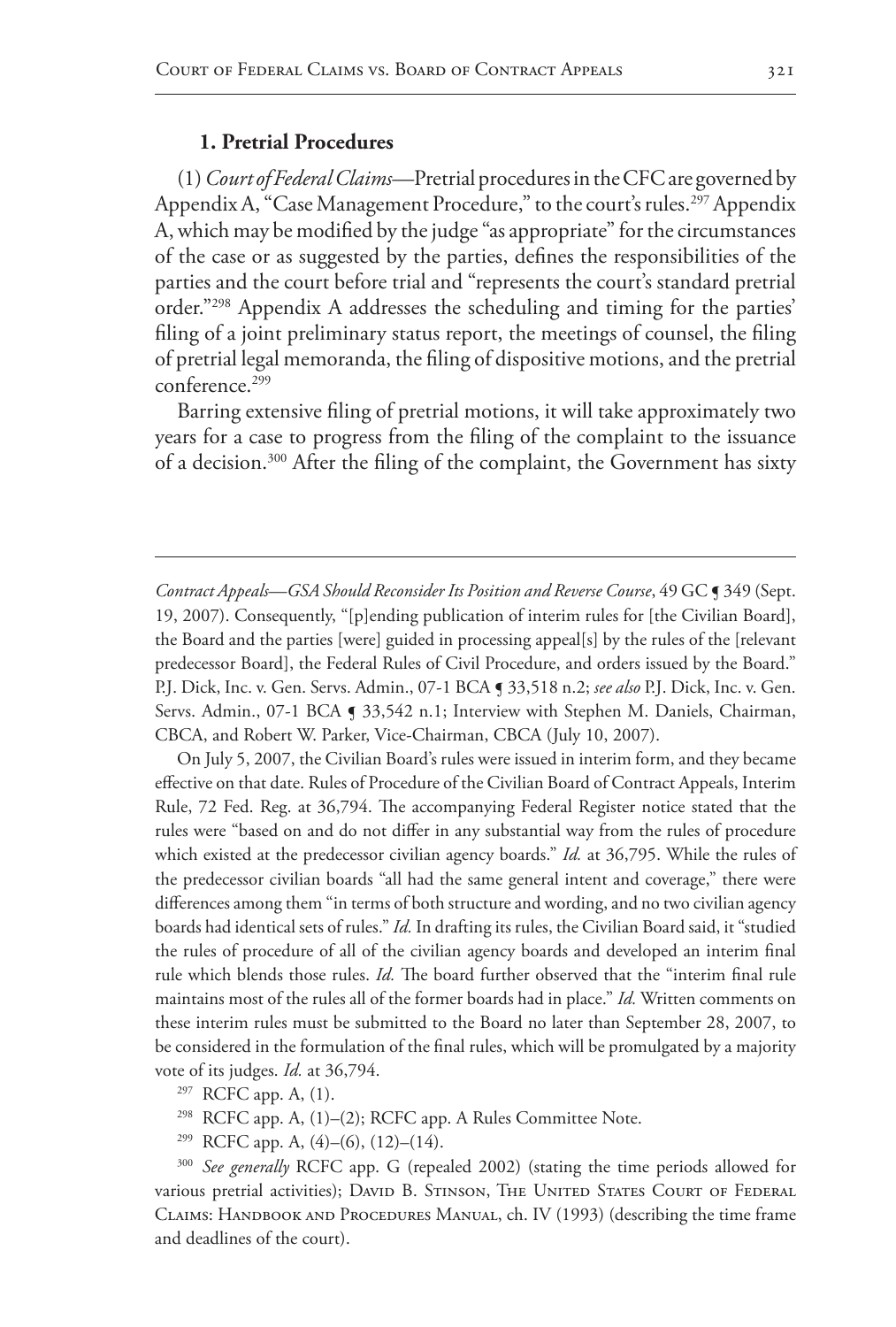days to answer.<sup>301</sup> Typically, the Government will request and receive (at least) a thirty-day extension of time to answer. Discovery may last eight to nine months (or longer).302 The filing of motions and decisions on motions may take another five to six months (or longer).<sup>303</sup> If the matter is not resolved on dispositive motion, the case will proceed to trial in approximately two to three months, and a decision may be rendered three to four months (or longer) thereafter.

During the sixty-three days before the final pretrial conference, typically there will be a meeting of opposing counsel and the exchange and filing of exhibits, witness lists, and pretrial memoranda.<sup>304</sup> Appendix A provides a standard procedure for setting key pretrial dates once the final pretrial conference date is established.<sup>305</sup> For example, if the court were to set November 1 as a contractor's final pretrial conference date, the pre-trial meeting of counsel would occur no later than about August 29, the contractor's pretrial memorandum (i.e., the Memorandum of Contentions of Fact and Law plus the exhibit and witness lists) would be due no later than about September 13, and the Government's pretrial memorandum (i.e., the Memorandum of Contentions of Fact and Law plus the exhibit and witness lists) would be due no later than about October 11.306

 (2) *Boards of Contract Appeals*—The boards' rules are not nearly as detailed as those of the CFC. As in the court, however, the efficiency with which a case is handled by a board is more a function of the presiding judge than of the rules. The ASBCA stated its intention to schedule pretrial proceedings so as to achieve more efficient processing of cases.<sup>307</sup> While it intends to "continue to seek the cooperation of the parties in establishing reasonable schedules, the board also intends to unilaterally establish schedules where the parties fail to respond to requests for proposed schedule dates."308

<sup>305</sup> RCFC app. A, (11)–(18).

<sup>306</sup> *See* RCFC app. A, (13)–(16) (requiring party shall meet at a "Meeting of Counsel" 63 days before the pretrial conference, plaintiff's memorandum shall be filed 49 days before pretrial conference, and defendant's memorandum filed 21 days before pretrial conference).

<sup>307</sup> FY1991 ASBCA Ann. Rep. 3 (Sept. 31, 1991).

<sup>308</sup> *Id. See* CBCA R. 1(a), 48 C.F.R. § 6101.1(a) (2007) (CBCA rules govern all further proceedings in cases previously pending at a predecessor board "except to the extent that, in the opinion of the Board, their use in a particular case pending on the effective date would be infeasible or would work an injustice."). CBCA R. 1(c)–(d), 48 C.F.R. § 6101.1(c)–(d) (looking "to the Federal Rules of Civil Procedure for guidance in construing those Board rules which are similar to Federal Rules," and, "[i]n making rulings and issuing orders and

<sup>301</sup> RCFC 12(a)(1).

<sup>302</sup> *See* Stinson, *supra* note 300, ch. IV, at 4–5.

<sup>303</sup> *See* Stinson, *supra* note 300, ch. IV, at 6–8.

<sup>304</sup> RCFC app. A, (13)–(16).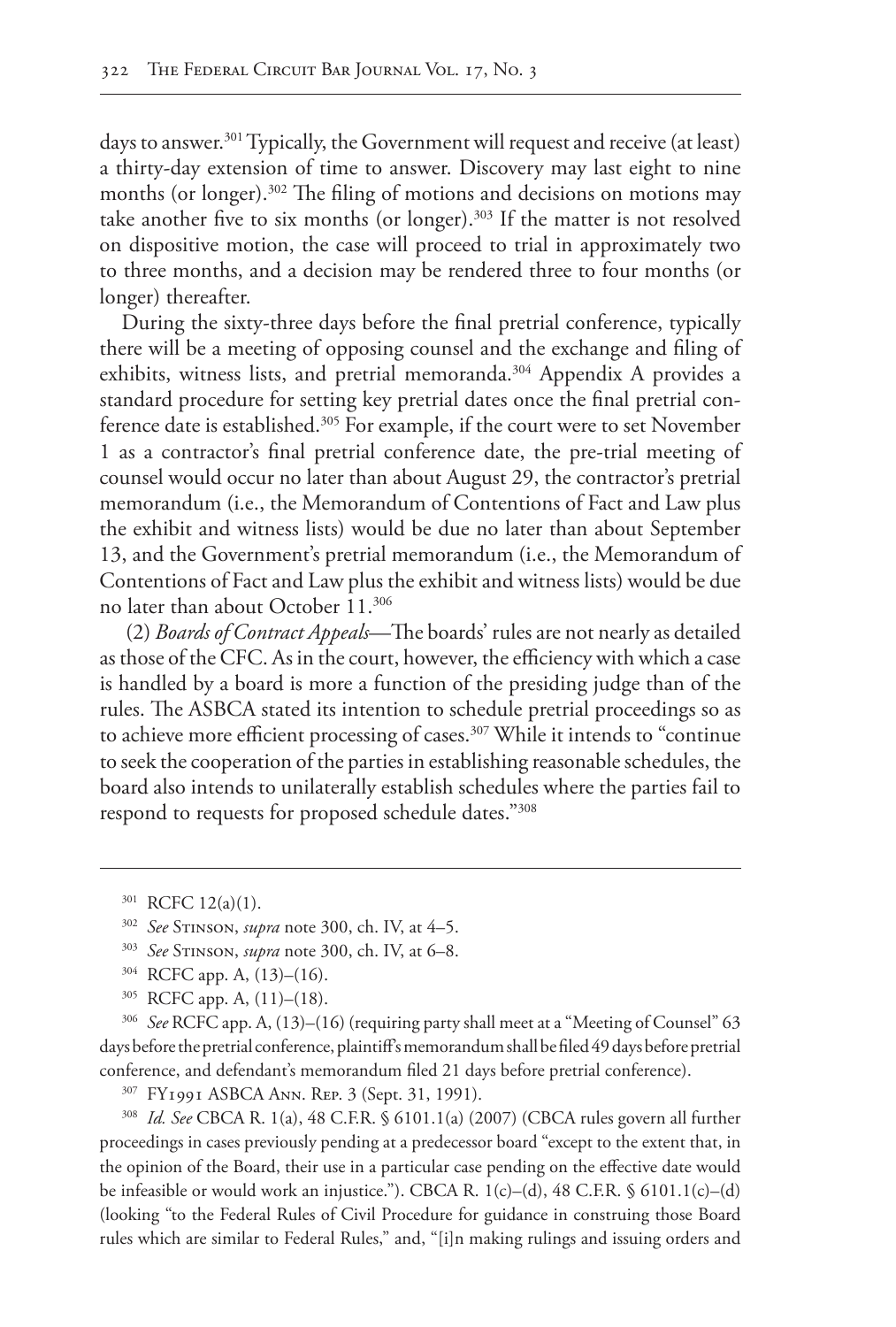## **2. Accelerated and Expedited Procedures**

Both the CFC and the boards provide accelerated procedures for certain types of cases. The boards, however, have more structured rules for, and have greater experience in, handling these cases. The board rules for *accelerated* and *expedited* cases should usually result in faster resolution of these cases than in the CFC.

(1) *Court of Federal Claims*—Appendix A to the court's rules provides that within forty-nine days of the Government's filing of an answer, counsel must meet and file a joint preliminary status report.<sup>309</sup> As part of that status report, one or both parties may request expedited trial scheduling.<sup>310</sup> A party may request an expedited hearing with respect to any type of case.<sup>311</sup> However, Appendix A states that an expedited trial schedule is "generally appropriate when the parties anticipate that discovery, if any, can be completed within a ninety-day period, the case may be tried within three days, no dispositive motion is anticipated, and a bench ruling is sought."312 Expedited scheduling is not granted as a matter of right but, rather, at the discretion of the judge. In the joint preliminary status report, the party or parties should state the reasons in support of a request for expedited scheduling.<sup>313</sup> If the judge grants a request for expedited trial scheduling, the judge will set a discovery deadline, a pretrial conference date, and a trial date.<sup>314</sup> Although, Appendix A provides no guidance as to the date that will be set for trial, its predecessor, which is no longer in effect, stated that trial should be held "as soon as practicable."315 While discovery will be limited in expedited proceedings, the current rules provide no guidance on how much discovery will be allowed.<sup>316</sup> The predecessor rule provided that, unless changed by the court or agreement of the parties, discovery was limited to five depositions and thirty interrogatories.<sup>317</sup>

Unlike the boards' accelerated and expedited procedures, there are several constraints associated with the court's expedited procedures that may be factors in a contractor's forum choice. First, as noted above, the CFC is not

<sup>314</sup> *See* RCFC app. A, (7).

directions pursuant to [these rules], the Board takes into consideration those Federal Rules of Civil Procedure which address matters not specifically covered herein.").

<sup>309</sup> RCFC app. A, (3)–(4).

 $310$  RCFC app. A,  $(4)(j)$ .

<sup>311</sup> *See id.*

<sup>312</sup> *Id.*

<sup>313</sup> *Id.*

<sup>315</sup> RCFC app. G, (6)(b) (repealed 2002).

<sup>316</sup> *Compare* RCFC app. A, (4)(j) (requiring discovery to be completed in 90 days), *with* RCFC app. A, (9) (setting no limit on discovery otherwise).

<sup>317</sup> RCFC app. G, (6)(b) (repealed 2002).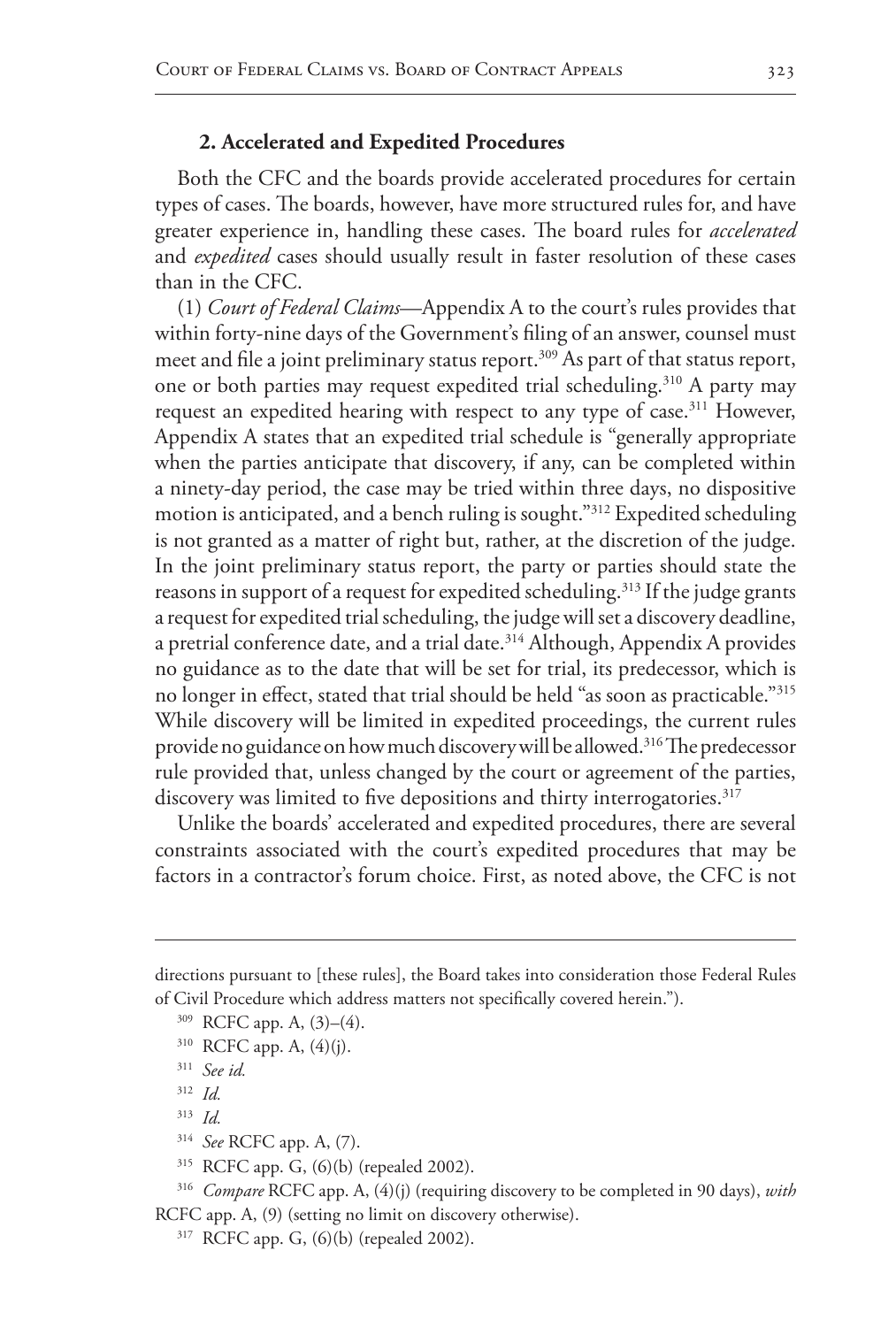obligated to grant a request for an expedited trial.<sup>318</sup> Second, no deadline is imposed on the court for rendering a decision.<sup>319</sup> Third, Appendix A suggests that the court will not issue a written opinion in expedited matters.<sup>320</sup>

 (2) *Boards of Contract Appeals*—Except as noted below with respect to the Civilian Board, the rules of the various boards for accelerated and expedited procedures are substantially the same.<sup>321</sup> Authorized by the CDA, these procedures are available solely at the contractor's election and may not be invoked by the Government.<sup>322</sup> For claims of \$100,000 or less, the CDA provides an *accelerated* procedure whereby the board's decision is rendered, "whenever possible," within 180 days of the election of the accelerated procedure.323 For claims of \$50,000 or less, the CDA provides an "expedited" procedure, where a decision is to be rendered, "whenever possible," within 120 days of election.<sup>324</sup> For expedited claims, the CDA calls for simplified rules of procedure and a decision by only one judge.<sup>325</sup> Decisions rendered under the expedited procedures, however, are unappealable (except on grounds of fraud) and have no precedential value.<sup>326</sup>

The Civilian Board possesses the authority to "[e]stablish[] an expedited schedule of proceedings, such as by limiting the times provided in . . . [its] rules for various filings, to facilitate a prompt resolution of the case[.]"327 While the board's rules do not provide further details on this power, presumably outside of the small claims and accelerated procedures discussed below—such an expedited schedule will be granted when good cause is demonstrated.

The Civilian Board's *small claims procedure* is available solely at the contractor's election, which may be made when (1) there is a monetary amount in dispute of \$50,000 or less, or (2) there is a monetary amount in dispute of \$150,000 or less and the contractor is a small business concern.<sup>328</sup> In small claims cases, the panel chair—who decides the case alone—"may issue a decision, which may be in summary form, orally or in writing."329 A decision issued orally "shall be reduced to writing; however, such a decision takes effect

- $324$  41 U.S.C. § 608(a), (c).
- <sup>325</sup> 41 U.S.C. § 608(b).
- <sup>326</sup> 41 U.S.C. § 608(d)–(e).

<sup>318</sup> *See* RCFC app. A, (2).

<sup>&</sup>lt;sup>319</sup> *See generally* RCFC app. A (setting no deadlines for the completion of a trial).

<sup>320</sup> *See* RCFC app. A, (4)(j).

<sup>321</sup> *See e.g.*, ASBCA R. 12; PSBCA R. 13, 39 C.F.R. § 955.13 (2007).

<sup>322</sup> 41 U.S.C. §§ 607(f), 608(a) (2007).

<sup>323</sup> 41 U.S.C. § 607(f).

<sup>327</sup> CBCA R. 51(a), 48 C.F.R. § 6101.51(a) (2007); *see also* 41 U.S.C. §§ 607(f), 608(a).

<sup>328</sup> CBCA R. 52(a), 48 C.F.R. § 6101.52(a); *see also* 41 U.S.C. § 608(a).

<sup>329</sup> CBCA R. 52(b), (d), 48 C.F.R. § 6101.52(b), (d), *see also* 41 U.S.C. § 608(b).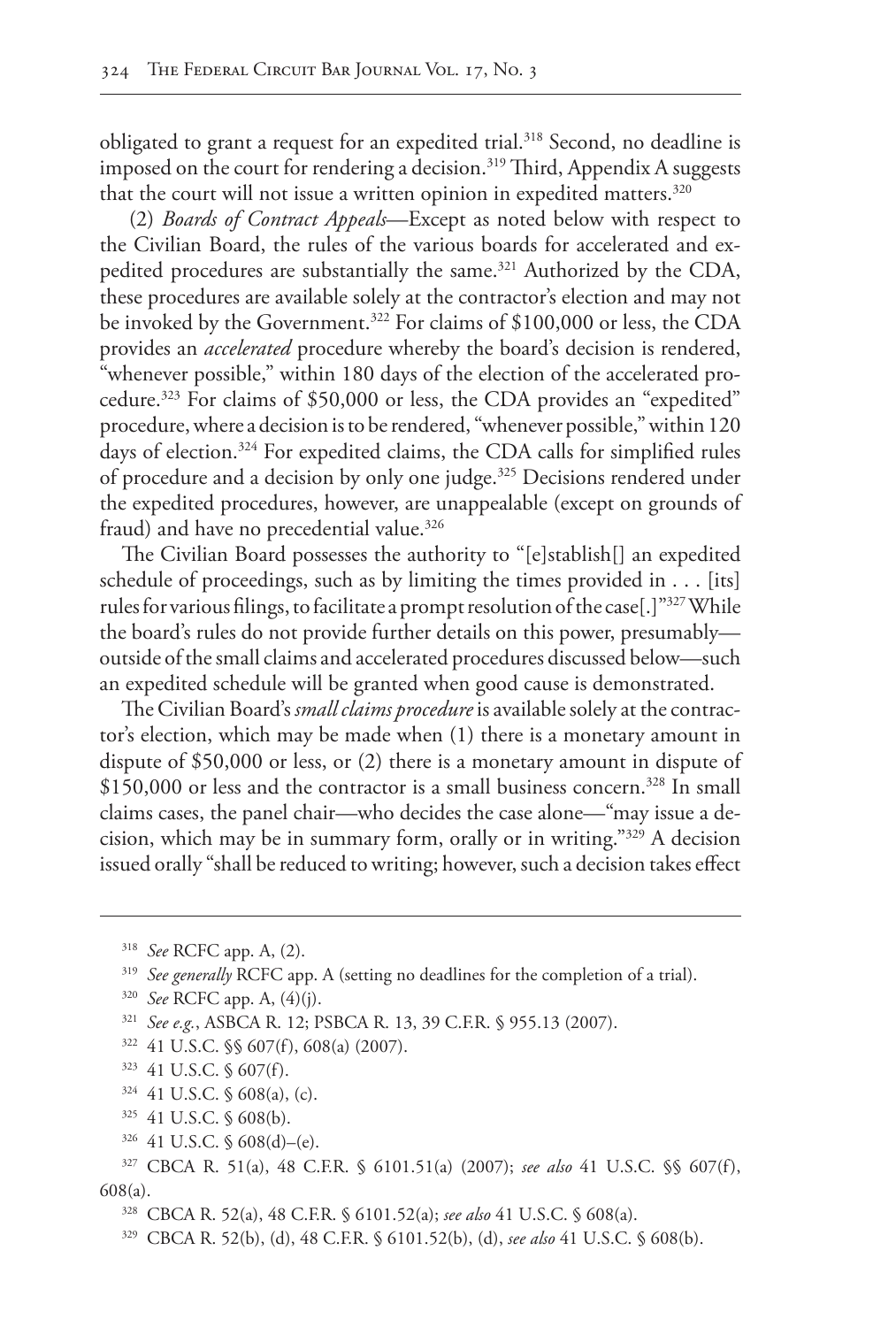at the time it is rendered, prior to being reduced to writing."<sup>330</sup> Decisions in small claims cases are final and conclusive, cannot be set aside (and cannot be appealed) except in case of fraud, and have no precedential value.<sup>331</sup> To meet the 120-day deadline, "[p]leadings, discovery, and other prehearing activities may be restricted or eliminated."332

The Civilian Board's *accelerated procedure* is available solely at the contractor's election, when there is a monetary amount in dispute of \$100,000 or less.333 In accelerated procedure cases, the panel chair and one other panel member decide the case. If they disagree, a third panel member will participate in the decision.<sup>334</sup> Unlike small claims appeals, accelerated procedure cases are appealable. To meet the 180-day deadline, "[p]leadings may be simplified, and, discovery and other prehearing activities may be restricted or eliminated."335

#### **3. Discovery**

Before both the CFC and the boards, the parties generally can expect to engage in the amount of discovery that is commensurate with the complexity of the case. There is little difference between the forums with respect to the forms of discovery permitted and the means for addressing discovery disputes. However, the CFC' discovery rules are more detailed and definitive and provide certain limitations on the amount of discovery.

The *prevailing wisdom* among practitioners is that the boards allow contractors a greater deal of control over the discovery schedule than does the CFC. The court has more rigid procedures in place, mandating meetings among counsel and discovery plans.<sup>336</sup> The boards may offer contractors more flexibility, with some board judges allowing contractors to aggressively pursue their cases or to proceed at a more relaxed pace.

The Rule 4 file was one of the most significant differences between practicing before the boards and the CFC. As discussed above, that Rule, which applies only at the boards, requires the Government to provide the contractor and

- <sup>331</sup> CBCA R. 52(b), 48 C.F.R. § 6101.52(b); *see also* 41 U.S.C. § 608(d)–(e).
- <sup>332</sup> CBCA R. 52(c), 48 C.F.R. § 6101.52(c).

<sup>335</sup> CBCA R. 53(c), 48 C.F.R. § 6101.53(c).

<sup>330</sup> CBCA R. 52(b), 48 C.F.R. § 6101.52(b).

<sup>333</sup> CBCA R. 53(a), 48 C.F.R. § 6101.53(a) (2007); *see also* 41 U.S.C. § 607(f) (2007).

<sup>334</sup> CBCA R. 53(b), 48 C.F.R. § 6101.53(b).

<sup>336</sup> *Compare* RCFC app. A (detailing the CFC case management procedures), *with*ASBCA R. 6, 14–15 (describing the pleading and discovery procedures of the ASBCA).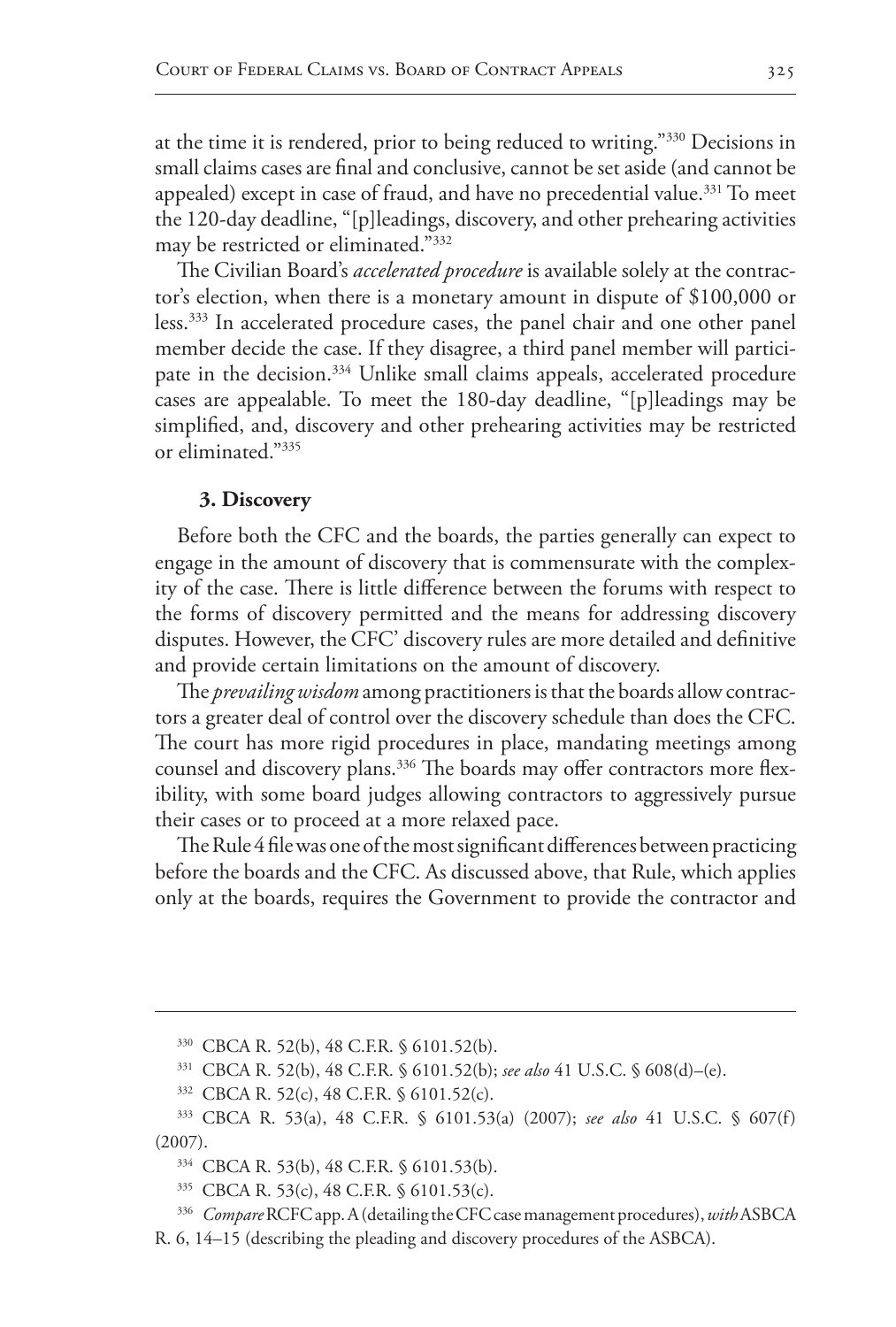the board a file consisting of "all documents pertinent to the appeal."337 In effect, the rule provides the contractor an initial round of automatic discovery without eliminating any of the customary discovery procedures and provides those documents to the Board. The contractor may supplement the Rule 4 file and, absent objection from a party, the documents in the Rule 4 file are considered to be part of the record.338

When the CFC amended its rules in 2002 to require certain initial disclosures of documents and likely witnesses,<sup>339</sup> the Rule 4 file became a somewhat less significant difference between the forums. The initial disclosures in the CFC, however, do not occur until sixty-three days after the filing of the Government's answer,  $340$  as compared to the requirement that the Rule 4 file be provided within thirty days of the Government's receipt of the notice of appeal.341 Thus, even if these timetables are only roughly adhered to by the parties, the contractor will receive the Rule 4 file much earlier (approximately at least ninety-three days earlier) than it would receive the initial disclosures in the CFC. In addition, the initial disclosures in the CFC do not have to include the documents themselves. Instead, the disclosures may simply identify "by category and location" the relevant documents.<sup>342</sup> When the documents are identified, rather than being produced, there will almost always be additional delay before the documents can be reviewed by the contractor. Thus, the Rule 4 file still remains an important difference between the forums.

 (1) *Court of Federal Claims*—The rules of discovery in the CFC are similar to those of the Federal Rules of Civil Procedure. While some board judges may (or may not) limit the amount and type of discovery, the court's rules explicitly limit the number of depositions to ten, the length of each deposition to one day of seven hours,<sup>343</sup> and the number of interrogatories to twenty-five ("including all discrete subparts").344 The court may alter these limits or the parties may stipulate to changes to these limits.<sup>345</sup> While the CFC's rules do not limit the number of document requests or requests for admissions, the

- <sup>342</sup> *See* RCFC 26(a)(1)(B).
- <sup>343</sup> *See* RCFC 30(a)(2), (d)(2).
- <sup>344</sup> RCFC 33(a).
- <sup>345</sup> *See* RCFC 26(b)(2), 30(a)(2), 33(a).

<sup>337</sup> ASBCA R. 4(a); PSBCA R. 5(a), 39 C.F.R. § 955.5(a) (2007); CBCA R. 4(a), (e), 48 C.F.R. § 6101.4(a), (e) (2007).

<sup>338</sup> ASBCA R. 4(b), (e); PSBCA R. 5(b), (e), 39 C.F.R. § 955.5(b), (e); *see also* CBCA R. 4(e),48 C.F.R. § 6101.4(e).

<sup>339</sup> RCFC 26(a)(1)(A)–(B).

<sup>340</sup> *See* RCFC 26(a)(1) (requiring initial disclosure 14 days after the filing of the Joint Preliminary Status Report, which RCFC app. A, (4) requires to be filed 49 days after the government's answer).

<sup>341</sup> *See* ASBCA R. 4(a).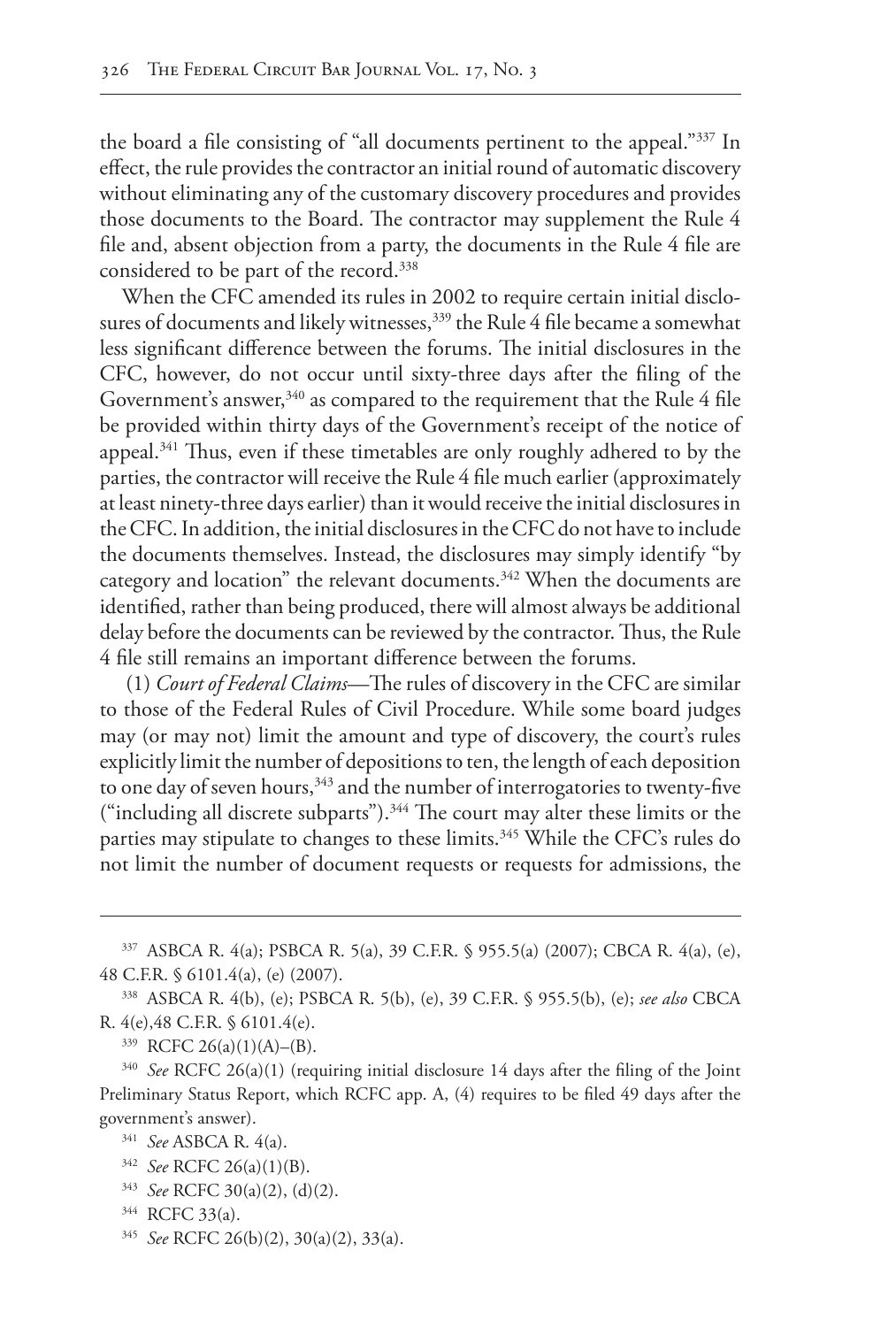rules provide that the court may limit the number of requests for admission.<sup>346</sup> Additionally, the court will not permit a party to make an unreasonable number of document requests or engage in protracted or burdensome discovery, and a party may seek a protective order to block improper discovery practices.<sup>347</sup> Appendix A to the CFC's rules provides some guidelines on the format for submitting and responding to interrogatories and requests for admissions.<sup>348</sup> In addition, Appendix A advises that counsel's signature on interrogatory answers is governed by the strict certification requirements contained in the CFC's Rule 11.349

To some extent, the duration and extent of discovery may be controlled by the parties. The parties are responsible for proposing a plan and schedule for discovery, including deadlines for completing discovery, in the joint preliminary status report.<sup>350</sup> Generally, the CFC judges will adhere to the discovery plan and deadlines set by the parties. The court frowns on the use of excessive party or judicial resources for discovery or for the resolution of discovery disputes. To this end, Appendix A specifically requires that parties filing a Motion to Compel Discovery or a Motion for a Protective Order must include a statement that the parties have tried to resolve the discovery dispute.<sup>351</sup>

The court has the authority to impose a broad array of sanctions for a party's failure to cooperate in discovery including: (1) an order establishing for the purposes of the case certain matters or designating certain facts, (2) an order prohibiting a party from introducing designated matters in evidence, or (3) an order dismissing the action or any part thereof or rendering a judgment by default against the disobedient party.<sup>352</sup> Unlike the boards, the court possesses the authority to impose monetary sanctions for a party's failure to cooperate in discovery.353 Significantly, under the court's rules, sanctions for

- <sup>350</sup> RCFC app. A, (5).
- <sup>351</sup> *See* RCFC app. A, (10).
- <sup>352</sup> RCFC 37(b)(2).

<sup>353</sup> *See* RCFC 26(g)(3) ("If without substantial justification a certification is made in violation of [these discovery rules], the court, upon motion or of its own initiative, shall impose . . . an appropriate sanction, which may include an order to pay the amount of the reasonable expenses incurred because of the violation, including a reasonable attorney's fee."); *see also* M.A. Mortenson Co. v. United States, 15 Cl. Ct. 362, 365 (1988) (requiring Government to pay plaintiff's attorney's fees as sanction for discovery violations), *aff'd*, 996 F.2d 1177 (Fed. Cir. 1993).

<sup>346</sup> *See* RCFC 26(b)(1)–(2), 34(a), 36(a).

<sup>347</sup> *See* RCFC 26(c).

<sup>348</sup> RCFC app. A, (9).

<sup>349</sup> *See id.*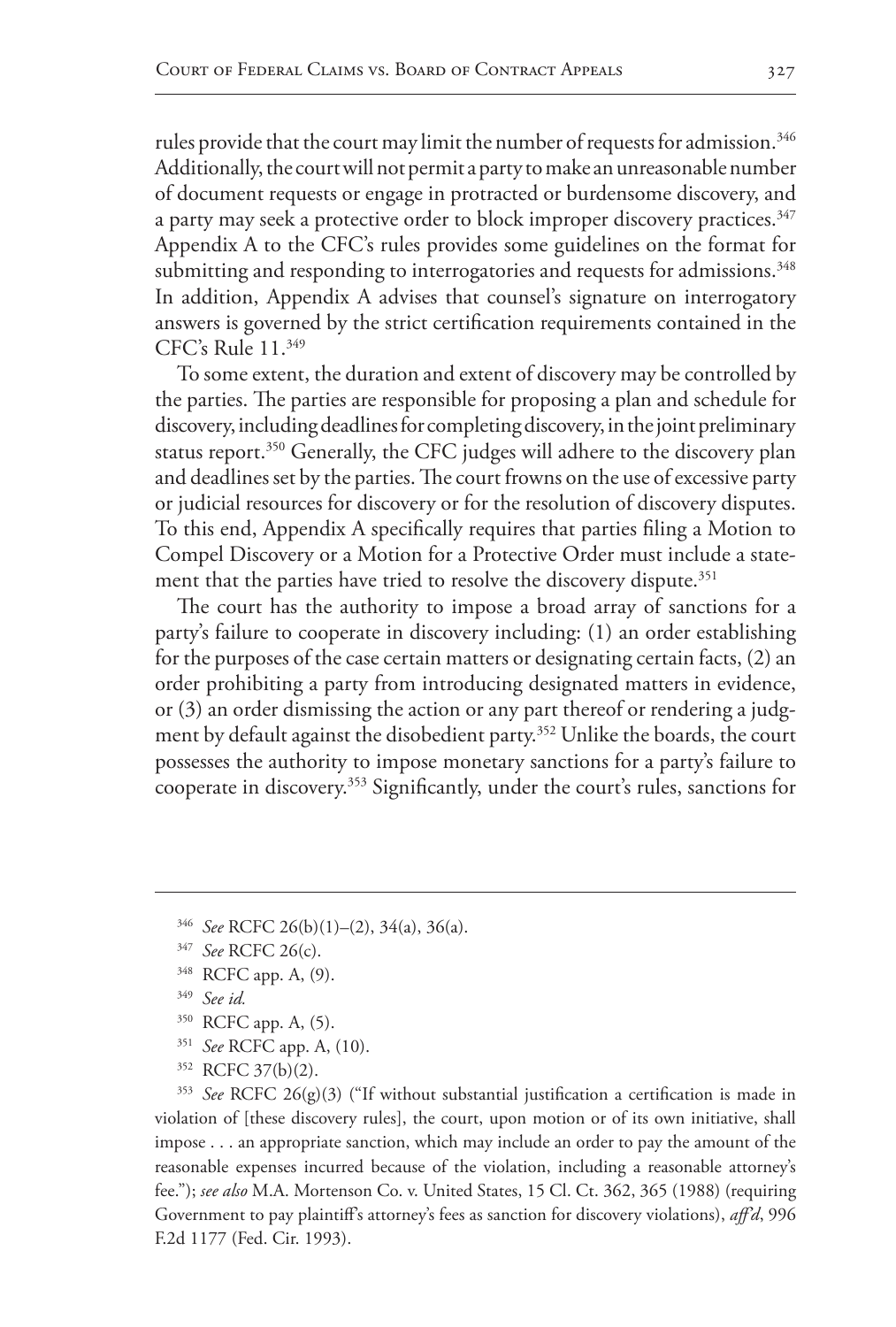discovery abuses may be imposed on counsel for a party, as well as on the party itself.354

 (2) *Boards of Contract Appeals*—The boards encourage *voluntary* discovery.355 While boards may limit the frequency or extent of use of the discovery methods,356 there are no formal limits in the boards' rules on the amount of discovery (e.g., on the number or length of depositions) that may be taken. However, the Civilian Board's rules provide that the "[p]arties may engage in discovery only to the extent the Board enters an order which either incorporates an agreed plan and schedule acceptable to the Board or otherwise permits such discovery as the moving party can demonstrate is required for the expeditious, fair, and reasonable resolution of the case."357

With the possible important exception of the DOJ's position (discussed below) that the Civilian Board does not have the authority to enforce subpoenas against Government agencies, an argument that would apply to all boards, nothing prevents the parties to a board proceeding from obtaining discovery as completely as they could in a court proceeding.<sup>358</sup> In this regard, the boards have the authority to compel depositions, testimony, production of documents, responses to requests for admissions or interrogatories, and any other discovery allowed by the board.<sup>359</sup> Under the CDA, the boards specifically have the power to issue subpoenas,<sup>360</sup> and they may also impose sanctions for failure to comply with board orders including: dismissing an appeal for failure to prosecute (where the contractor had failed to answer Government's discovery requests and failed to comply with board orders), barring the introduction of evidence (in certain extreme situations), and deeming admitted requests

<sup>359</sup> 41 U.S.C. § 610 (2000); *see e.g.*, ASBCA R. 14–15; CBCA R.13(f)–(h), 16, 33(c), 48 C.F.R. §§ 6101.13 (f)–(h), 6101.16, 6101.33(c).

<sup>354</sup> RCFC 26(g)(3).

<sup>355</sup> ASBCA R. 14(a); PSBCA R. 15(a), 39 C.F.R. § 955.15(a) (2007); CBCA R. 13(a), 48 C.F.R. § 6101.13(a) (2007).

<sup>356</sup> ASBCA R. 14(a); PSBCA R. 15(a), 39 C.F.R. § 955.15(a); CBCA R. 13(c), 48 C.F.R. § 6101.13(c).

<sup>357</sup> CBCA R. 13(d), 48 C.F.R. § 6101.13(d).

<sup>358</sup> *See* CBCA R. 13(a)–(c), 48 C.F.R. § 6101.13(a)–(c); Rules of Procedure of the Civilian Board of Contract Appeals, Interim Rule, 72 Fed. Reg. 36,794 (proposed July 5, 2007) (codified at 48 C.F.R. pt. 6101).

<sup>360</sup> 41 U.S.C. § 610; ASBCA R. 14(f), 21; PSBCA R. 35, 39 C.F.R. § 955.35; CBCA R. 16, 48 C.F.R. § 6101.16; *see also* McGovern et al., *supra* note 296, at 496–97. *But see* Rules of Procedure of the Civilian Board of Contract Appeals, Interim Rule, 72 Fed. Reg. at 36,795 ("The Department of Justice has recently provided advice concluding that the statute that granted subpoena authority to the separate agency boards of contract appeals, and that provides such authority to the consolidated Board, does not provide the necessary legal authority for a board to enforce a subpoena against a federal agency.").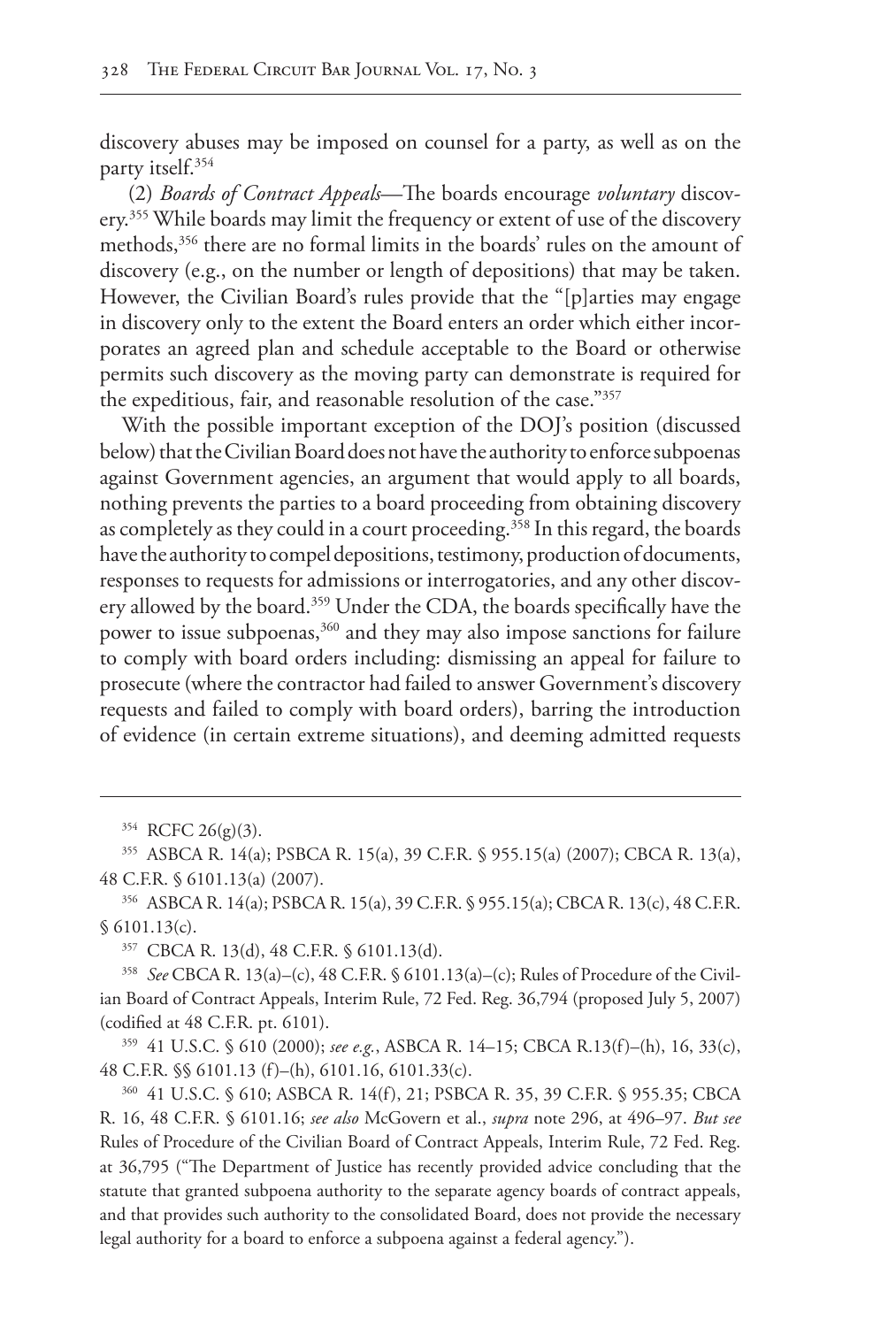for admission.361 Unlike the CFC, the boards do not have the authority to impose monetary sanctions for discovery violations.<sup>362</sup>

The issuance of the Civilian Board's interim rules was delayed because of the disagreement between the DOJ and the Civilian Board with respect to the board's authority to issue subpoenas to, and enforce them against, Government agencies.<sup>363</sup> As promulgated, CBCA Rule 16 appears to provide the board full subpoena powers including to Government agencies.<sup>364</sup> However, the accompanying *Federal Register* notice states:

Questions have been raised about the scope of the Board's subpoena authority over federal agencies. The Department of Justice has recently provided advice concluding that the statute that granted subpoena authority to the separate agency boards of contract appeals, and that provides such authority to the consolidated Board, does not provide the necessary legal authority for a board to enforce a subpoena against a federal agency.365

Accordingly, "the [DOJ] does not interpret the term 'person' where it is used in [48 C.F.R. §] 6101.16 [Civilian Board Rule 16] to include the United States

<sup>361</sup> *See* 41 U.S.C. § 610; ASBCA R. 14, 21, 35; *see e.g.*, Ellis Constr. Co., Inc., ASBCA No. 50091, 98-1 BCA § 25,552; E-Systems, Inc., ASBCA No. 46111, 97-1 BCA § 28,975; Am. Ballistics Co., ASBCA No. 38578, 92-3 BCA [124,873. The failure to honor a subpoena in aid of discovery under CBCA R. 13, could lead to the sanctions including:

(1) Taking the facts pertaining to the matter in dispute to be established for the purpose of the case in accordance with the contention of the party submitting the discovery request; (2) Forbidding challenge of the accuracy of any evidence; (3) Refusing to allow the disobedient party to support or oppose designated claims or defenses; (4) Prohibiting the disobedient party from introducing in evidence designated documents or items of testimony; (5) Striking pleadings or parts thereof, or staying further proceedings until the order is obeyed; (6) Dismissing the case or any part thereof; (7) Enforcing the protective order and disciplining individuals subject to such order for violation thereof, including disqualifying a party's representative, attorney, or expert/ consultant from further participation in the case; or (8) Imposing such other sanctions as the Board deems appropriate.

CBCA R. 13(g)-(h), 33(c), 48 C.F.R. §§ 6101.13(g)–(h), 6101.33(c). *See* Mountain Valley Lumber, Inc., AGBCA No. 2003-171-1, 06-2 BCA ¶ 33,339. The Civilian Board's rules also permit it to draw inferences from a refusal to testify or answer questions during a hearing. CBCA R. 21(g), 48 C.F.R. § 6101.21(g).

<sup>362</sup> *E.g.*, Mountain Valley Lumber, Inc., AGBCA No. 2003-171-1, 06-2 BCA ¶ 33,611; E-Systems, Inc., ASBCA No. 46111, 97-1 BCA ¶ 28,975 ("The Board does not have the authority to impose monetary sanctions") (citing Stemaco Prods., Inc., ASBCA No. 45469, 94-3 BCA **[** 27,060).

<sup>363</sup> *See* Rules of Procedure of the Civilian Board of Contract Appeals, Interim Rule, 72 Fed. Reg. at 36,795.

<sup>364</sup> *See* CBCA R. 16, 48 C.F.R. § 6101.16 (2007).

<sup>365</sup> Rules of Procedure of the Civilian Board of Contract Appeals, Interim Rule, 72 Fed. Reg. at 36,795 (emphasis added).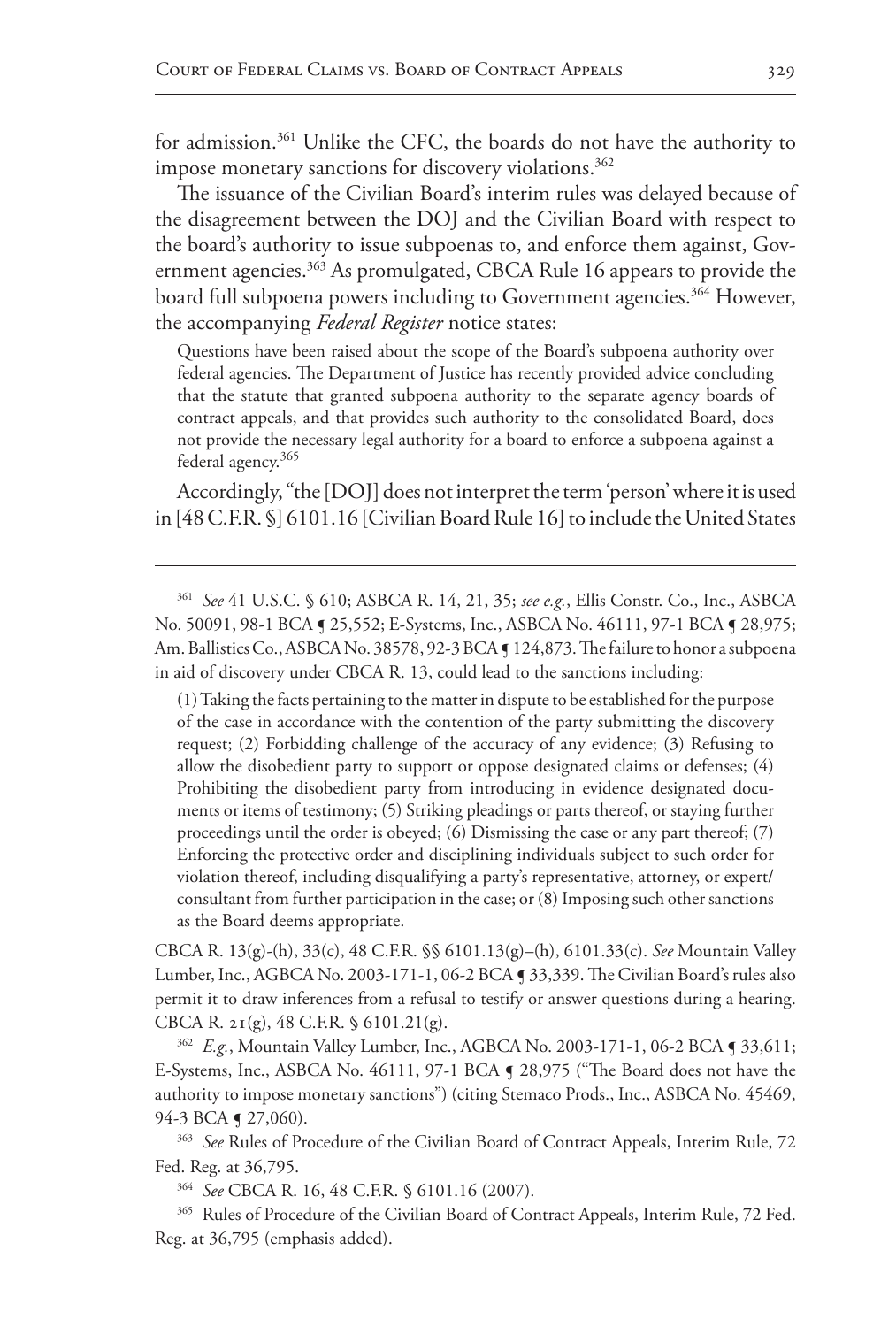or component federal agencies."366 While the authors of this article disagree with the DOJ's interpretation of the boards' subpoena power and believe that the weight of the relevant legal authority is against the Department, this issue likely will have to be resolved by the Federal Circuit.<sup>367</sup> Notably, if the DOJ is correct in its argument, this could create a significant difference between the authority of the boards and the CFC and impact contractors' choice of forum decision-making.

#### **4. Motions**

In both the CFC and the boards, most requested actions must be made in the form of a motion filed with the court or board and served on opposing counsel.368 There are some differences between the forums in the form that a motion must take. The requirements for preparation and submission of Motions for Summary Judgment are generally more detailed in the CFC than in the boards.369 However, with the potential exception of motions to enforce subpoenas, there are no significant differences between the forums in the remedies that may be sought by motions, and the approach to deciding most motions is substantially the same.

The CFC applies a streamlined approach to addressing motions. The court will decide many motions, including contested motions, without a hearing.<sup>370</sup> The court will typically decide, without a hearing, motions to amend pleadings, to enlarge or shorten time limits, to file documents out of time or in excess of page limits, to reschedule oral argument, to substitute counsel, or to reconsider matters.371 In the interest of expediting the prosecution of a case, the court generally decides these nondispositive motions promptly.

The CFC may be the forum of choice if a contractor believes it may prevail in its case by dispositive motion. Generally, the CFC has demonstrated

<sup>368</sup> *See* ASBCA R. 5; RCFC 7(b); CBCA R. 8, 48 C.F.R. § 6101.8.

<sup>369</sup> *Compare* RCFC 56(h) (listing lengthy procedures for summary judgment motions), *with* ASBCA R. 5 (noting all the rules for motions in one short paragraph). The CBCA has the most detailed board rules on motions. *See* CBCA R. 8, 48 C.F.R. § 6101.8.

<sup>370</sup> *See* RCFC app. H, (2) (repealed 2002).

<sup>371</sup> *See id.* While these examples were provided in a repealed appendix of the court's rules, the authors believe that these examples remain accurate.

<sup>366</sup> *Id.*

<sup>367</sup> *See generally*, McGovern et al., *supra* note 296 (providing an excellent discussion of the authority of the boards of contract appeals to issue subpoenas to, and enforce them against, Federal Government agencies); *see also* Yousuf v. Samantar, 451 F.3d 248, 254 (D.C. Cir. 2006) (Federal Government is a "person" under Federal Rule of Civil Procedure 45 for purposes of being subject to the district court's subpoena power); Heritage Reporting Corp., GSBCA No. 10396, 90-3 BCA ¶ 22,977 (Department of Justice complies with G.S.B.C.A. subpoena to it); *Developments*, *supra* note 296, at ¶ 209.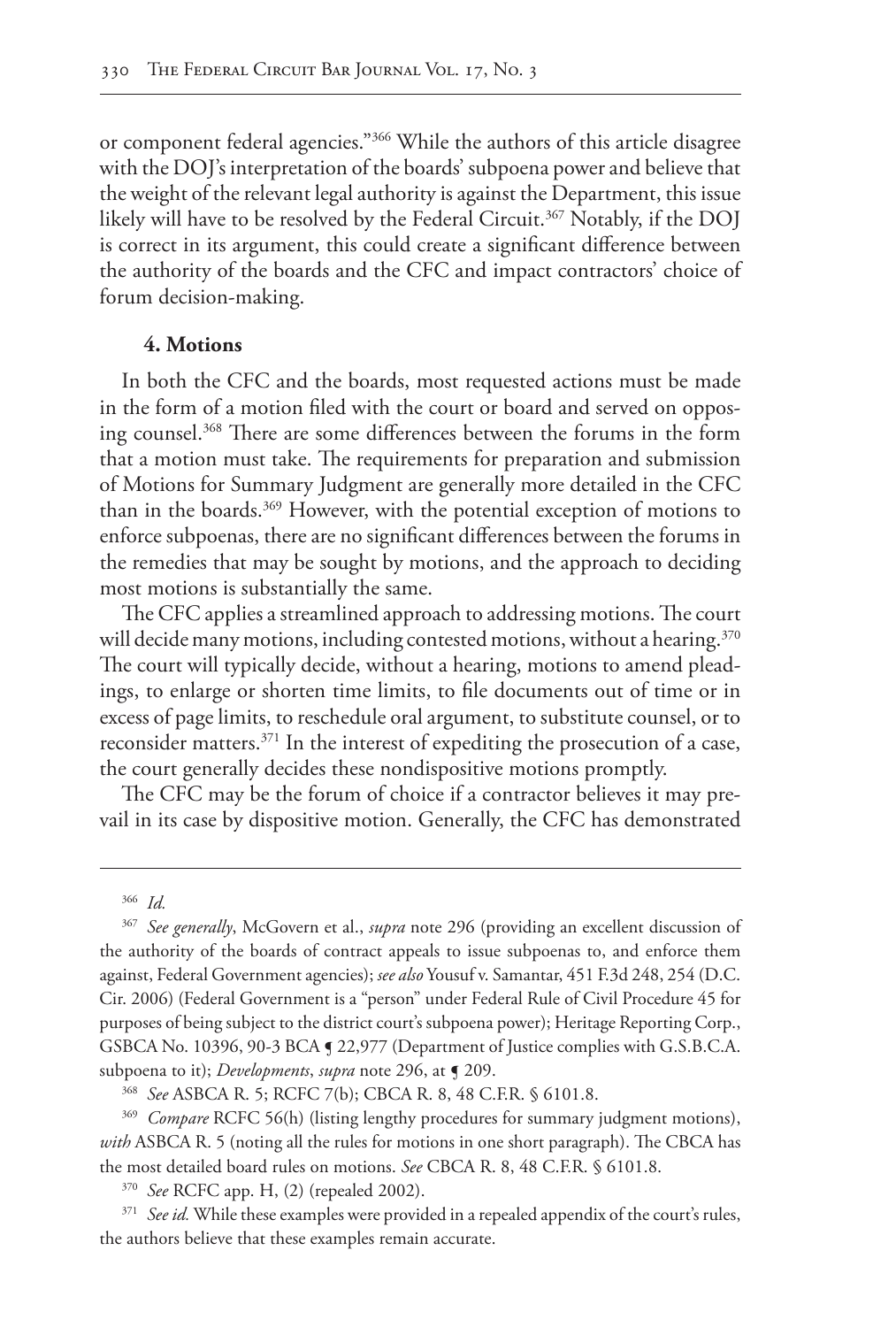a greater willingness to resolve cases through the use of dispositive motions, including motions for summary judgment.<sup>372</sup> CFC judges frequently use summary judgment as a tool for deciding cases or for narrowing issues in part because of the DOJ's willingness, in some cases, to stipulate to certain of the facts of a case.<sup>373</sup> Moreover, the judges of the CFC have greater resources for addressing motions for summary judgment than are available to board judges. For example, active CFC judges have two law clerks each,<sup>374</sup> whereas most board judges are not assigned a single law clerk.<sup>375</sup>

Although most nondispositive motions will be decided by the court without hearings, former Appendix H to the CFC's rules provided that the court ordinarily will hear oral argument on contested motions if one of the parties requests a hearing in its motion.<sup>376</sup> This remains the court's general practice. Such a hearing may be by telephone.<sup>377</sup> Of course, a contractor may always request a hearing on any motion in either forum.

There are no detailed requirements in the CFC's rules for the filing of motions, briefs, or memoranda that are ten pages or less.<sup>378</sup> The filing requirements are much more complicated for motions longer than ten pages as well as for motions for summary judgment. A motion over ten pages must include a table of contents, a table of authorities, a statement of questions involved, and a statement of the case, as well as an argument section.<sup>379</sup> In motions for summary judgment, the moving or cross-moving party must file proposed findings of uncontroverted fact at the same time it files its motion.<sup>380</sup> In addition to filing an opposition, an opposing party must file a response to the movant's proposed findings of uncontroverted fact, including a statement indicating whether it agrees or disagrees with each of the movant's proposed findings.<sup>381</sup> In reviewing motions, the court will disregard all factual representations made in documents filed with the court unless the representations are supported by affidavit, declaration, or documentation.<sup>382</sup>

- <sup>379</sup> *See* RCFC 5.2.
- <sup>380</sup> RCFC 56(h)(1).

<sup>372</sup> *See* RCFC 12(b)–(c).

<sup>373</sup> *See* Centex Corp. v. United States, 49 Fed. Cl. 691, 692 n.2 (2001).

<sup>374</sup> *See* 28 U.S.C. § 794 (2000).

<sup>375</sup> *See* 28 U.S.C. § 794 (judges may appoint as many law clerks as the Judicial Conference approves for district judges); *See also* Federal Law Clerk Information System, https:// lawclerks.ao.uscourts.gov/web/jobSearch.

<sup>376</sup> *See* RCFC app. H, (2) (repealed 2002).

<sup>377</sup> *See* Magic Brite Janitorial v. United States, 69 Fed. Cl. 319, 320 (2006).

<sup>378</sup> *See* RCFC 5.2(a).

<sup>381</sup> RCFC 56(h)(2) (opposing party may also file proposed findings of uncontroverted fact as to any relevant matters not covered in the movant's summary judgment papers).

<sup>382</sup> *See* RCFC 56(h)(3).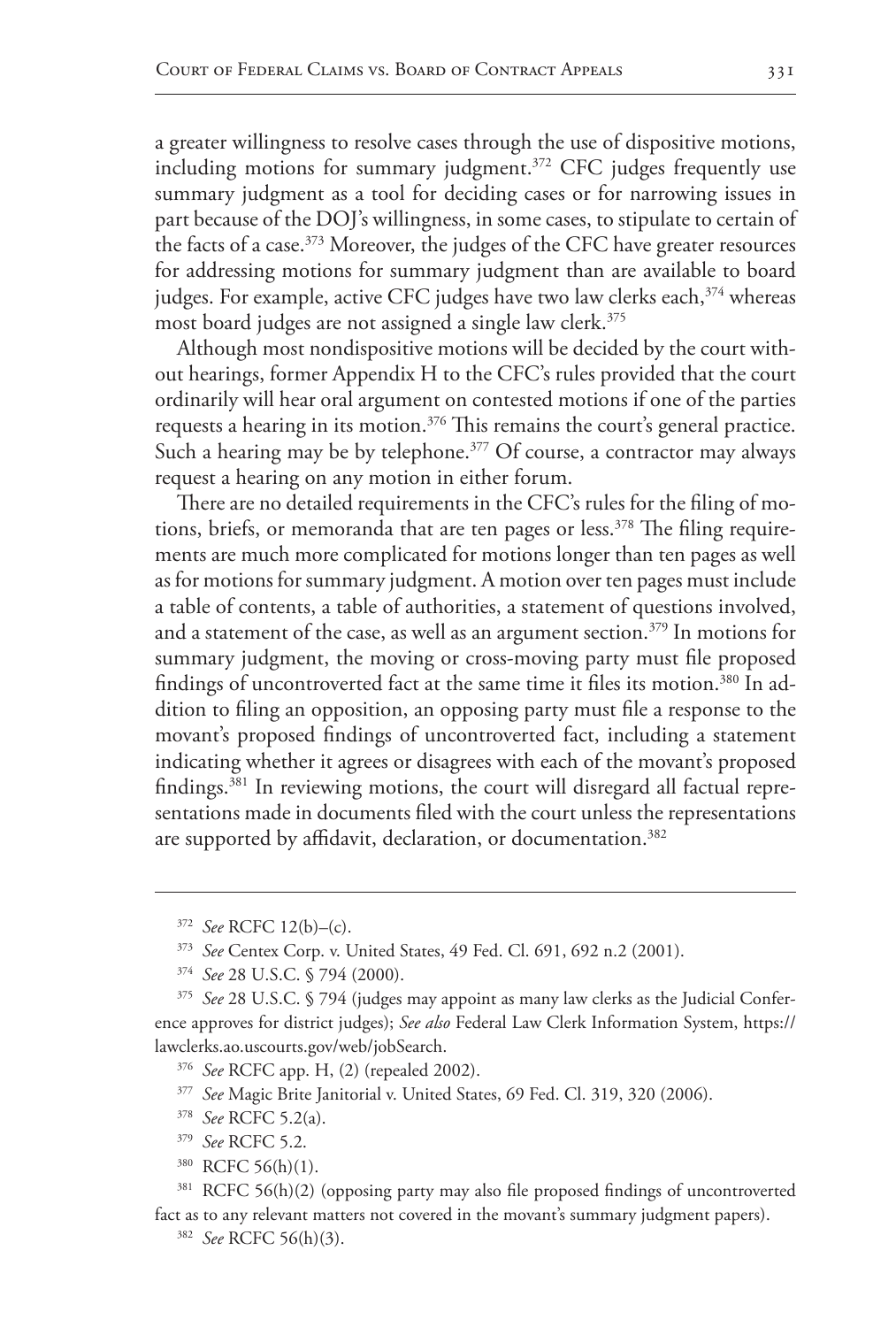Because motions practice historically has not been as prominent a feature of board proceedings,<sup>383</sup> the board rules on motions generally are not detailed. Nevertheless, in recent years, the boards have encouraged the increased use of motions practice.<sup>384</sup> Of the boards, the Civilian Board provides the most detailed coverage on motions in its rules, which specify the required content for motions and time limits for oppositions and provide fairly detailed guidance on the contents of a motion for summary judgment, which the Civilian Board designates as a motion for summary relief.<sup>385</sup> The other boards provide more modest direction on motions practice in their rules including, for example, that motions challenging the board's jurisdiction must be "promptly filed" and that a hearing may be held on application of either party.<sup>386</sup>

There is little difference between the procedures for and the substance of hearings on motions in the court and the boards. Before either forum, a contractor should expect that the judge presiding over the argument will be familiar with the parties' filings and the law applicable to the case. The approach to questioning from the bench may vary dramatically between judges regardless of the forum. Some judges may use the entire hearing to pose questions to counsel. Other judges may pose no questions to counsel and simply allow counsel to present their arguments. Still others may take a mixed approach—allowing counsel to present their arguments but at the same time posing questions during argument. Generally, the judges of the court and boards place modest, or even no, limits on the length of hearings and will allow parties to air their arguments fully. For simple, and even some complex, motions, many judges of the court and boards are amenable to allowing oral argument to take place by telephone conference. This approach may be particularly appropriate where the contractor's place of business or its counsel are not located in the Washington, D.C. metropolitan area.

## **5. Trials and Hearings**

The format and conduct of trials in the CFC and the boards are fairly similar. However, CFC trials are conducted with greater formality while the

<sup>&</sup>lt;sup>383</sup> Amavas & Ferrell, *Motions Before Contract Appeals Boards*, 86-9 BRIEFING PAPERS 1, 2 (1986).

<sup>384</sup> *See* Michael J. Schaengold et al., *Choice of Forum for Contract Claims: Court vs. Board*, 3 Fed. Cir. B.J. 35, 65–66 (1993).

<sup>385</sup> *See* CBCA R. 8, 48 C.F.R. § 6101.8 (2007).

<sup>386</sup> *See, e.g.*, ASBCA R. 5(a); PSBCA R. 6, 30, 39 C.F.R. §§ 955.6, 955.30 (2007); *see also* ASBCA, Guidance for Summary Judgment Motions, http://docs.law.gwu.edu/asbca/ info/pdf/Guidance%20SJM.pdf (2007) (providing some additional, helpful guidance on motions for summary judgment before that Board, making the process similar to the Civilian Board's motion for summary relief).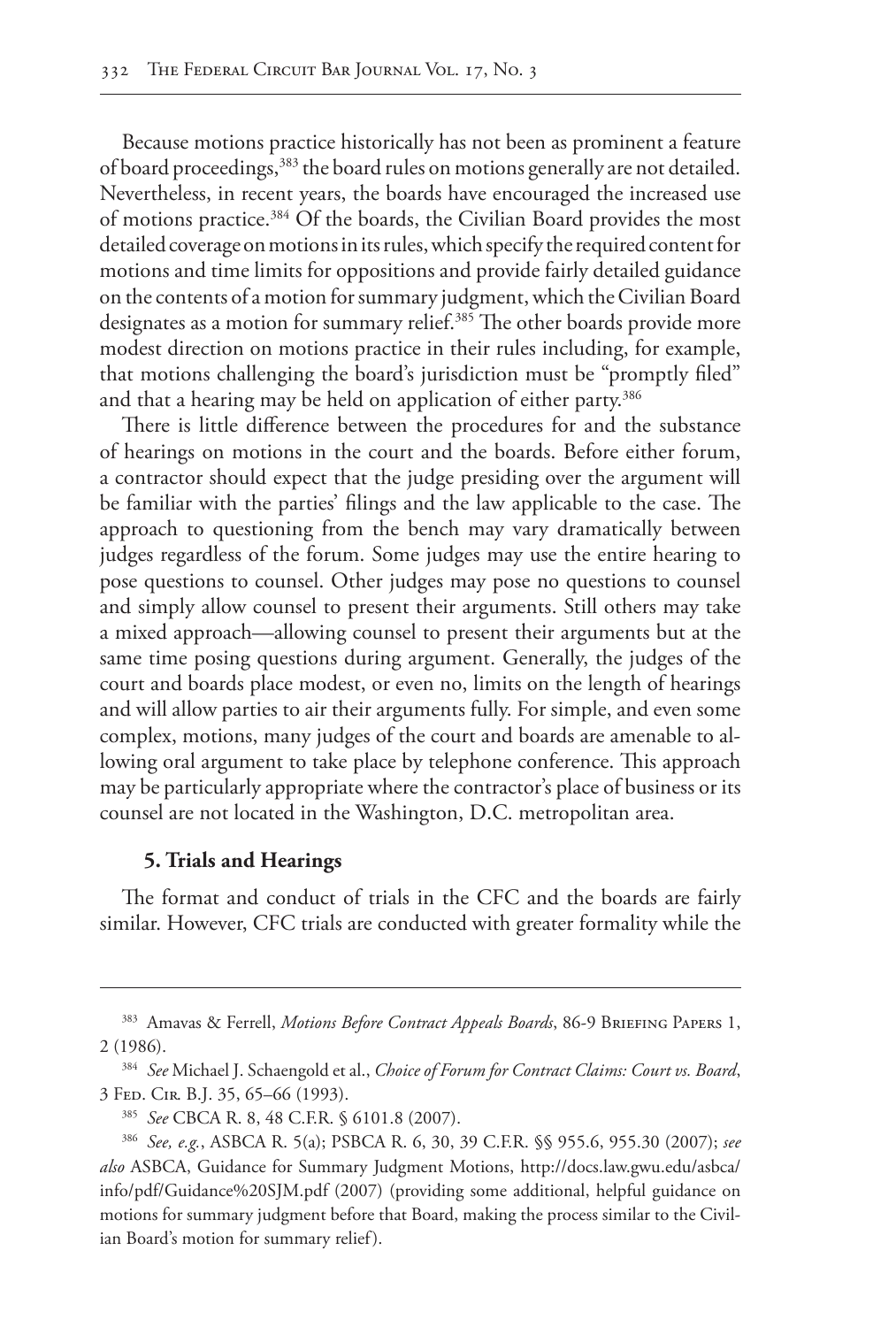boards tend to be more lenient in ruling on evidentiary issues, partly because the mission of the boards is to provide a less formal forum for dispute resolution.<sup>387</sup>

 (1) *Court of Federal Claims*—Trials in the CFC are conducted in much the same manner as they are conducted in non-jury U.S. district court cases.<sup>388</sup> Because the CFC is required to hold proceedings in accordance with the Federal Rules of Evidence,<sup>389</sup> court judges examine evidence and testimony, allow the introduction of evidence, and rule on objections to evidence in accordance with the formal requirements of the Federal Rules of Evidence. As with motions, the CFC judges approach trials and evidentiary issues with varying degrees of formality. Some judges of the court will play a more active role than others in witness examination.

 (2) *Boards of Contract Appeals*—The level of formality in trials before the boards varies greatly, depending upon the style of the presiding judge, the relative importance of the case, and the attitude of, or agreement between, the parties. On the whole, however, less formal proceedings can generally be expected before the boards than before the court. Furthermore, the parties may elect to submit the appeal on the record without a hearing.<sup>390</sup> Nevertheless, a "hearing will be held if either party elects one."391

Perhaps the most significant difference between board and court proceedings relates to evidence. At the CFC, a contractor faces a more traditional procedure for the submission and acceptance of evidence into the record than at the boards. Generally, the boards use the Federal Rules of Evidence only as a guideline.<sup>392</sup> The primary vehicle for entry of evidence into the record at the boards is the "Rule 4 file."393 Pursuant to the boards' rules, the Government must file all documents and tangible things relevant to the claim—including

<sup>390</sup> *See* PSBCA R. 12, 39 C.F.R. § 955.12 (2007); CBCA R. 19, 48 C.F.R. § 6101.19 (2007); *see also* CBCA R. 18, 48 C.F.R. § 6101.18 (2007) ("In most cases, the Board will require the parties to make an election soon after discovery closes.").

<sup>391</sup> CBCA R. 18, 48 C.F.R. § 6101.18. Depending upon the Board, it is possible for one party to elect a hearing and the other party to elect to submit its case on the record (i.e., without a hearing), which can result in one party not appearing for the hearing or appearing in a limited role (e.g., to cross-examine witnesses). *See* 48 C.F.R. §§ 6101.18–.19.

<sup>392</sup> *See* CBCA R. 10, 48 C.F.R. § 6101.10(a) ("As a general matter, and subject to the other provisions of [this rule], the [Civilian] Board will look to the Federal Rules of Evidence for guidance when it makes evidentiary rulings."); *see also* ASBCA R. 20(a); PSBCA R. 21, 39 C.F.R. § 955.21.

<sup>393</sup> *See* CBCA R. 4, 48 C.F.R. § 6101.4.

<sup>387</sup> *See* 41 U.S.C. § 607(e) (2000).

<sup>388</sup> *See* 28 U.S.C. § 2503 (2000).

<sup>389</sup> 28 U.S.C. § 2503(b); *see also* Davis v. Sec'y of the Dept. of Health & Human Servs., 19 Cl. Ct. 134, 137–38 (1989).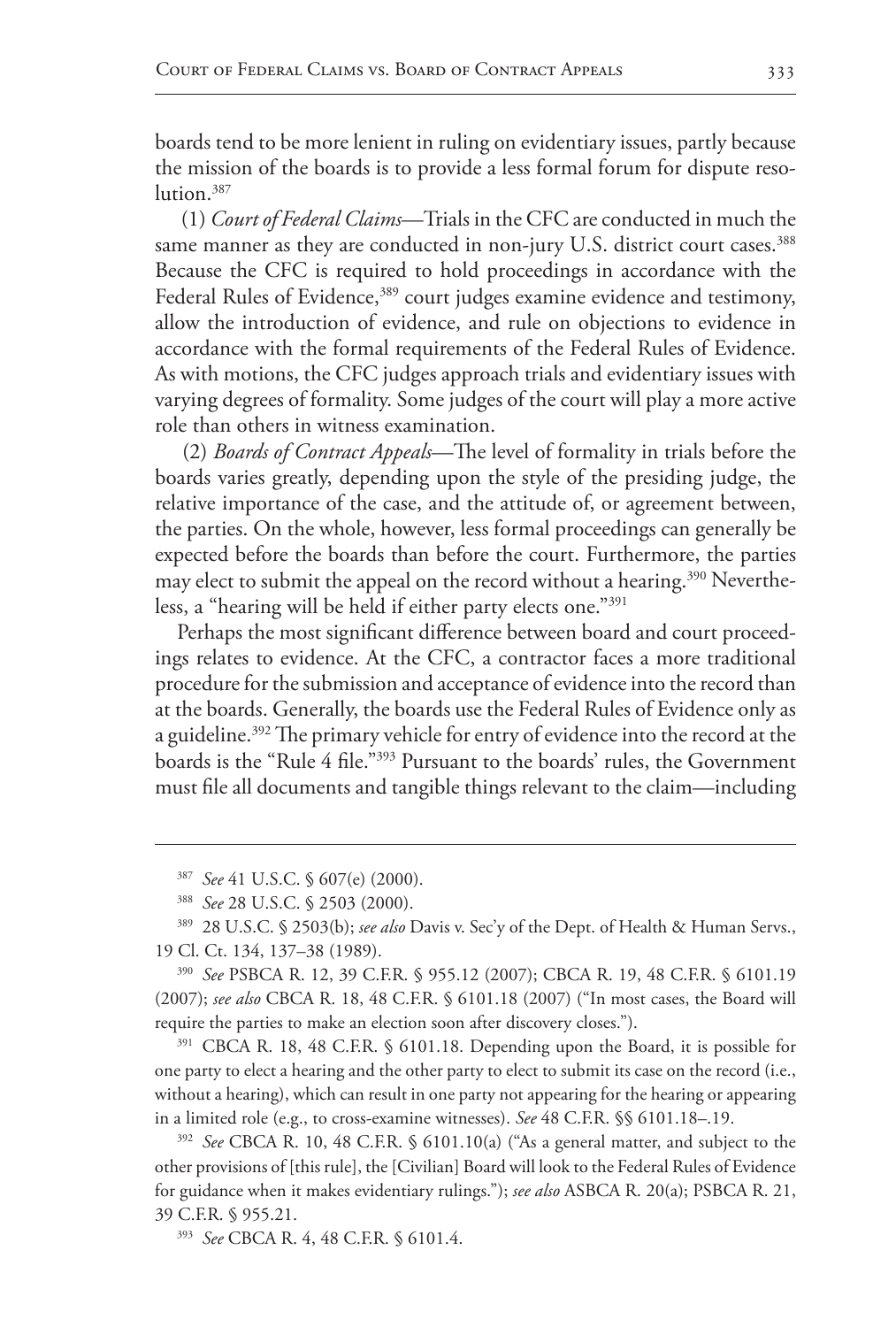the CO's Final Decision, the contract, and all relevant correspondence—and provide copies to the contractor. The contractor then has an opportunity to add additional documents and tangible things to the Rule 4 file.<sup>394</sup> All items in the Rule 4 file for which there is no objection become part of the evidentiary record without further procedure at trial.<sup>395</sup>

There are some subtle differences between the rules of the boards regarding the use of hearsay evidence. The ASBCA allows the parties to offer such evidence "as they deem appropriate and as would be admissible under the Federal Rules of Evidence or in the sound discretion of the presiding administrative judge or examiner."396 At the Civilian Board, "[h]earsay evidence is admissible unless the Board finds it unreliable or untrustworthy."397

#### **6. Decisions and Opinions**

The judges of the CFC and the boards of contract appeals generally issue written decisions following trials and significant motions. As noted above, cases in the CFC are decided by a single judge. Decisions are not reviewed by other judges of the court. Moreover, the CFC does not employ procedures to ensure consistency in the court's decisions, and any inconsistency must be resolved when and if the matter is appealed to the Federal Circuit. Thus, if both favorable and unfavorable CFC precedents exist, a contractor should not choose the CFC as its forum with the firm expectation that its case will be decided based upon the more favorable court precedent of that court.

While the Claims Court generally published most of its decisions in *U.S. Claims Court Reporter*, and the CFC has published most of its decisions in the renamed *Federal Claims Reporter*, the court also issues unpublished decisions. CFC judges may also issue oral opinions from the bench, particularly in cases that are neither factually nor legally complicated.<sup>398</sup> Appendix A of the court's rules suggests that the CFC may issue decisions from the bench in connection with an expedited trial.<sup>399</sup> However, the rules do not require that the judges of the court ever issue a decision from the bench. Thus, the expectation of a quick decision from the bench is not guaranteed. Caution should be exercised

<sup>394</sup> CBCA R. 4(a), (d), 48 C.F.R. § 6101.4(a), (d).

<sup>395</sup> *See* ASBCA R. 4; PSBCA R. 5, 39 C.F.R. § 955.5; CBCA R. 4, 48 C.F.R. § 6101.4.

<sup>396</sup> ASBCA R. 20(a).

<sup>397</sup> CBCA R. 10, 48 C.F.R. § 6101.10(a).

<sup>398</sup> *See* Total Med. Mgmt. v. United States, 104 F.3d 1314, 1319 (Fed. Cir. 1997); Wheeler v. United States, 768 F.2d 1333, 1334 (Fed. Cir. 1985); Burlington N. R.R. v. United States, 752 F.2d 627, 629 (Fed. Cir. 1985).

<sup>399</sup> *See* RCFC app. A, (4)(j).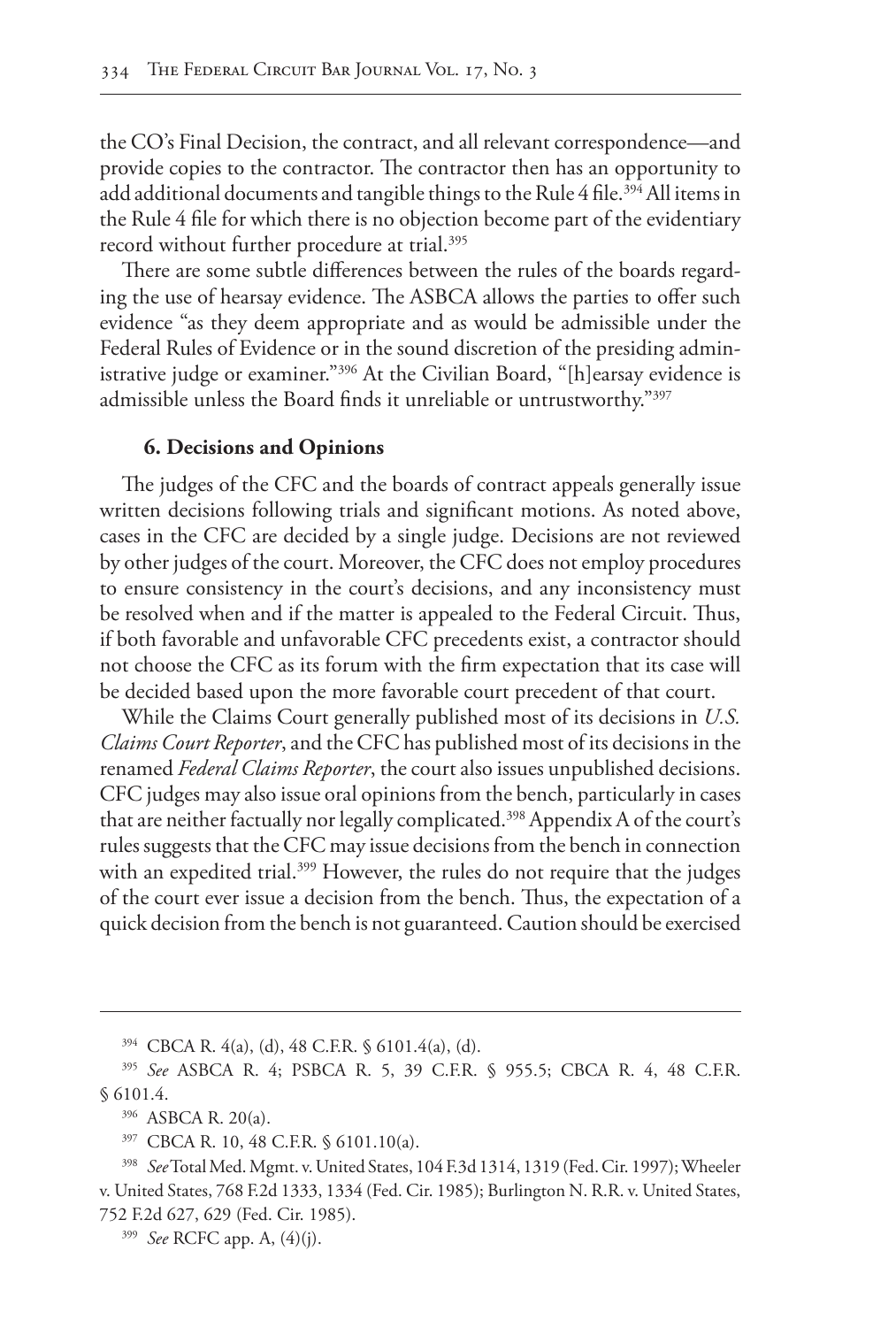in selecting the CFC over the boards solely on this basis. In contrast, virtually all board decisions are required to be issued in writing. $400$ 

A significant difference between the court and the boards is that the decisions of the boards are collegial. Unlike CFC decisions, board decisions (with the exception of expedited or small claims appeals) are generally the work of a panel of at least two, and usually three, judges, even though hearings before the boards are usually before a single judge. A majority of judges on the panel must agree for the decision to be issued.<sup>401</sup> The collegial process at the boards helps to ensure that decisions of each board are consistent with the prior precedent of that specific board. This process also may be the cause of the perception among some practitioners that (1) the CFC—with only one judge on each case—decides cases faster than the boards; and (2) the boards—with at least two judges reviewing and ruling on a case—are less likely to be reversed on appeal. The authors are aware of no statistical data confirming or refuting either of these *perceptions*.

On rare occasions, a case before the ASBCA may be decided by more than a three judge panel; a "division" of the ASBCA may decide a case or, in even rarer circumstances, the Senior Deciding Group of the ASBCA may resolve the case.402 Before the Civilian Board, a request for full board consideration of a case "is not favored."403 "Ordinarily, full board consideration will be ordered only when it is necessary to secure or maintain uniformity of Board decisions, or the matter to be referred is one of exceptional importance."404 In this regard, the Civilian Board's first decision was made by the full board in order to clarify "that the holdings of our predecessor boards shall be binding as precedent in this Board."405

Full Civilian Board consideration of a case may be initiated by a party's motion or by initiation of the board.<sup>406</sup> In either situation, a majority of the Civilian Board judges must agree to consideration of the case by the

<sup>400</sup> ASBCA R. 28; PSBCA R. 29, 39 C.F.R. §955.29; CBCA R. 25, 48 C.F.R. §6101.25(a)

<sup>(1).401</sup> *See e.g.*, CBCA R. 1, 48 C.F.R. § 6101.1(e) (2007); Preface to the Rules of the AS- $BCA II(c)$ .

<sup>&</sup>lt;sup>402</sup> Preface to the Rules of the ASBCA II(c) ("Appeals referred to the Senior Deciding Group are those of unusual difficulty, significant precedential importance, or serious dispute within the normal division decision process."); *see e.g.*, Gen. Elec. Co., ASBCA No. 36005, 91-2 BCA § 23,958; Telephone Interview with Terrence Hartman, Judge, ASBCA (Apr. 20, 2006).

<sup>403</sup> CBCA R. 28(a)(1), 48 C.F.R. § 6101.28(a)(1).

 $^{404}$  CBCA R. 28(a)(1), 48 C.F.R. § 6101.28(a)(1).

<sup>&</sup>lt;sup>405</sup> Bus. Mgmt. Research Assocs. v. Gen. Servs. Admin., CBCA No. 464, 07-1 BCA **[** 33,486, at 2 (full board).

 $^{406}$  CBCA R. 28(a)(1), (b), 48 C.F.R. § 6101.28(a)(1), (b).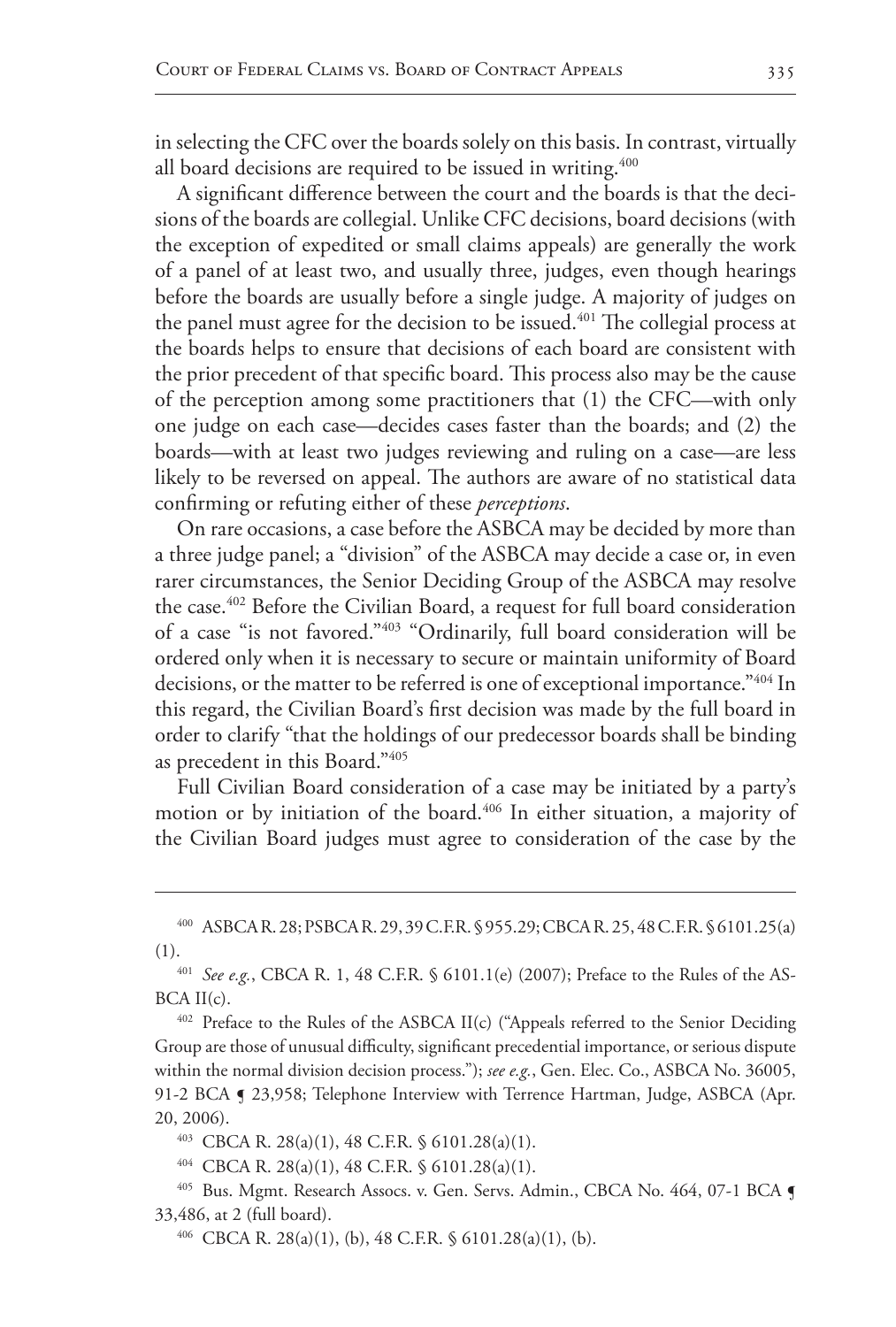full board.<sup>407</sup> When initiated by a party's motion, the request must be filed within ten days after the party's receipt of the panel's "decision on a motion for reconsideration or relief from decision."408 In addition,

a majority of the judges may initiate full Board consideration of a matter at any time while the case is before the Board, no later than the last date on which any party may file a motion for reconsideration [i.e., either 7 working or 30 calendar days from the decision's issuance depending upon the type of case] or relief from decision or order [i.e., 120 calendar days from the decision's issuance], or if such a motion is filed by a party, within ten days after a panel has resolved it.<sup>409</sup>

After a case is granted full board consideration, "the Board shall promptly, by order, issue its determination, which shall include the concurring or dissenting view of any judge who wishes to express such a view."410

# **VII. Appellate Review**

The Federal Circuit has jurisdiction over appeals from final decisions of the CFC and from final decisions (with minor exceptions) of the boards of contract appeals under the CDA.<sup>411</sup> A party has sixty days from the date of entry of the judgment or order to file a notice of appeal of an adverse CFC decision<sup>412</sup> and 120 days after the date it receives an adverse board decision to file a notice of appeal.<sup>413</sup> Interestingly, if not somewhat oddly, while a notice of appeal of a CO's final decision to a board must be filed in less than onefourth of the time the contractor has to file suit in the CFC, the contractor has *double* the time to appeal from an adverse board decision than it has to appeal an adverse CFC judgment.<sup>414</sup> For the Government to appeal an adverse board decision, it must obtain the approval of both the agency head

 $^{407}$  CBCA R. 28(a)(3), (b), 48 C.F.R. § 6101.28(a)(3), (b).

<sup>408</sup> CBCA R. 28(a)(2), 48 C.F.R. § 6101.28(a)(2).

<sup>409</sup> CBCA R. 28(b), 48 C.F.R. § 6101.28(b); *see also* CBCA R. 26(c), 27(c), 48 C.F.R. §§ 6101.26(c), 6101.27(c).

<sup>410</sup> CBCA R. 28(c), 48 C.F.R. § 6101.28(c).

<sup>411</sup> 28 U.S.C. § 1295(a)(3), (10) (2000); 41 U.S.C. § 607(g)(1) (2000). *Cf.* Marine Logistics, Inc. v. England, 265 F.3d 1322, 1324 (Fed. Cir. 2001) (ordering transfer of maritime contract claim to district court); Dalton v. Sw. Marine, Inc., 120 F.3d 1249, 1252–53 (Fed. Cir. 1997) (allowing appeals from board decisions involving maritime contracts to proceed to district court). *Seegenerally* Michael J. Shea & Michael J. Schaengold, *A Guide to the Court of Appeals for the Federal Circuit*, 90-13 Briefing Papers 1 (1990) (discussing the types of government contract appeals reviewed by the Federal Circuit).

<sup>412</sup> 28 U.S.C. § 2522; Fed. R. App. P. 4(a)(1)(B).

<sup>&</sup>lt;sup>413</sup> 41 U.S.C.  $\S$  607(g)(1); FED. CIR. R. 15(a)(2).

<sup>414</sup> *Compare* 41 U.S.C. § 606 (requiring appeal of CO decision to a board in 90 days), *and* 41 U.S.C. § 607(g)(1)(A) (allowing 120 days to appeal a board decision to the Federal Circuit), *with* 41 U.S.C. § 609(a) (allowing appeal of CO decision to the Court of Federal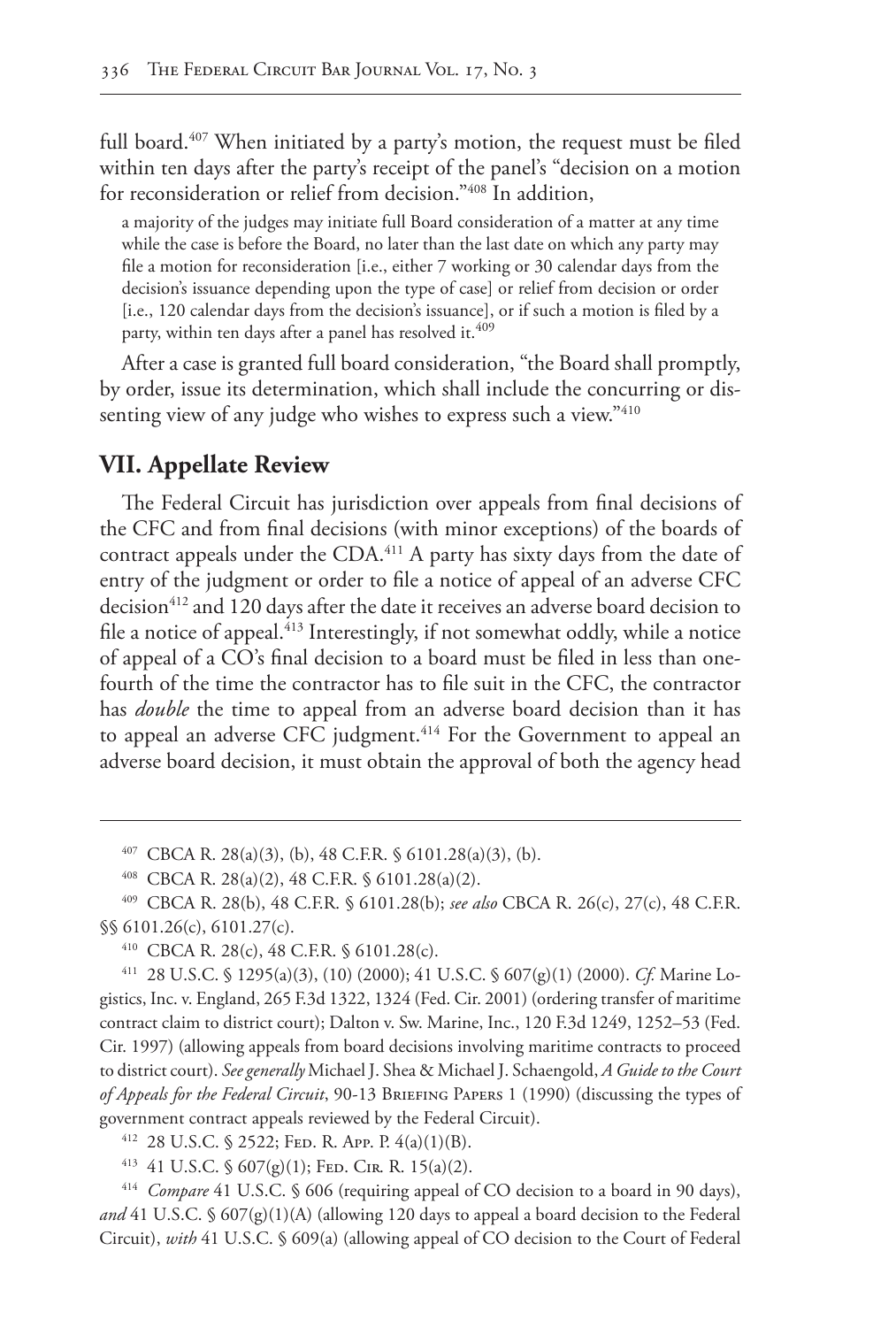and the Attorney General (who has delegated this function to the Solicitor General),<sup>415</sup> while the Government appeal of a CFC decision only requires the approval of the Attorney General (again, through the Solicitor General). Before the enactment of the CDA, the Government could not appeal an adverse board decision.<sup>416</sup>

The Federal Circuit freely reviews CFC decisions for errors of law but will not set aside its findings of fact unless they are "clearly erroneous."417 The decisions of the boards on questions of law are not final or conclusive and are freely reviewable.<sup>418</sup> Nevertheless, the Federal Circuit has frequently stated that it gives some deference to the board's expertise in interpreting contract regulations.419 Board decisions on questions of fact are "final and conclusive and shall not be set aside unless the decision is fraudulent, or arbitrary, or capricious, or so grossly erroneous as to necessarily imply bad faith, or if such decision is not supported by substantial evidence."420 The Federal Circuit has stressed that even if there is adequate evidence to support an alternative finding of fact, if the one chosen by the board is supported by substantial evidence, it is binding on the court regardless of how the court might have decided the issue on a de novo review.<sup>421</sup>

Therefore, the factual findings of the boards, reviewed by the Federal Circuit under the *substantial evidence* standard, are apparently accorded greater deference than the CFC's factual findings, which are reviewed under the "clearly erroneous" standard.<sup>422</sup> In fact, the Federal Circuit has stated that

<sup>417</sup> *E.g.*, Krygoski Constr. Co. v. United States, 94 F.3d 1537, 1540 (Fed. Cir. 1996); Yancey v. United States, 915 F.2d 1534, 1537 (Fed. Cir. 1990); Atlas Corp. v. United States, 895 F.2d 745, 749 (Fed. Cir. 1990); Milmark Servs., Inc. v. United States, 731 F.2d 855, 857 (Fed. Cir. 1984).

<sup>418</sup> 41 U.S.C § 609(b).

<sup>419</sup> *See* SMS Data Prods. Group, Inc. v. United States, 900 F.2d 1553, 1555 (Fed. Cir. 1990); S.S. Silberblatt, Inc. v. United States, 888 F.2d 829, 831 (Fed. Cir. 1989); Fortec Constructors v. United States, 760 F.2d 1288, 1291 (Fed. Cir. 1985); *see also* Erickson Air Crane Co. v. United States, 731 F.2d 810 (Fed. Cir. 1984).

<sup>420</sup> 41 U.S.C. § 609(b); *see also* Fed. Data Corp. v. United States, 911 F.2d 699, 702 (Fed. Cir. 1990); SMS Data, 900 F.2d at 1555; Blount Bros. v. United States, 872 F.2d 1003, 1005 (Fed. Cir. 1989); FMC Corp. v. United States, 853 F.2d 882, 885 (Fed. Cir. 1988); United States v. Boeing Co., 802 F.2d 1390, 1393 (Fed. Cir. 1986).

<sup>421</sup> *Blount Bros.*, 872 F.2d at 1005; *FMC Corp.*, 853 F.2d at 885.

<sup>422</sup> *See* Statistica, Inc. v. Christopher, 102 F.3d 1577, 1581 (Fed. Cir. 1996); Tandon Corp. v. Int'l Trade Comm'n, 831 F.2d 1017, 1019 (Fed. Cir. 1987); *Milmark Servs.*, 731

Claims in 12 months), and 28 U.S.C. § 2522; FED. R. APP. P. 4(a)(1)(B) (giving only 30 days to appeal a Court of Federal Claims decision to the Federal Circuit).

<sup>415</sup> 28 U.S.C. § 1295(b); 41 U.S.C. § 607(g)(1)(B).

<sup>416</sup> *See* Dewey Elecs. Corp. v. United States, 803 F.2d 650, 656 (Fed. Cir. 1986).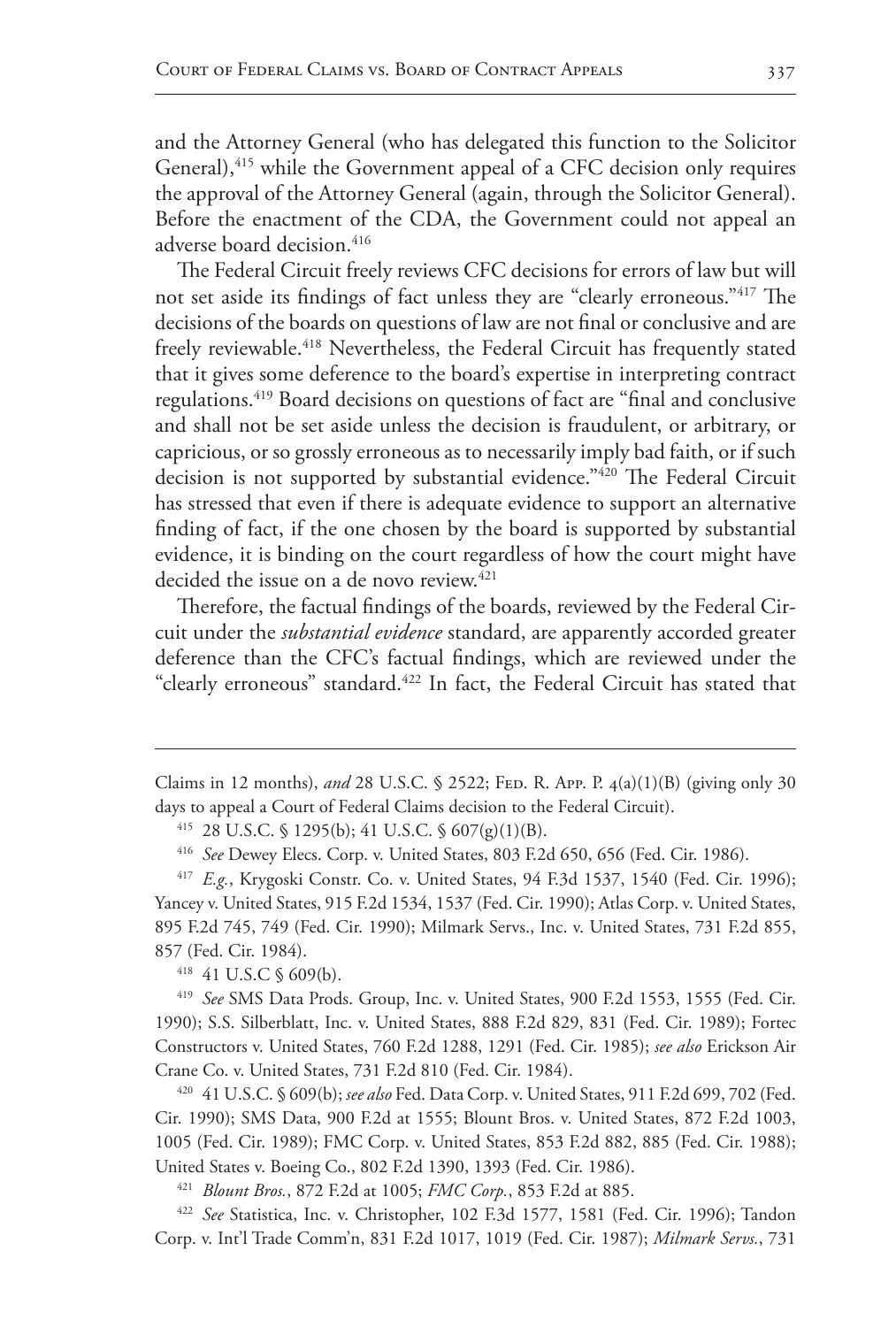there is a "significant difference" between the standards of "substantial evidence" and "clearly erroneous" and that "in close cases this difference can be controlling."423 As a practical matter, however, it is difficult to determine the extent to which the different standards of review for factual determinations make a difference in a Federal Circuit appeal. One Federal Circuit judge has stated that, with respect to choosing between the CFC and the boards, the difference in the origin of a contract case has practically no impact on the Federal Circuit's review of an appeal.<sup>424</sup>

Federal Circuit statistics show that there are fairly similar rates of affirmance in appeals of CFC and Board decisions. From the establishment of the Federal Circuit in 1982 through June 30, 1988, approximately 73 percent of the Claims Court appeals (which included many non-Government contract cases) and 77 percent of the board appeals were affirmed.<sup>425</sup> For the court years ending in June 1988, June 1989, and June 1990, 72 percent, 80 percent, and 81 percent of the board appeals and 81 percent, 76 percent, and 88 percent of the Claims Court appeals, respectively, were "affirmed in whole or in part" by the Federal Circuit.<sup>426</sup> Table I, below, lists the Federal Circuit reversal rates for the boards and the CFC (which includes many non-Government contract cases) from 1997 to present. Unfortunately no statistics exist solely on the reversal rate of CFC Government contract decisions and the Federal Circuit's reversal rates for CFC decisions in Table I include many non-Government contract cases.

F.2d at 857; *see generally* SSIH Equip. S.A. v. Int'l Trade Comm'n, 718 F.2d 365, 380–83 (Fed. Cir. 1983) (Nies, J., additional opinion) (explaining review of fact by trial and appellate courts).

<sup>423</sup> *Tandon Corp.*, 831 F.2d at 1019 (Fed. Cir. 1987); *see also In re* Zurko, 142 F.3d 1447, 1449 (Fed. Cir. 1998) (en banc).

<sup>424</sup> Hon. Paul R. Michel, Circuit Judge, Fed. Cir., Do Appeals to the Federal Circuit From the Boards and the Claims Court Differ? If so, How? (May 9, 1991) *in* 140 F.R.D. 57, 236 (1992).

<sup>425</sup> Howard T. Markey, The First Two Thousand Days: Report of the United States Court of Appeals for the Federal Circuit for 1982–1988 at 27 (1988).

<sup>426</sup> Howard T. Markey, The Seventh Year: Report of the United States Court of Appeals for the Federal Circuit for 1988–89 13 tbls. 5–6 (1989); Howard T. Markey, The Eighth Year: Report of the United States Court of Appeals for the Federal Circuit for 1989–1990 15 tbl. 6 (1990).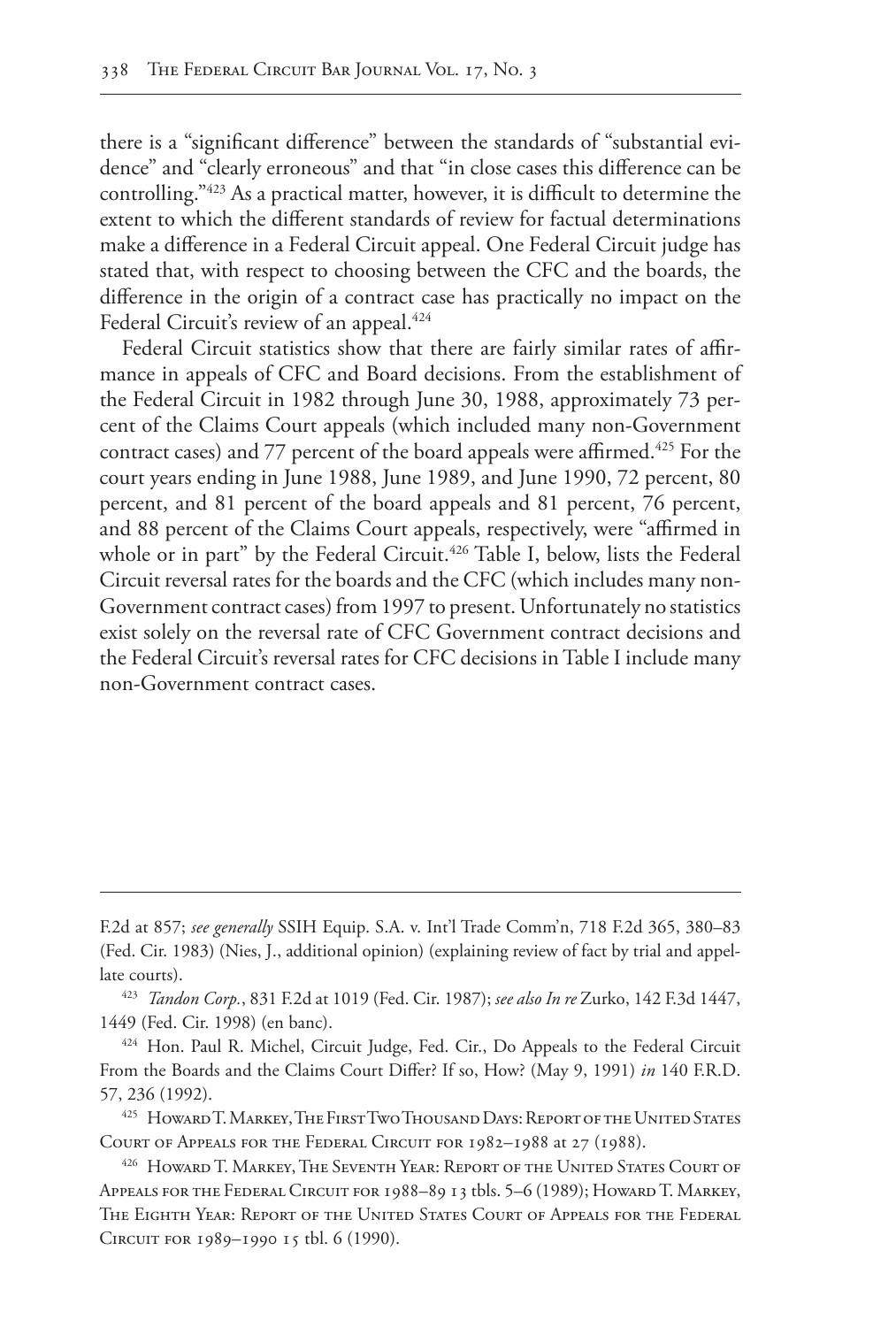| Year | Source of Appeal                         | <b>Reversal Rate</b> |
|------|------------------------------------------|----------------------|
| 1997 | Boards<br>Court of Federal Claims        | 18%<br>23%           |
| 1998 | Boards<br>Court of Federal Claims        | 6%<br>15%            |
| 1999 | Boards                                   | 14%                  |
|      | Court of Federal Claims                  | 21%                  |
| 2000 | Boards<br>Court of Federal Claims        | 24%<br>21%           |
| 2001 | Boards<br>Court of Federal Claims        | 17%<br>37%           |
| 2002 | <b>Boards</b><br>Court of Federal Claims | 23%<br>18%           |
| 2003 | Boards<br>Court of Federal Claims        | 7%<br>28%            |
| 2004 | Boards<br>Court of Federal Claims        | 11%<br>11%           |
| 2005 | Boards<br>Court of Federal Claims        | 5%<br>12%            |
| 2006 | Boards                                   | 13%                  |
|      | Court of Federal Claims                  | 19%                  |

#### Table I<sup>427</sup>

# **Guidelines**

These *Guidelines* are intended to assist a contractor in determining which forum—the Court of Federal Claims (CFC) or a board of contract appeals—is most appropriate for litigating and settling its Government contract dispute. They are not, however, a substitute for professional representation in any specific situation:

1. Under the Contract Disputes Act of 1978 (CDA), a contractor has either ninety days from receipt of a Contracting Officer's (CO) final decision to file an appeal with a board or one year to file suit in the CFC. If the contractor lets the ninety days lapse, it may not appeal to a board. Instead, the contractor must file suit in the CFC within one year,.

<sup>&</sup>lt;sup>427</sup> United States Court of Appeals for the Federal Circuit, Appeals Filed, Terminated, and Pending for 1997–2006, http://www.cafc.uscourts.gov/statistics.html (last visited Jan. 14, 2008).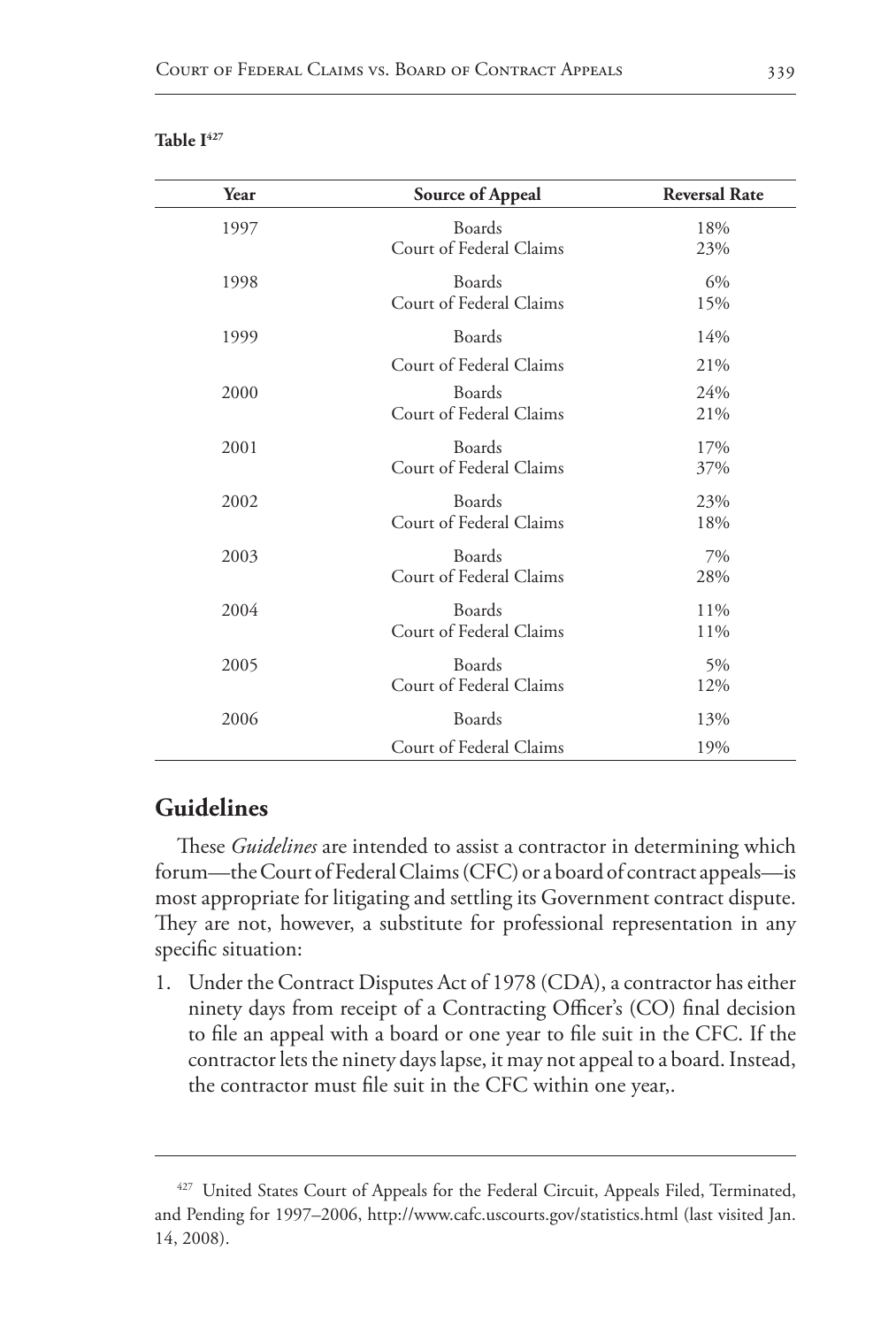- 2. Once a contractor files an action in either the CFC or a board, that choice is ordinarily binding. The contractor is precluded from dismissing the action and then proceeding in the other forum.
- 3. If a contractor files actions in both the CFC and a board that are based on the same contract but involve separate disputes, the CFC has the authority to consolidate the cases in one forum and could consolidate the cases in the forum that the contractor finds less desirable.
- 4. If the contractor files an action in the CFC, authority to settle the case passes from the CO to the Department of Justice (DOJ). The DOJ may, but rarely does, settle cases over the objection of the agency. If the contractor files an appeal at a board, the CO retains authority to settle the case while the appeal is pending at the board.
- 5. In the CFC, but not the boards, the Government may recover affirmative relief from a contractor in a fraud counterclaim. In contrast, the boards have authority only to reduce a contractor's claim to the extent the claim is deemed fraudulent.
- 6. Although the Court of Appeals for the Federal Circuit (Federal Circuit) applies different standards of review to the factual findings of the CFC and the boards, ordinarily this should not affect the contractor's choice of forum.
- 7. If the contractor believes it can prevail in its case by dispositive motion, the CFC may be the forum of choice. Generally, the court has shown a greater willingness than the boards to resolve cases on dispositive motions, including motions for summary judgment.
- 8. If the contractor's claim is for \$150,000 or less, the contractor may wish to initiate its action before a board under the special accelerated or expedited procedures. The boards have more experience and more specialized procedures for deciding these cases on an accelerated or expedited basis and will most likely be a less expensive forum for bringing accelerated or expedited actions.
- 9. Carefully analyze the case law of the Federal Circuit (and its predecessor courts), the CFC (and its predecessor, the Claims Court), and the boards of contract appeals on the key issues affecting the case. Decisions of the Federal Circuit and its predecessors are binding on the CFC and the boards. Decisions by CFC judges are not binding on other judges of that court or on the boards. While a board will almost always follow prior decisions of panels of that same board, the boards are not bound by decisions of other boards or the CFC.
- 10. The DOJ has recently taken the position that the boards of contract appeals do not have the authority to enforce subpoenas issued to the Government. If the DOJ is correct in its belief, this would create a significant difference